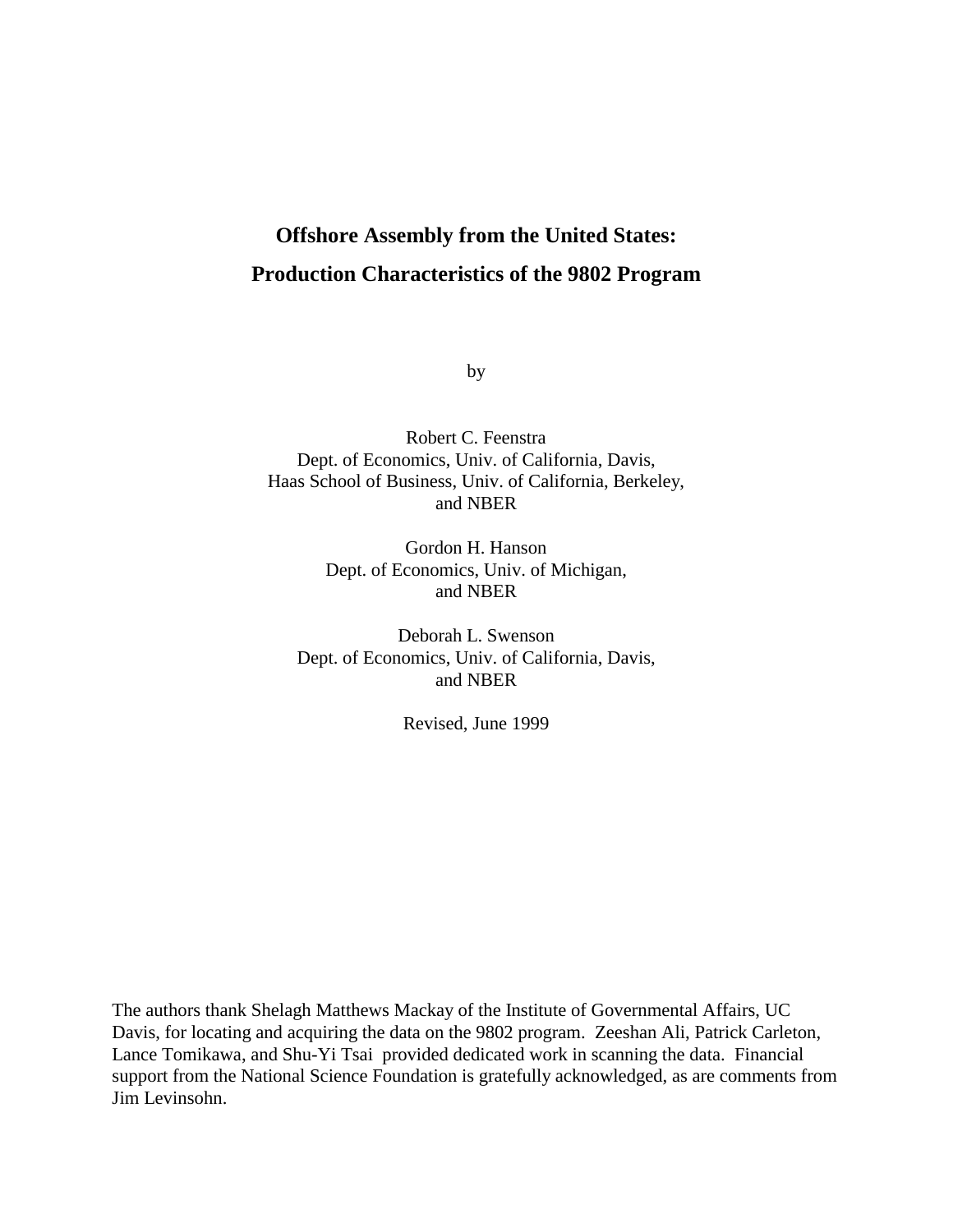Robert C. Feenstra is a Professor at the Department of Economics, University of California, Davis, and Director of the International Trade and Investment program at the NBER.

Gordon H. Hanson is an Associate Professor at the Department of Economics and School of Business Administration, University of Michigan, and a faculty research fellow of the NBER.

Deborah L. Swenson is an Assistant Professor at the Department of the Economics, University of California, Davis, and a faculty research fellow of the NBER.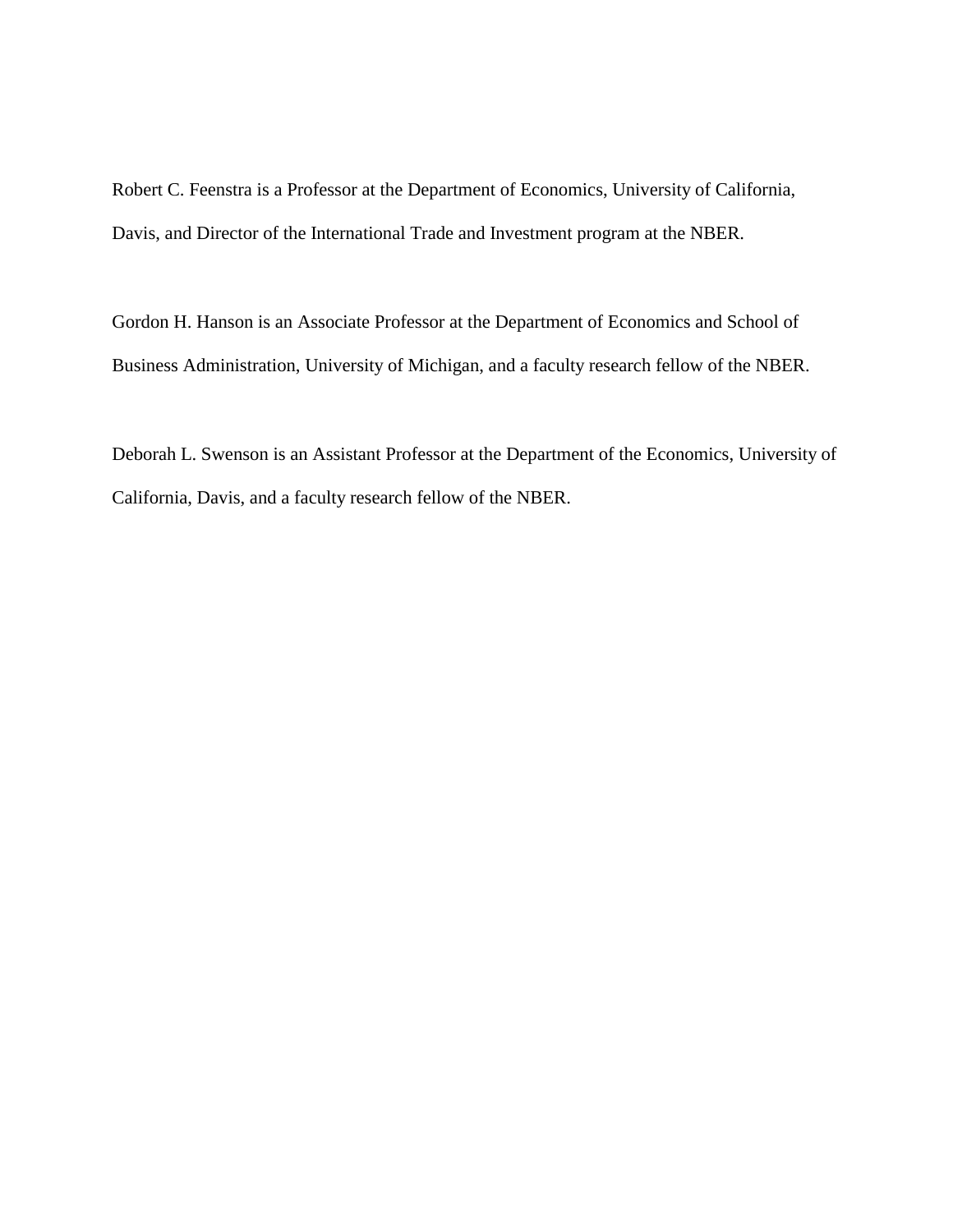### **1. Introduction**

Foreign outsourcing is a prominent feature of many recent formal models of international trade.<sup>1</sup> By outsourcing we mean the practice in which firms divide production into stages and then locate each stage in the country where it can be at least cost. Anecdotal evidence suggests that outsourcing is a key aspect of the ongoing process of globalization. An important question for public policy is whether outsourcing has contributed to the rise in inequality between the wages of skilled and unskilled workers in the United States.

Recent work by Feenstra and Hanson (1996a) suggests that outsourcing can raise the skilled-unskilled wage gap. They show that if skilled and unskilled labor are used in different intensities along a product's value chain, outsourcing from a host to a recipient country reduces the relative demand for unskilled labor in both locations. Markusen and Venables (1995, 1996a,b) focus on multinational firm activity and arrive at a similar conclusion. As long as multinational firms can choose their production location, they find that the presence of multinational activity implies a higher relative wage for skilled workers in the high-income country, and possibly in the low-income country as well. In a related vein, Krugman and Venables (1995) examine how agglomeration economies will affect cross-country wage patterns. They analyze a model with trade in intermediate goods subject to transport costs. At medium levels of transport costs, a core-periphery pattern emerges: manufacturing agglomerates in core countries, while those in the periphery have little industry and low wages. At lower levels of transport costs, the agglomeration of manufacturing in the core disappears, leading to a fall in wage inequality across regions.<sup>2</sup>

Despite the theoretical interest, there are relatively few attempts to measure outsourcing empirically. Feenstra and Hanson (1996b) rely on estimates of imported manufactured inputs, as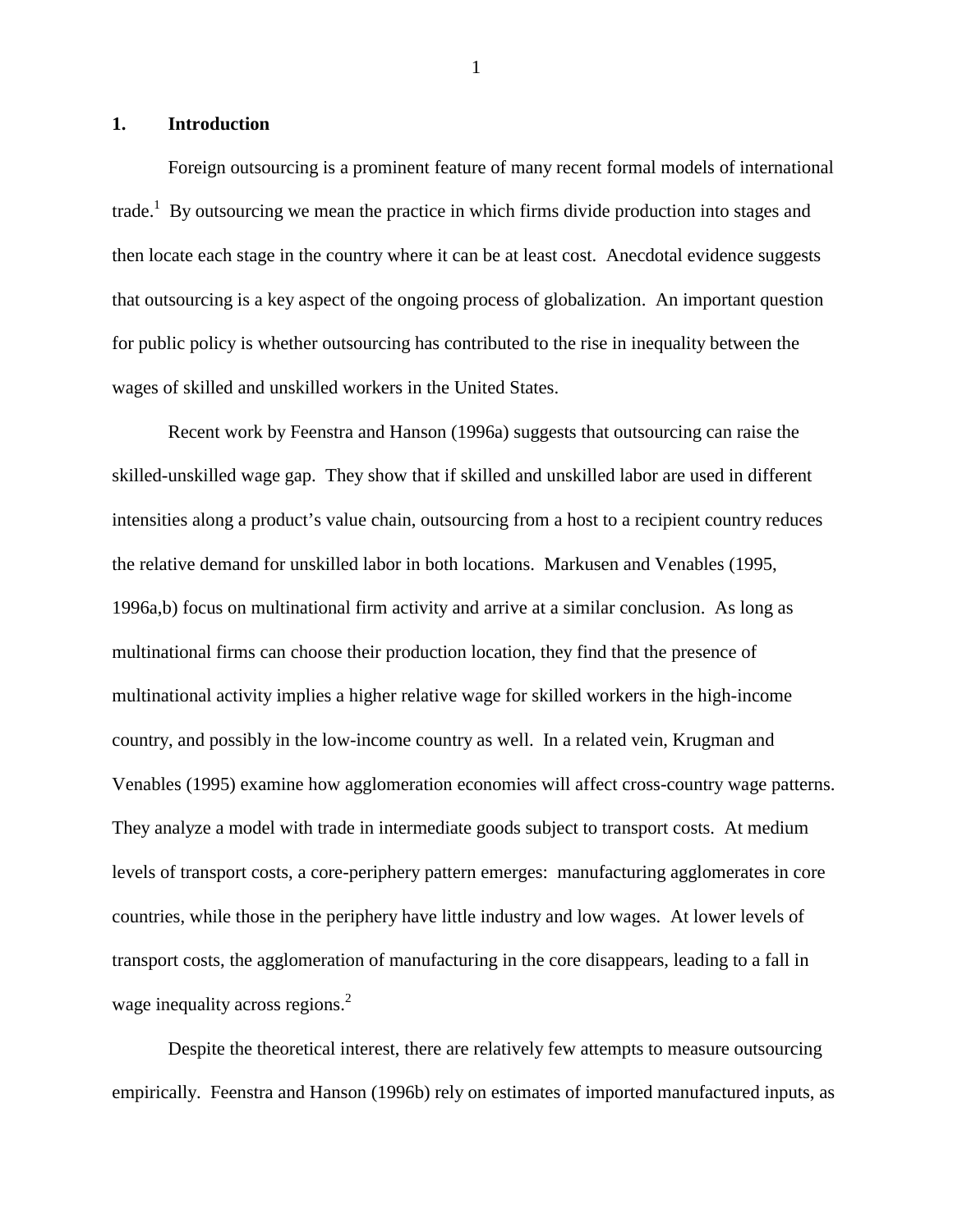do Campa and Goldberg (1997) and Hummels, Rapaport and Yi (1997). These suffer from assuming that the import share for each input is the same across all manufacturing industries, and also from excluding non-manufactured inputs. Furthermore, these estimates do not provide any direct information on the production characteristics of the imported inputs. A common presumption of the theoretical work is that the activities being outsourced are more *unskilledlabor intensive* than those remaining in the industrial countries. This feature is essential to the derived result that outsourcing reduces the relative demand for unskilled labor. While this presumption is theoretically justified based on factor-price differences and common technology across countries, it should be subjected to empirical verification. In addition, the underlying causes of outsourcing – such as factor endowments, transport costs, or multinational activity – deserve further investigation.

In this paper, we study outsourcing by U.S. industry conducted through the offshore assembly program (OAP). The OAP program is the only data source, to our knowledge, that provides direct observations on foreign outsourcing. Formerly called the 806/807 provision of the U.S. tariff code, and later renamed the 9802 provision of the Harmonized System code, the OAP program allows U.S. firms to export component parts and have them assembled overseas. When the finished product is imported back into the United States, duties are paid only on the *foreign value-added.* While accounting for a relatively small fraction of total U.S. imports (8.5% in 1995), this program is still substantial in its effects on economic activity. For example, virtually all of the *maquiladora* plants in Mexico are engaged in assembly of parts under the 9802 program (Feenstra and Hanson 1997). The program leads to production in many other countries as well. Because duties are paid on foreign value-added only, the administration of the program requires a separate accounting of the value of imports resulting from assembly abroad.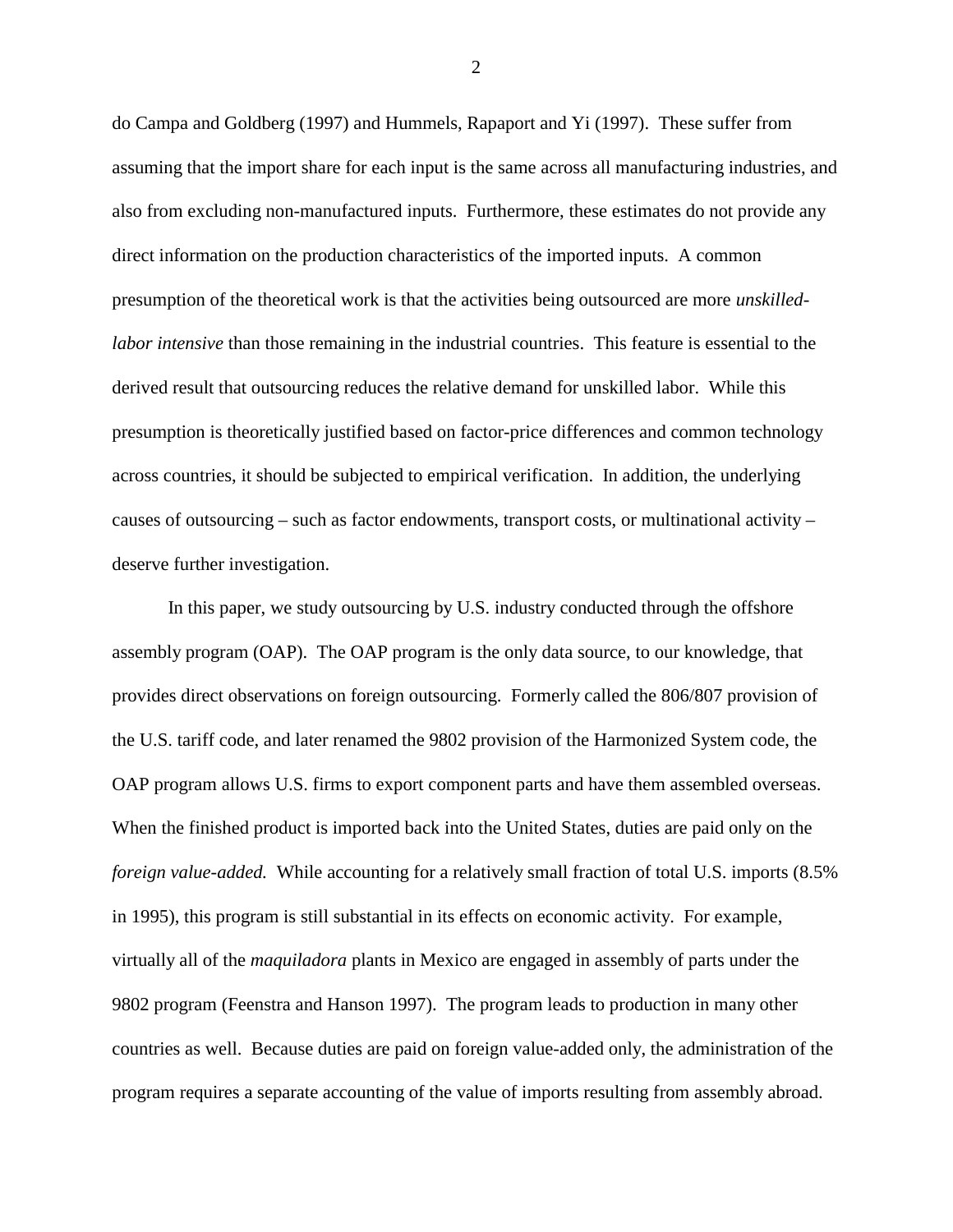In particular, a key distinction is made between *dutiable OAP imports*, which represent the value added associated with foreign production, and *nondutiable OAP imports*, which comprise the value embodied in U.S.-made goods originally exported from the U.S. for further processing abroad. This administrative distinction allows us to estimate the production characteristics of the OAP activity.

In the next section, we provide background information on the 9802 program, and summarize features of these imports for the period 1980-1993. We focus on five industries: apparel, leather and footwear, machinery, electrical machinery, and transportation equipment. Together these industries account for 90-93% of all OAP imports and 94-95% of the dutiable value of OAP imports during the sample period. For apparel, leather and footwear, and electrical machinery nearly all OAP imports are from developing countries, while for transportation equipment most OAP imports come from industrial countries. OAP imports in machinery come from both sources. Overall, the share of dutiable OAP imports coming from developing countries has increased from 25% to 30% during 1981-1993.

Our primary hypothesis is that the goods U.S. industries export abroad for further processing are more *skilled-labor intensive* than other goods U.S. industries produce. In section 3, we describe a revenue function approach that we use to test this idea. For the five industries of study, we treat the U.S. content of OAP imports (i.e. goods exported for further processing) and all other shipments from the industry as separate outputs. Inputs include production and nonproduction labor, capital, energy, dutiable OAP imports (i.e. value added by foreign production), and remaining intermediate inputs. For several industries the empirical evidence supports the idea that outsourcing makes U.S. industries more intensive in skilled-labor. We also use the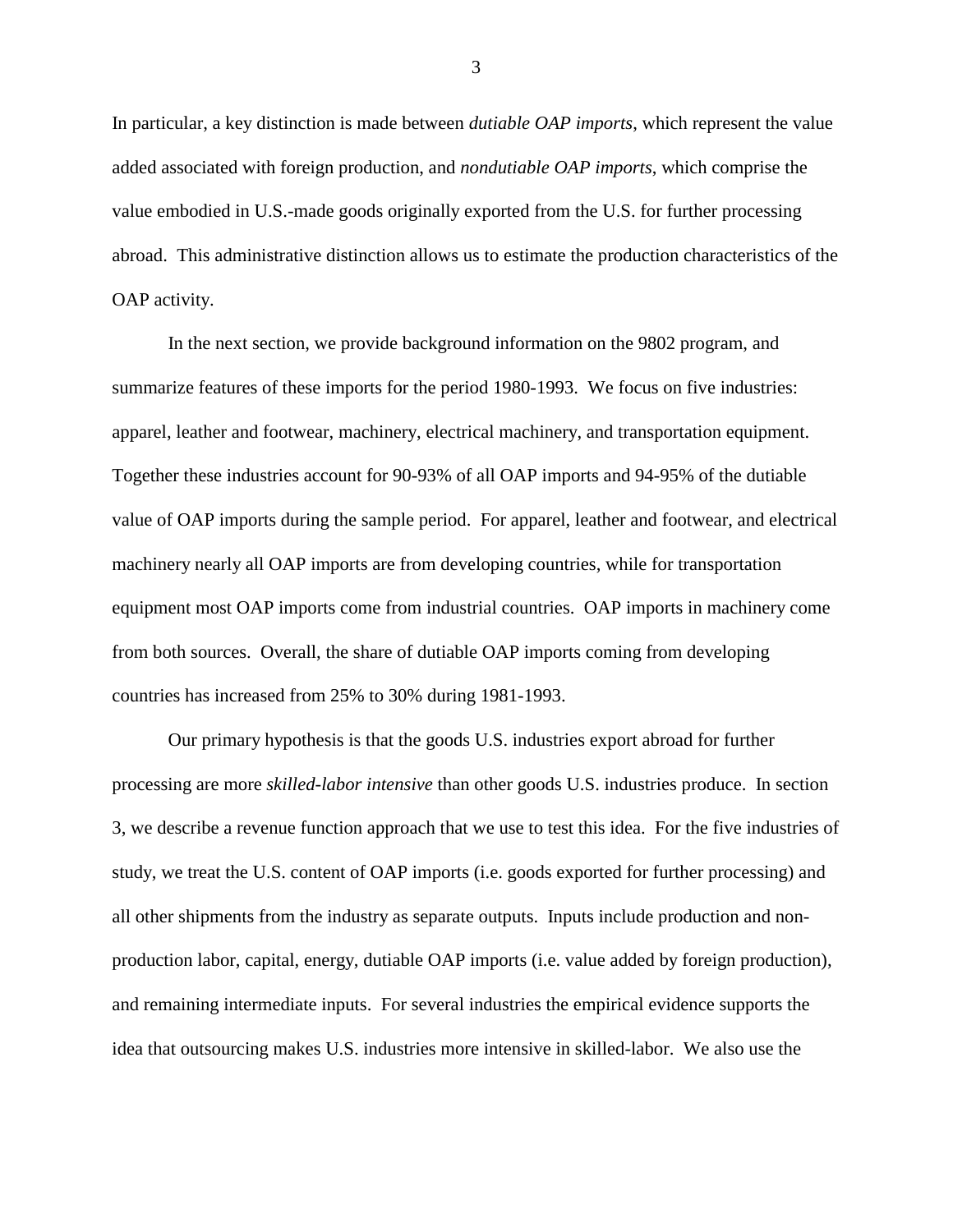OAP import data to search for evidence of substitution between foreign labor and domestic production and non-production labor.

In section 5, we turn to the question of which factors account for variation in the level of OAP imports across industries and over time. A higher level of dutiable OAP imports implies a higher level of foreign outsourcing, in terms of value added by foreign producers. We focus on international differences in production costs, as measured by the real exchange rate between the United States and the principal source countries for OAP imports. To control for variation in outsourcing patterns across industries, we construct a trade-weighted real exchange rate for each two-digit industry. We expect that an appreciation of the U.S. real exchange rate, which implies an increase in U.S. production costs relative to production costs in source countries, will be associated with higher levels of outsourcing as measured by dutiable OAP imports. Empirical results for the apparel and machinery industries are consistent with this hypothesis, while the evidence for the electrical machinery industry is mixed.

#### **2. The Offshore Assembly Program**

The U.S. OAP was created through a provision of the Tariff Act of 1930. The original intent of the program was to facilitate the manufacturing practices of U.S. steel firms, many of which maintained production plants in Canada and engaged in extensive cross-border shipments of intermediate inputs. Over time, the program was expanded to include other industries and all other countries (Hanson 1997). OAP imports have become an important part of U.S. trade. Between 1980 and 1990, the share of OAP imports in total U.S. imports rose from 4.7% to 12.2%, and then fell somewhat to 8.5% in 1995 (USITC 1997).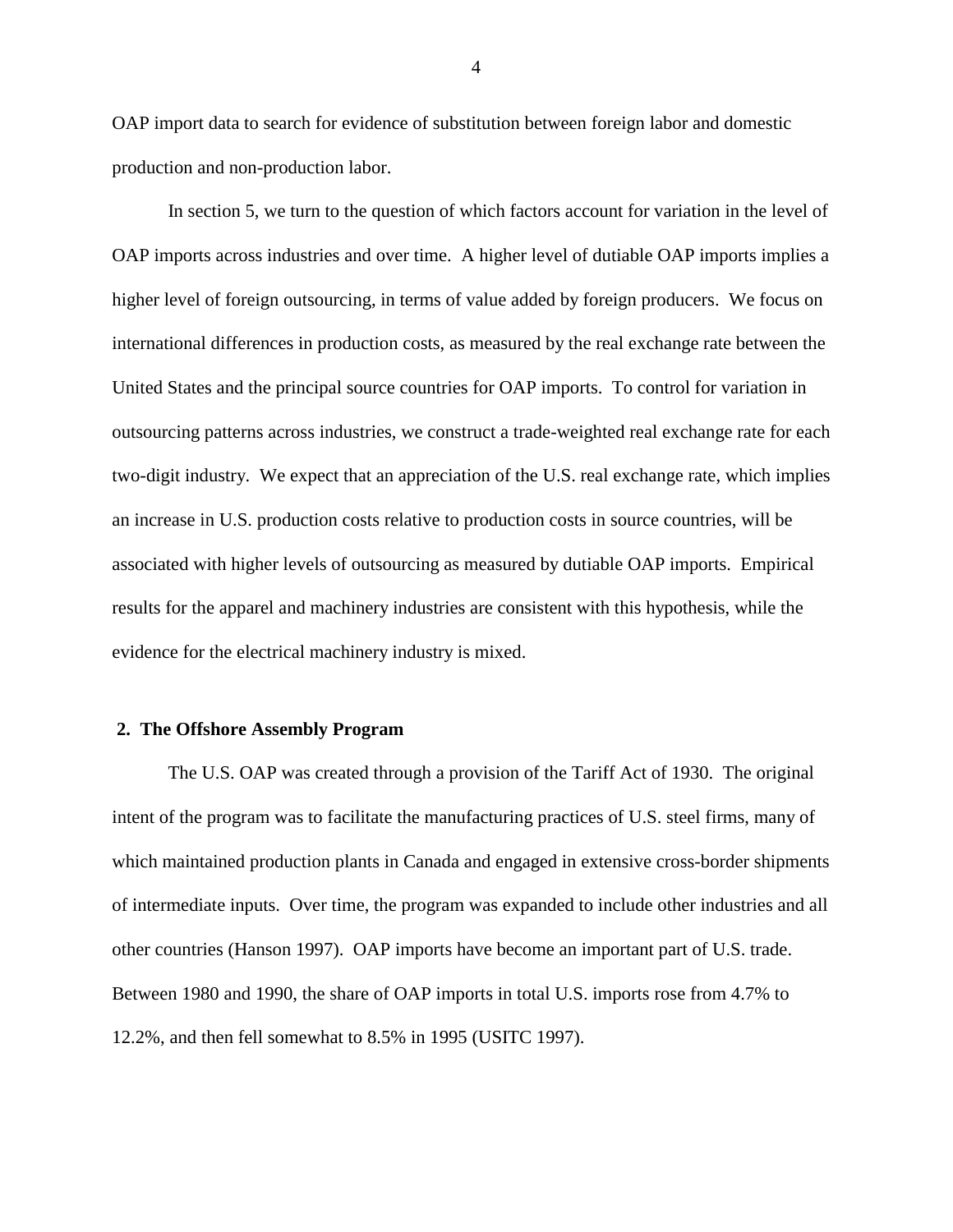There are two broad categories of goods that qualify for the U.S. OAP. Item 9802.00.60 of the Harmonized Tariff Schedule (HTS) of the United States (formerly item 806.30 of the Tariff Schedule of the United States, TSUSA) permits the duty-free import of metal products that are manufactured in the United States and sent abroad for further processing. Item 9802.00.80 of the HTS (formerly item 807.00 of the TSUSA) permits the duty-free entry of inputs that are manufactured in the United States and assembled abroad. To qualify for the 9802.00.80 exemption, the stated requirements are that domestic components may only be subject to assembly and assembly-related activities abroad. Since 1980, goods imported under item 9802.00.80 have accounted for over 98 percent of total OAP imports.

The data available to us consist of the value of OAP imports (i.e. imports under the 806/807 program and the 9802 program) by the disaggregate Tariff Schedule categories for 1980- 1988, and by Harmonized System categories for 1989-1993. The latter years were available in electronic form, but the earlier years were available in hardcopy, which were electronically scanned and then extensively checked for errors. This proved to be impossible for 1982 and 1988, due to inadequate quality of the hardcopy.<sup>3</sup> In all remaining years, both the U.S. (i.e. nondutiable) value and the foreign (i.e. dutiable) value of the OAP imports are provided. We aggregated these data to the four-digit Standard Industrial Classification (SIC) system, so that it matches the production data available for U.S. industries.<sup>4</sup>

Data on the OAP imports for the five two-digit SIC industries studied here are given in Table 1, for selected years. Shown there are the value of OAP imports in each two-digit industry relative to total shipments in that industry, and relative to total OAP imports, separately for the developing (LDC) and industrial (OECD) countries. For apparel and leather and footwear nearly all OAP imports are from developing countries, principally Mexico and the Caribbean Basin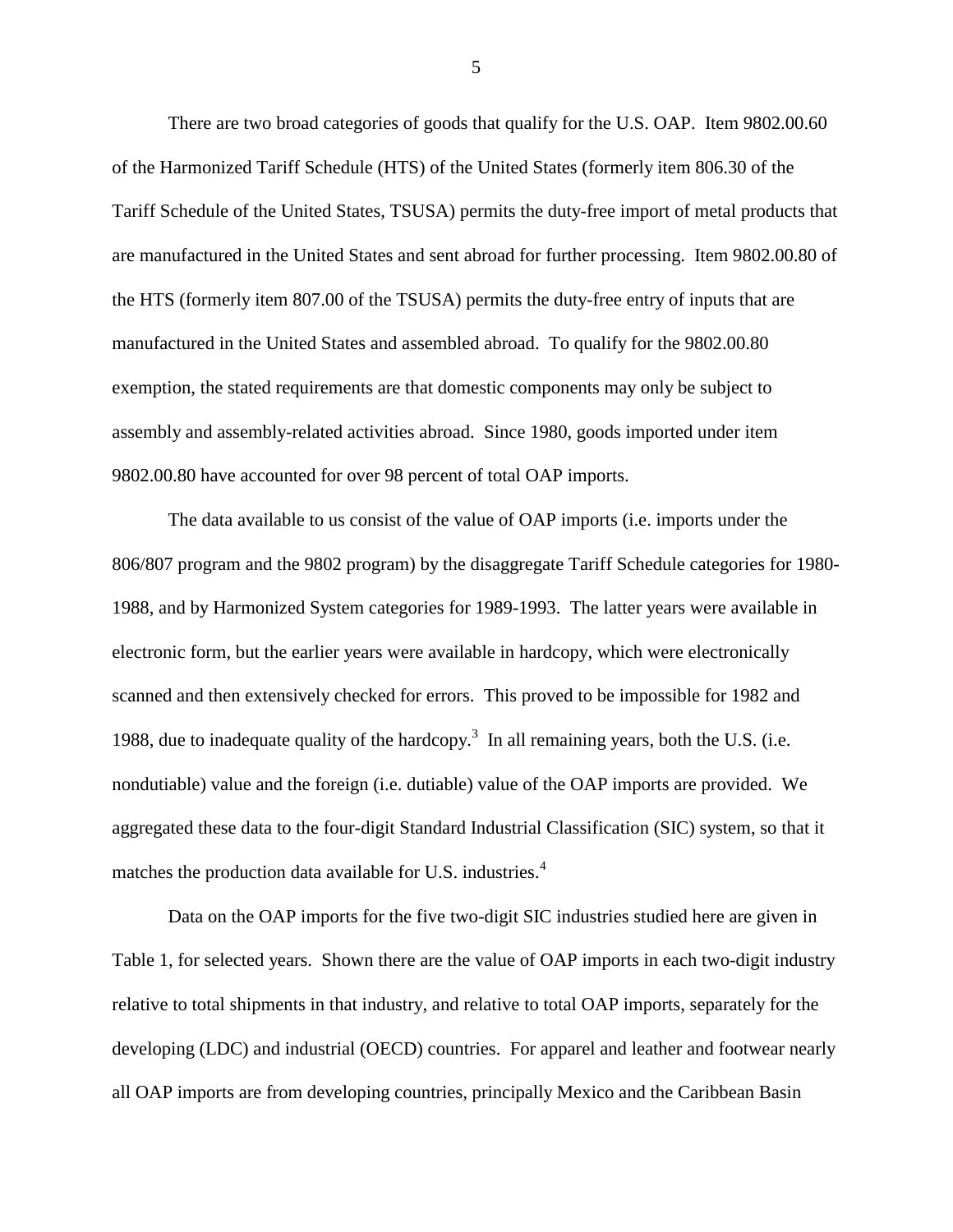countries. Electrical machinery, including electronic components such as semiconductors, also comes primarily from developing countries, principally those in Southeast Asia. In transportation equipment most OAP imports come from industrial countries, especially Canada but also Japan and Germany, while a smaller (but increasing) share of imports comes from Mexico. Finally, in machinery the imports come from both sources. It is evident that the OAP imports are small relative to industry shipments in all cases, though they have grown substantially in apparel – from 1% to 6% of shipments – and also in footwear and leather – from 1% to 8.5% of shipments.

Additional summary statistics are provided in Table 2, where we separate the OAP imports into those attributable to U.S. made components and those attributable to foreign valueadded, which are those subject to U.S. duties. Shown are the value of these imports relative to total industry shipments. It is evident that the U.S. versus dutiable share of OAP imports varies substantially across industries, where the U.S. share is highest in apparel (nearly twice the dutiable share) and lowest in transportation equipment (about one-tenth of the dutiable share). A higher U.S. share suggests that a larger fraction of components parts for a given good are produced in the United States. In transportation equipment, the U.S. versus foreign dutiable share of OAP imports also varies substantially across source countries. For example, U.S.-made components account for over one-half of the value of automotive products and other transportation imported from Mexico; about one-quarter to one-third of the value imported from Canada; and less than 5 percent of the value imported from Japan, Korea, and Germany (USITC, 1997, p. 3-7). Overall in the five industries we investigate, the share of dutiable OAP imports originating from developing countries has increased from 25% to 30% during 1981-1993.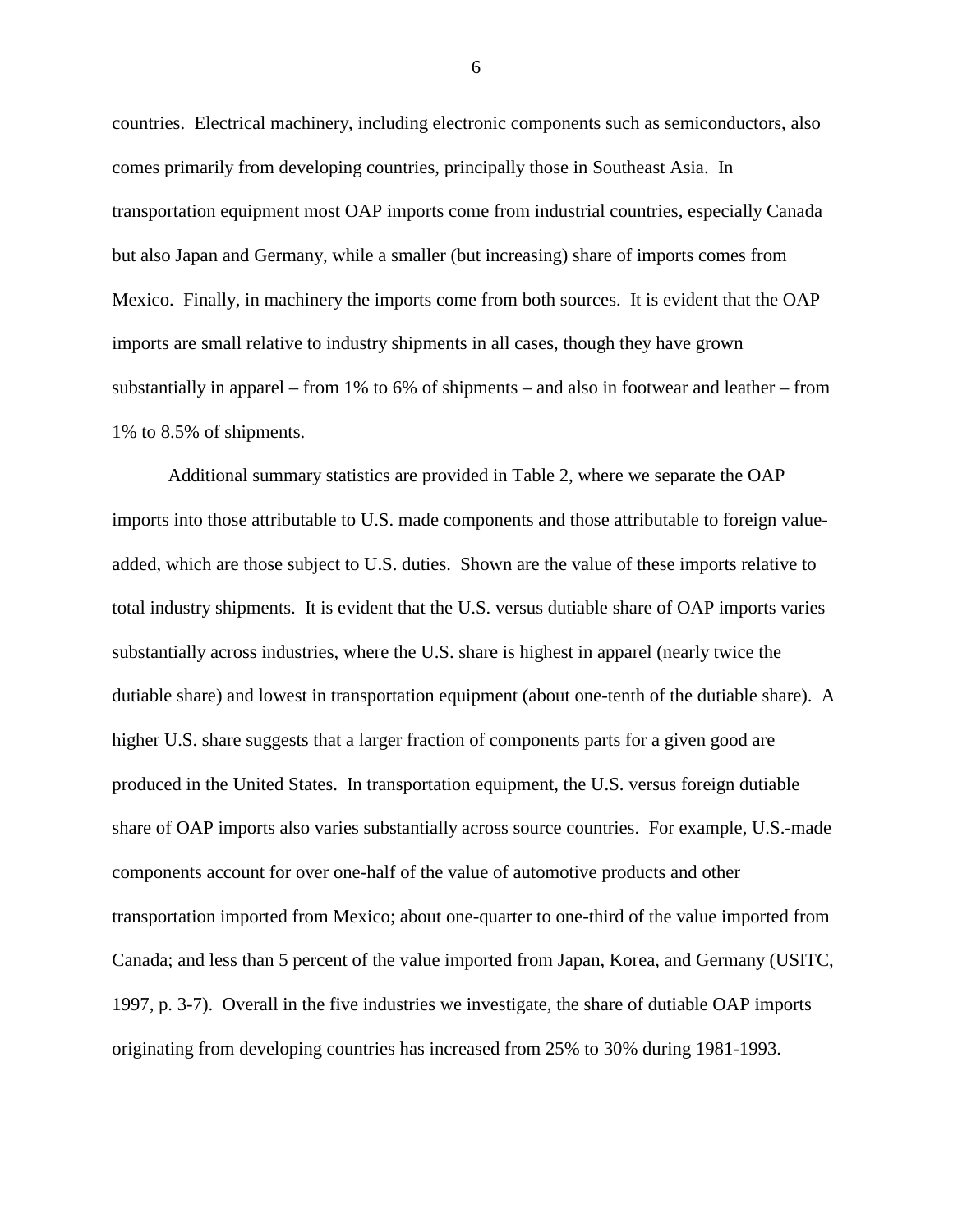The cross-sectional variation in the U.S. shares of OAP imports (across four digit industries within each two-digit group), as well as its time-series variation, will be a focus of our empirical investigation. The U.S. share of OAP imports in total industry shipments – as shown in Table 2 – will serve as one dependent variable. We interpret this share quite reasonably to be the fraction of shipments that are exported abroad for further processing. Also shown in Table 2 are the wage-bill of production and non-production labor, measured relative to total industry shipments. These data are taken from the Bartelsman-Becker-Gray manufacturing industry database, with non-production labor used as a proxy for skilled labor and production labor used as a proxy for unskilled labor.<sup>5</sup> In all industries, there has been a marked decline in the share of production labor, by between two-tenths and four-tenths of a percentage point per year. In some industries, the share of non-production labor has also declined, but by a smaller amount. The shares of production and non-production labor in total industry shipments will be other dependent variables in our empirical analysis.

### **3. U.S. Revenue Function**

We shall specify production in each industry in the U.S. as a multiple-input, multipleoutput technology.<sup>6</sup> The outputs consist of the U.S. content of OAP imports measured relative to total industry shipments (as summarized in Table 2), and all other shipments from the industry.<sup>7</sup> In some industries, we will distinguish the U.S. content of OAP imports from developing versus industrialized countries. The inputs are production and non-production labor, the dutiable (i.e. foreign) component of OAP imports, remaining intermediate inputs, capital, and energy.<sup>8</sup> In some industries, we will also distinguish the dutiable component of OAP imports coming from developing versus industrialized countries. The revenue function of the industry will be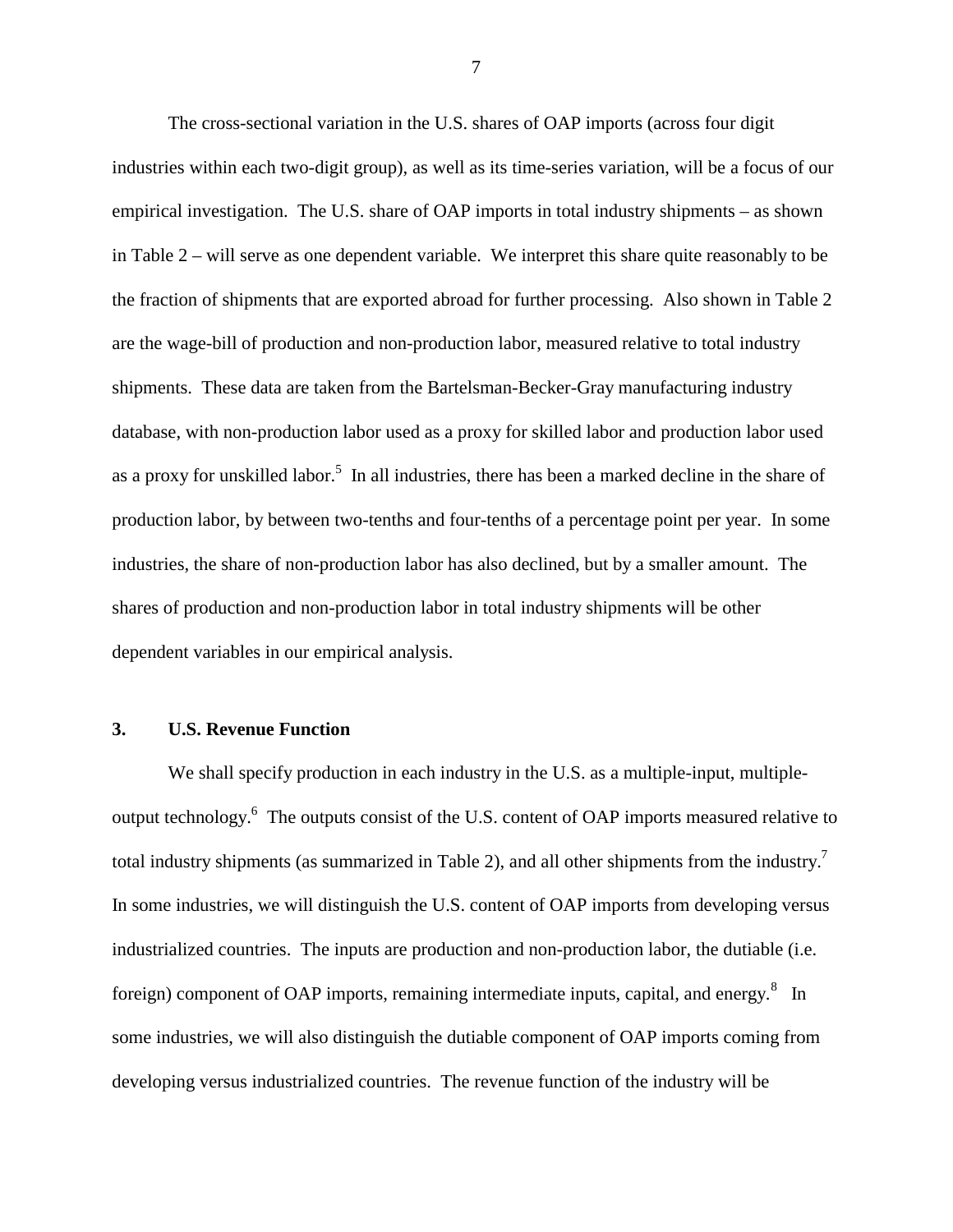specified as depending on the prices  $p_i$  or  $p_j$  of the outputs, and the quantities  $x_k$  or  $x_\ell$  of the inputs. The revenue function is specified as the translog form:

$$
\ln R = \sum_{i} \alpha_{i} \ln p_{i} + \frac{1}{2} \sum_{i} \sum_{j} \gamma_{ij} \ln p_{i} \ell n p_{j} + \sum_{k} \beta_{k} \ln x_{k} + \frac{1}{2} \sum_{k} \sum_{\ell} \delta_{ij} \ln x_{k} \ln x_{\ell} + \sum_{i} \sum_{k} \eta_{ij} \ln p_{i} \ln x_{k},
$$
\n(1)

where R denotes total industry revenue (assumed equal to costs), and the time subscript is omitted from all variables for brevity.

The shares of each of the outputs are obtained by differentiating (1) with respect to the log of output prices, obtaining:

$$
s_i = \alpha_i + \sum_j \gamma_{ij} \ln p_j + \sum_k \eta_{ik} \ln x_k.
$$
 (2)

Similarly, if the inputs  $x_k$  are chosen optimally given their factor prices  $w_k$ , then the share of industry costs devoted to each input are obtained by differentiating (1) with respect to the log of input quantities:

$$
s_{k} = \beta_{k} + \sum_{\ell} \delta_{k\ell} \ln x_{\ell} + \sum_{i} \eta_{ik} \ln p_{i}.
$$
 (3)

In practice, we have no information at all on the price of the U.S.-content of OAP imports versus the price of all other industry shipments. So in the estimation, we will ignore the output prices that appear in (2) and (3), and focus on the input quantities.

The coefficients  $\eta_{ik}$  in (2) measure the response of each output share to changes in the input quantities, and will be referred to as *output elasticities*. These are similar to Rybzcynski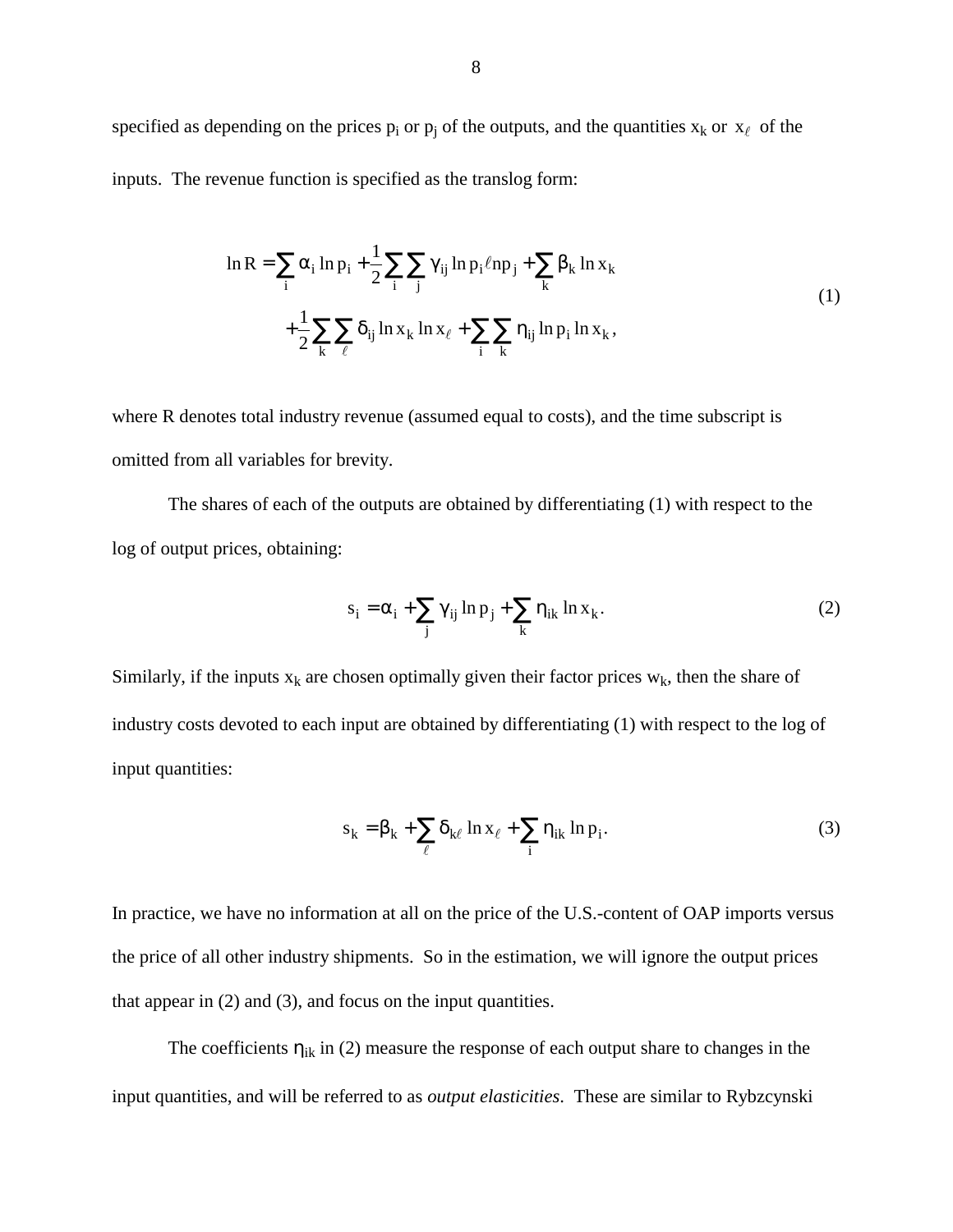derivatives for an entire economy, except that we are dealing with individual industries. Rybzcynski derivatives or output elasticities are normally defined as the impact of a change in inputs on the *level* of output, rather than its share. To make this conversion, write the quantity of each output as  $\ln y_i = \ln(s_i R / p_i)$ . Differentiating this with respect to an input quantity  $\ln x_k$ , using  $(1)$  and  $(2)$ , we obtain the output elasticity:

$$
\frac{\partial \ln y_i}{\partial \ln x_k} = \frac{\eta_{ik}}{s_i} + s_k. \tag{4}
$$

Thus, the coefficient  $\eta_{ik}$  together with the input and output shares can be used to calculate the output elasticity. As is conventional, *we will define factor k to be used intensively in output i if and only if (4) is positive*. In this way, the output elasticities provide us with indirect evidence on the factor-intensities used in production.<sup>9</sup>

*Our hypothesis is that the U.S. content OAP imports should be more skilled-labor intensive than the rest of U.S. production*. The reason for this is that the OAP program allows the less-skill intensive activities to be shifted overseas, so that the production remaining in the U.S. becomes more skill-intensive as a result. In the particular industry structure we model, industries produce two types of goods, final goods and goods to be exported abroad for further processing. For the latter type, nonskill-intensive production activities have been separated off and outsourced abroad; for the former type, all production activities are still conducted in the United States. Thus, an increase in the share of dutiable OAP imports in industry shipments implies shift towards more skill-intensive production activities.

Turning to the factor-share equation (3), the coefficient  $\delta_{k\ell}$  measures the responsiveness of each factor share to changes in the quantity of other inputs. Of particular interest is the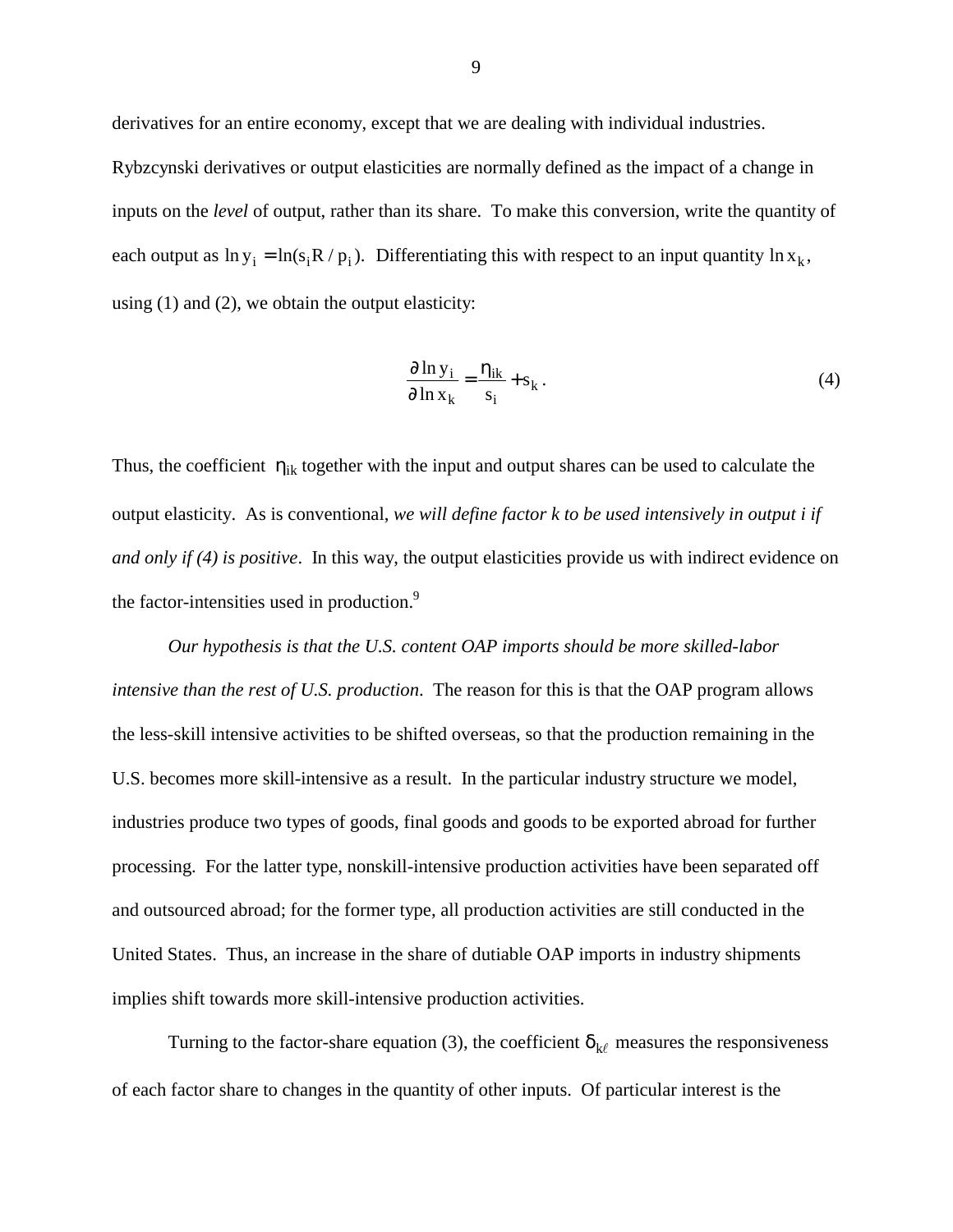response of production and non-production labor to changes in the amount of outsourcing, as measured by the quantity of dutiable OAP imports  $\ln x_m$ . As this input increases, our hypothesis *is that the U.S. production would shift toward more skilled, or non-production labor*. Thus, letting  $\ln x_k = \ln(s_k R / w_k)$  and  $\ln x_\ell = \ln(s_\ell R / w_\ell)$  denote the log quantities of production and non-production, respectively, we are interested in the sign of:

$$
\frac{\partial \ln(x_k / x_\ell)}{\partial \ln x_m} = \frac{\delta_{km}}{s_k} - \frac{\delta_{\ell m}}{s_\ell}.
$$
 (5)

The null hypothesis that (5) equals zero is a test for the *weak separability* of production and nonproduction labor from dutiable OAP imports in the U.S. revenue function.

We shall estimate (2) and (3) while pooling across all four-digit industries within each two-digit group, and pooling across years. Since the output shares sum to unity, we can drop one of these share equations, and we omit the equation for the remaining value of U.S. shipments (after the U.S. content of OAP imports has been deducted). For the inputs, we estimate only the factor-shares for production and non-production labor, where the latter is used as a proxy for skilled labor. Estimation is performed over the years 1980-1993 (omitting 1982 and 1988 due to missing data), with all variables entered in levels, and *not including* any fixed effects for the individual four-digit industries (or for the various years). We have also experimented with using first-differences of the data, thereby implicitly including industry fixed effects. Because of the missing observations (in 1982 and 1988), these differences were taken across odd-numbered years. The estimation in first-differences changes a number of coefficient estimates, and also leads to substantially higher standard errors, indicating that much of the variation in the data is cross-sectional. For this reason, we focus on the estimates without fixed effects in the next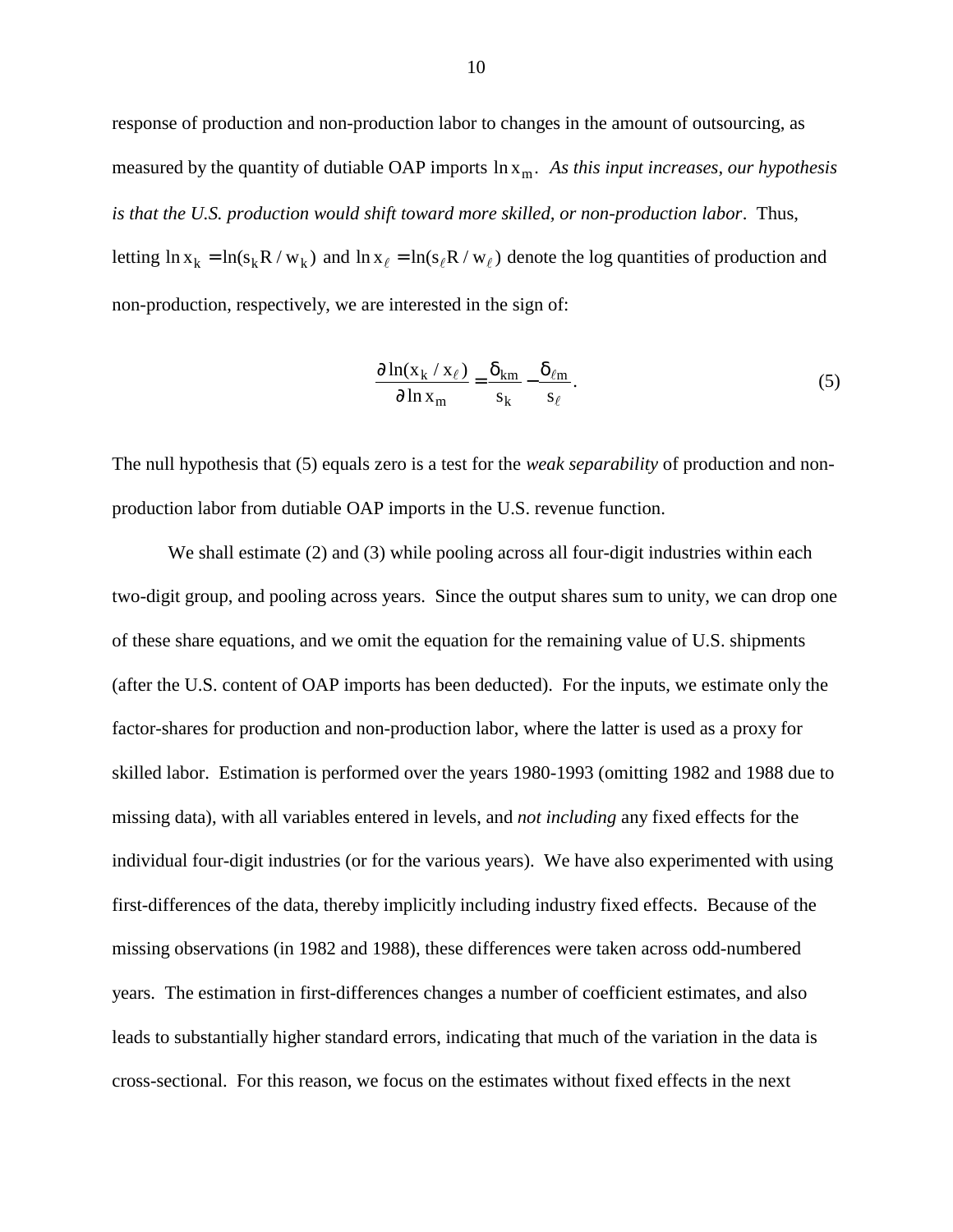section, but report the results from estimation in first-differences in the Appendix. In order to control for some of the most important heterogeneity across industries, we also report in the Appendix estimates for the largest three-digit industries within each two-digit group.

#### **4. Estimation Results**

In Table 3, we report results for the apparel and footwear industries, for which OAP imports come almost entirely from developing countries. The results most strongly supportive of our hypotheses are obtained for the apparel industry. In Table 3, we find a negative impact of production labor on the U.S. content of OAP imports, measured as the share of total shipments, and a positive impact of non-production labor. These coefficient estimates are converted into output elasticities using (4), and the results are shown in Table  $5<sup>10</sup>$  We see that an increase in production (non-production) labor has a negative (positive) impact on the U.S. content of OAP imports, measured as a level, and these results are highly significant. Thus, by our definition of factor intensities, we conclude that the U.S. content of OAP imports for apparel is intensive in the use of non-production, or skilled labor. Also in Table 3, an increase in the dutiable content of OAP imports decreases the share of production labor in total costs, and has no impact on the share of non-production labor. Making the calculation in (5), it is clear that greater dutiable OAP imports for apparel decreases the relative demand for production labor, as reported in Table 5.

Less interesting results are obtained for footwear and leather. In that case, both production and non-production labor have a negative impact on the U.S. content of OAP imports in Table 3, and a negative output elasticity in Table 5 (the elasticity for non-production labor is significant). In addition, an increase in the dutiable portion of OAP imports leads to a relative shift away from production labor in Table 3, though this estimate is not significant. These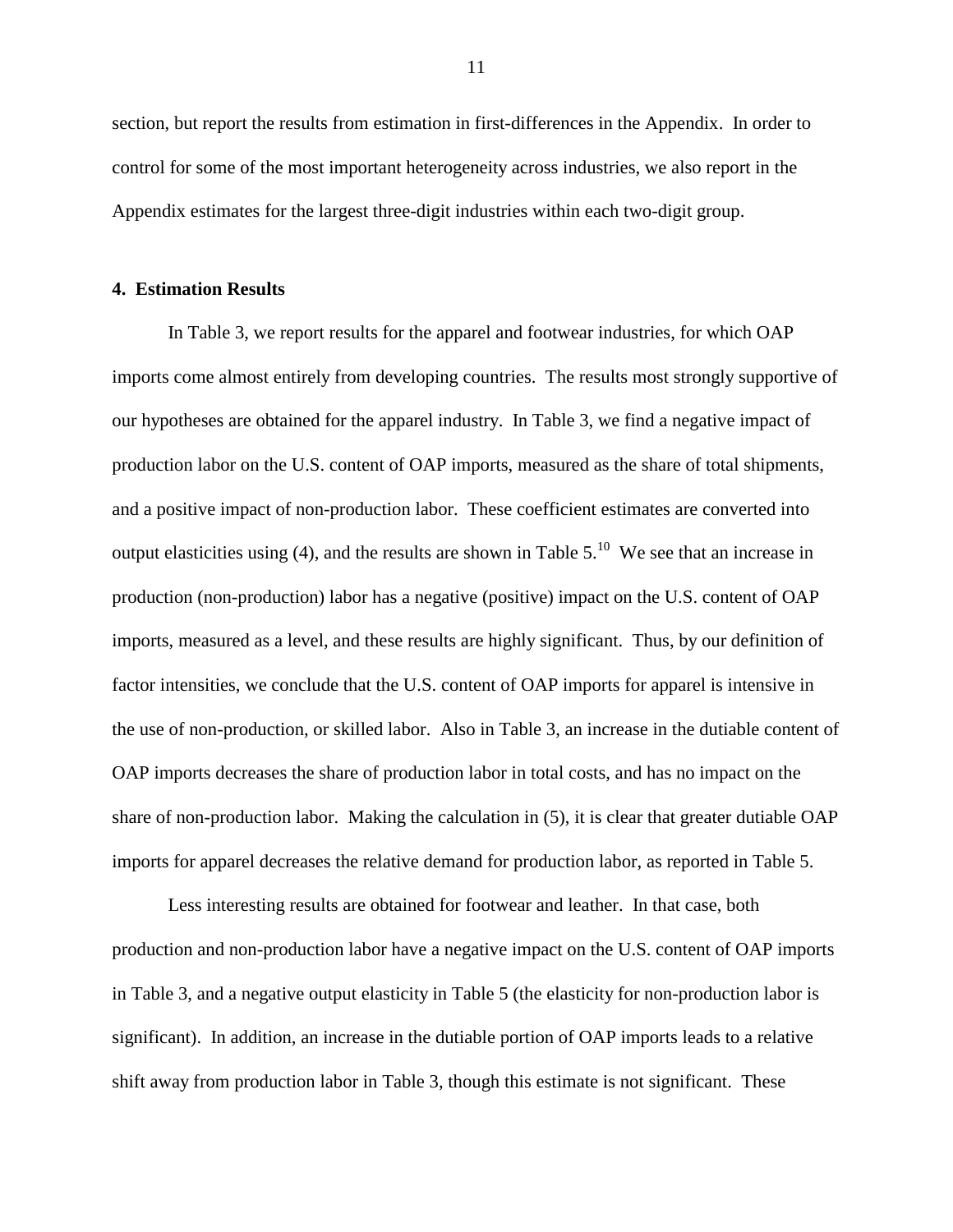disappointing results may be due to the fact that a very large portion of OAP imports in footwear enters into a single four-digit industry: footwear, except rubber, not elsewhere classified (SIC 3149). The use of this "not elsewhere classified" category suggests that the imports are not being attributed to the industry segment responsible for their production, so that we should not expect to obtain reliable production characteristics.

In Table 4, we report the estimates for machinery, electrical machinery, and transportation equipment. For these industries we separate the OAP imports from developing (LDC) and industrial (OECD) countries. The strongest results are obtained for machinery, which has roughly equal imports from both sources. From Table 5, we find that the U.S. content of OAP imports – from either LDC or OECD countries – has a negative output elasticity for production labor and a positive elasticity for non-production labor. Thus, the production of U.S. components is intensive in non-production labor. Also from Table 5, an increase in the dutiable OAP imports from LDCs has a weakly negative effect on the relative demand for production labor, while imports from OECD countries has a weakly positive effect on relative demand for production labor, though neither of these elasticities is significant.

Turning to electrical machinery in Table 5, about 90% of these imports come from developing countries, particularly Southeast Asia. Unfortunately, neither of the output elasticities reported in Table 5 for the LDCs are significant, so we are not able to measure this production characteristic.<sup>11</sup> Just one of the output elasticities for the OECD countries is significant, though it has a surprising positive sign. The only result for this industry that is supportive of our hypotheses is that an increase in the dutiable content of OAP imports from LDCs leads to a negative and significant shift away from production labor.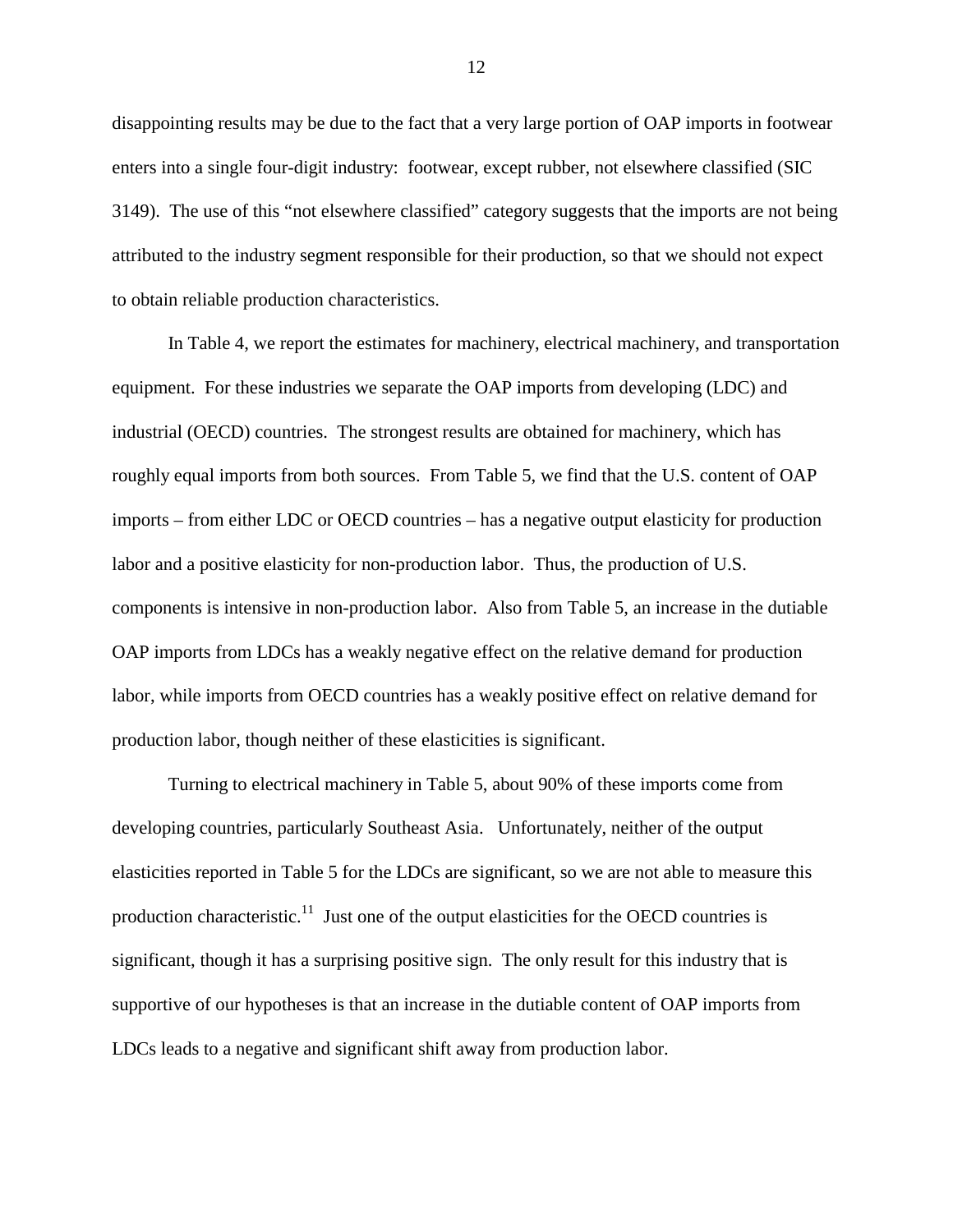Finally, in transportation equipment, the bulk of these OAP imports come from industrial countries, especially Canada, with a small but growing portion coming from Mexico. In Table 5 we find that the U.S. content of OAP imports from OECD countries has a negative output elasticity for production labor, and a positive elasticity for non-production labor. Thus, production of the U.S. components is intensive in non-production labor. In addition, an increase in dutiable OAP imports from OECD countries leads to a relative decline in the demand for production labor in the U.S. These results are all consistent with our hypotheses. But *opposite* results are obtained for the U.S. content of OAP imports from LDCs. In particular, there is a *positive* impact of production labor on the U.S. content of OAP imports from LDCs, suggesting that these U.S. components are intensive in production rather than non-production labor. This result is statistically significant, but its economic meaningful is unclear.

As noted in the last section, the U.S. versus dutiable share of OAP imports varies substantially across source countries: the U.S.-made components account for over one-half of the value of automotive products and other transportation imported from Mexico; about onequarter to one-third of the value imported from Canada; and less than 5 percent of the value imported from Japan, Korea and Germany (USITC, 1997, p. 3-7). This variation may help explain our results. Because the components sent to Mexico also require substantial U.S. manufacturing, it is quite possible that these components use more production labor in the U.S. than do other components that are sent to Canada or Japan. In this case, the U.S. content of OAP imports from LDCs could be intensive in production labor *as compared to* the U.S. content of OAP imports from OECD countries. Essentially, we are dealing with a "higher dimensional" case of more than two inputs, outputs and countries, so it is perhaps not surprising to find a complex pattern of implied factor-intensities.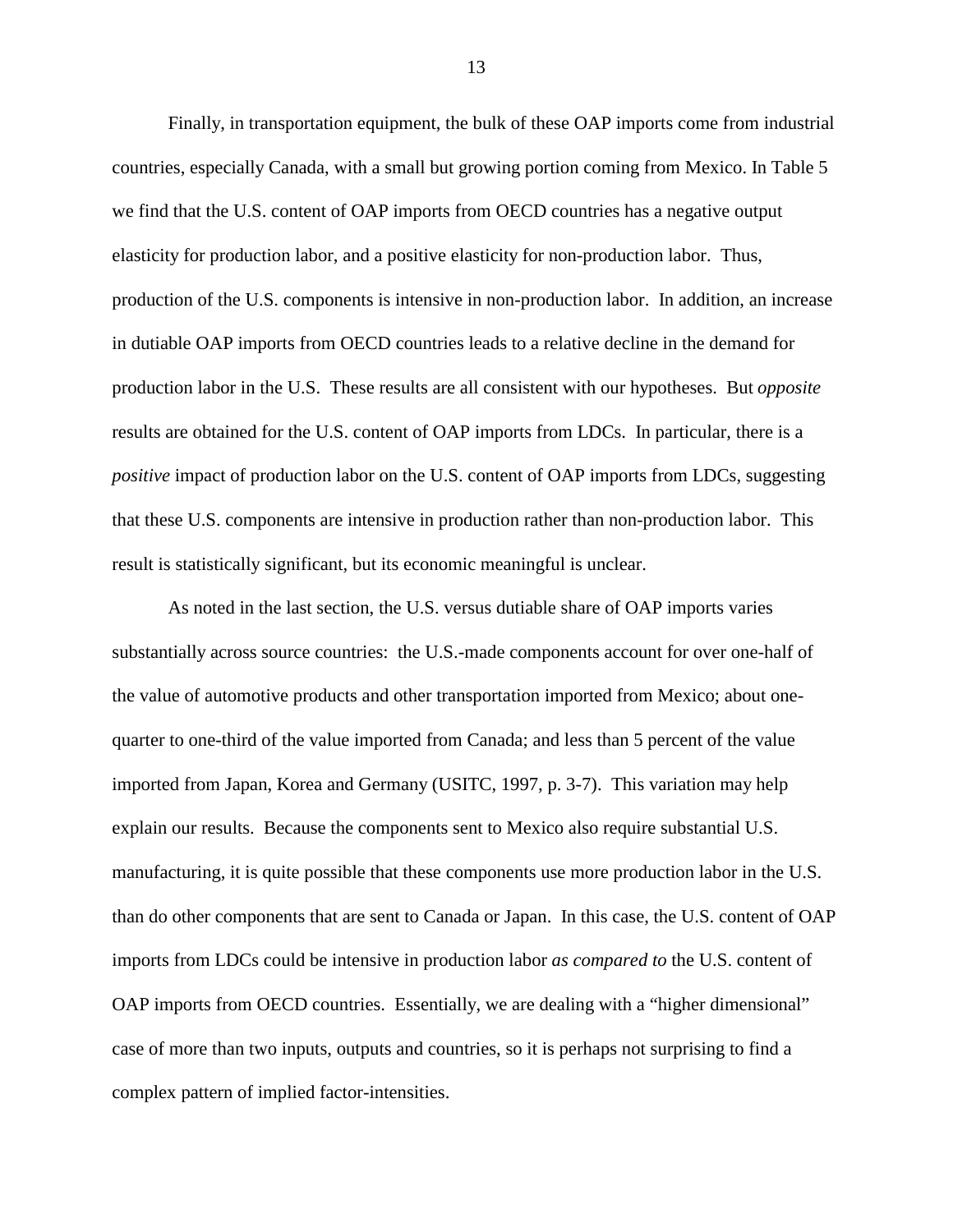In summary, of the five industries we have analyzed, we obtain results quite supportive of our hypotheses in apparel and machinery. For footwear and leather, and electrical machinery, the estimates have higher standard errors so that the production characteristics are not reliably measured. In transportation equipment, the results for OAP imports from industrial countries (which account for 90% of the imports) correspond to our hypotheses, but this is not the case for OAP imports from developing countries, for reasons we have suggested.

#### **5. U.S. OAP Imports**

Our results so far suggest that for a number of industries an increase in outsourcing, as measured by OAP imports, implies an increase in the skill-intensity of production. The location to which products are outsourced, developing versus industrialized countries, also appears to influence the relative demand for production and non-production labor. To understand how outsourcing contributes to changes in the structure of labor demand, we must identify the forces that determine the extent of outsourcing within an industry. In the remainder of the paper, we consider the factors that contribute to outsourcing. We examine the extent to which the variation in dutiable OAP imports in an industry over time is associated with changes in relative cost differences between the United States and countries that are a source of OAP imports.

Trade theory attributes outsourcing to cross-country differences in relative factor endowments (Feenstra and Hanson 1996a). The existence of international factor-price differences, which result from international factor-supply differences, gives firms an incentive to spread production activities across different countries. Since we lack reliable annual data on factor endowments or factor prices for the set of countries that supply OAP imports to the United States, we use the real exchange rate to capture international differences in production costs.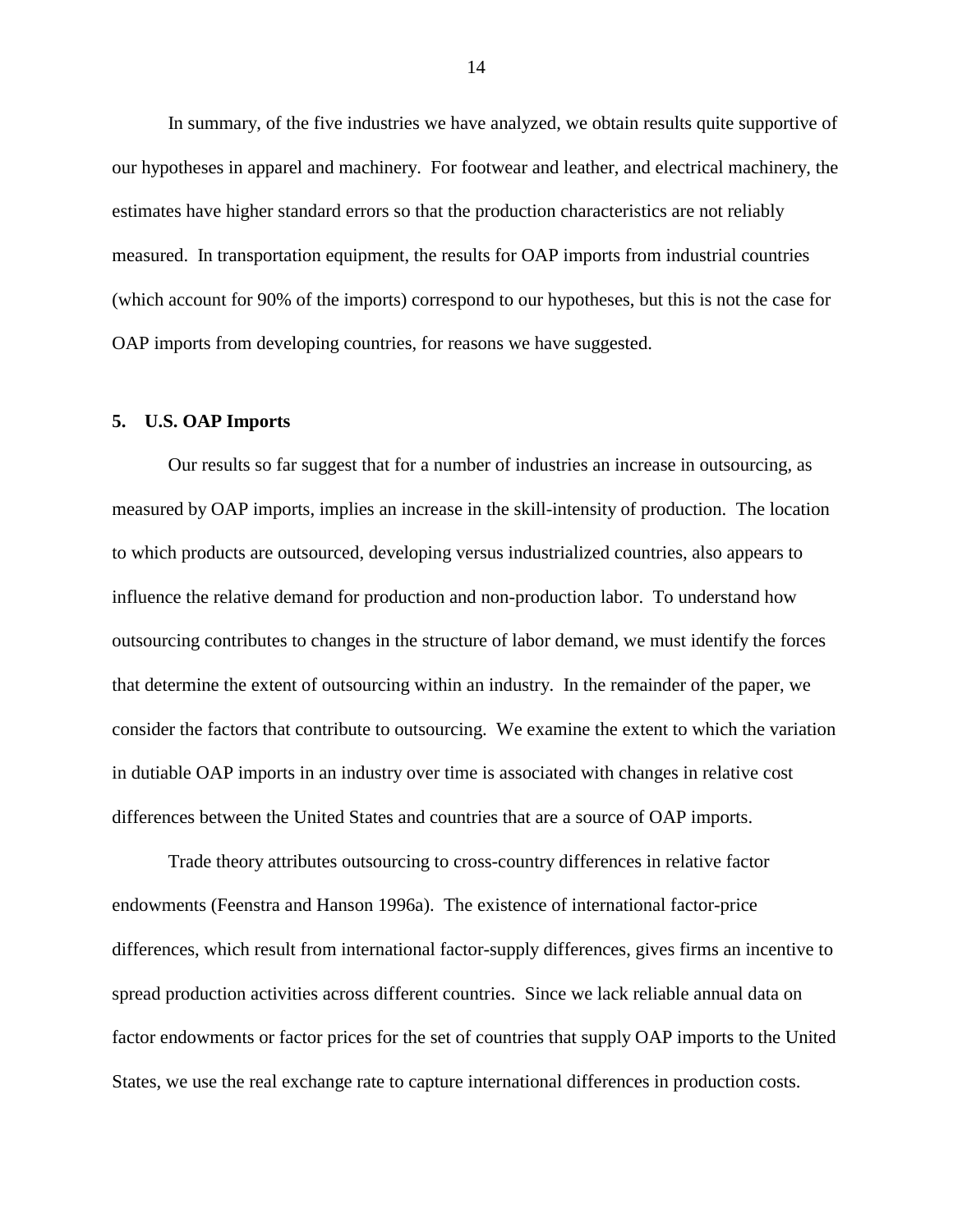When the real exchange rate appreciates, the relative cost of foreign inputs declines, which we expect will lead to an increase the level of foreign inputs purchased by U.S. firms (as measured by the dutiable value of OAP imports).

Changes in the extent of outsourcing represent an increase in the demand for foreignproduced intermediate inputs relative to the demand for domestically-produced intermediate inputs. To capture this aspect of outsourcing, the dependent variable we use is dutiable OAP imports as a share of non-energy material purchases.<sup>12</sup> This variable thus captures U.S. industry demand for value added abroad. Table 6 reports sample means for the variables used in the analysis. Over the sample period, the mean value of dutiable OAP imports as a share of material purchases, in percentage terms, is 2.1 in apparel, and 6.8 in footwear. In the remaining sectors, a sizeable fraction of OAP imports originate from both developing and developed countries. In machinery, the percentages are 1.2 from the OECD and an additional 0.9 from developing countries. Transportation equipment is similar in that it draws a greater portion of imports from developed countries, with the percentages 5.2 and 0.8 respectively.<sup>13</sup> In contrast, electrical machinery receives 0.6 percent from OECD sources, and a much larger 5.2 percent from developing countries. The outsourcing share rises over time in apparel and footwear and leather, fluctuates widely in transportation equipment, and is relatively stable over time in machinery and electrical machinery.

There is considerable variation across industries in the countries that supply OAP imports to the United States. In apparel and footwear, for instance, Mexico is a major source of OAP imports, but in transportation equipment the country's role is still minor. To control for such differences in outsourcing patterns, we create trade-weighted real exchange rates for each twodigit SIC industry. For each year, we use the IMF *International Financial Statistics* to compute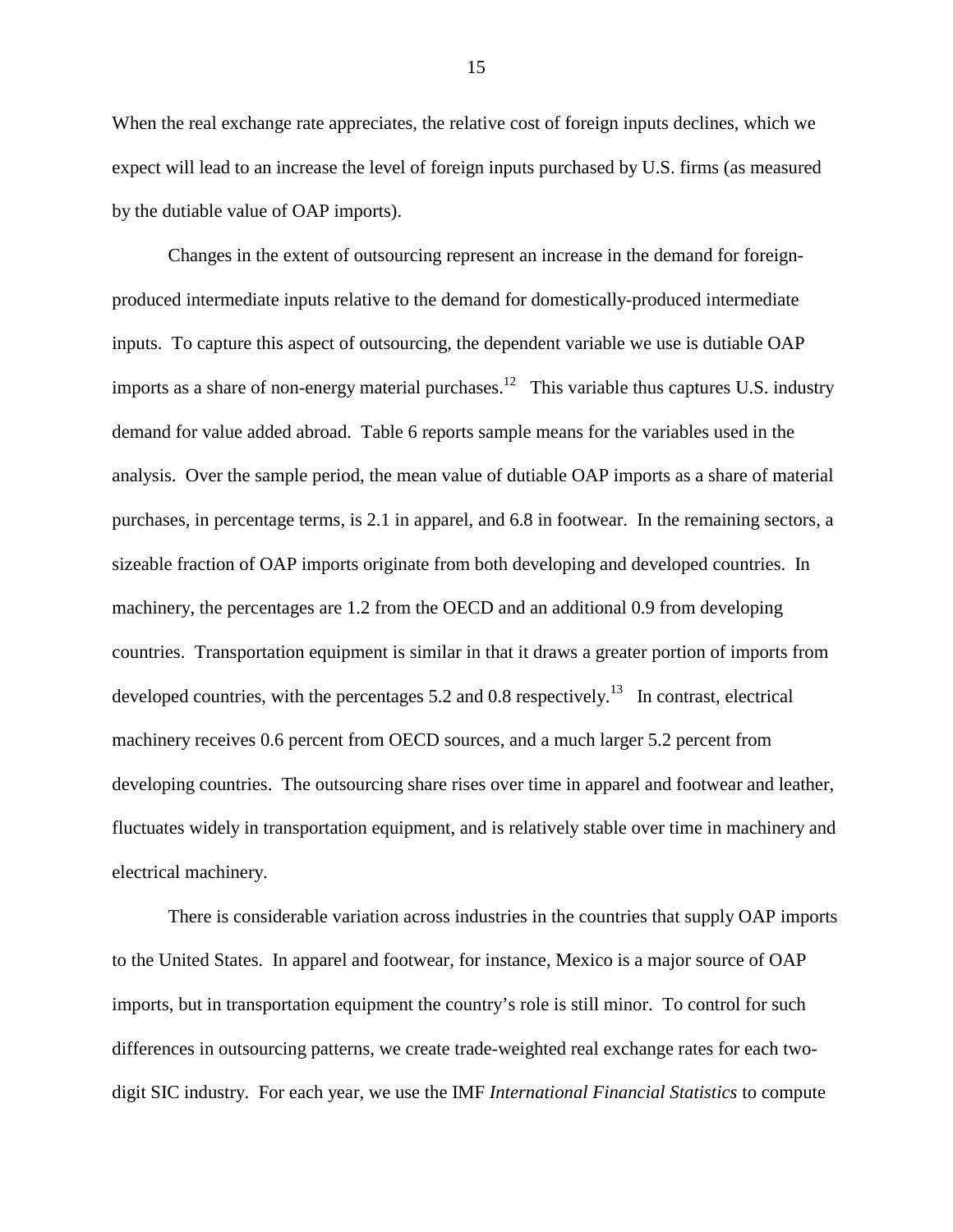the real exchange rate for each country responsible for OAP imports to the United States.<sup>14</sup> We then calculate an average real exchange rate for each of the five two-digit industries, using each country's share of total industry dutiable OAP imports as weights. We calculate the weights by taking each country's average share of dutiable OAP imports in an industry over the sample period. We choose average shares, rather than shares by year, since we want to avoid bias that would be introduced by changes in valuation. By our construction, an *increase* in the real exchange rate variable represents a dollar appreciation.

The trade-weighted exchange rates replicate the familiar pattern of U.S. exchange rate movements. Figures 1-5 show the real exchange rate series for each industry. The real value of the dollar peaked in the mid-1980's, declined sharply for a few years, and then recovered somewhat in the early 1990's. While our constructed industry-specific real exchange rates follow a broadly similar pattern, there are notable cross-industry differences in the timing of exchange-rate innovations. The real exchange rate peaks for autos in 1984, while it peaks for machinery in 1986 and for apparel in 1989. Cross-industry variation in outsourcing patterns thus creates cross-industry differences in exposure to movements in international relative prices.

The machinery, electrical machinery, and transportation sectors are noticeably different from apparel and footwear in that they have non-trivial dutiable OAP imports from both the industrialized OECD and developing countries.<sup>15</sup> U.S. offshore-assembly activities in Europe or Japan may differ substantially from those in Mexico or Indonesia. In the transportation sector, for instance, U.S. and OECD labor tend to perform high-skill tasks, such as the production of autoparts, while LDC labor tends to perform low-skill tasks, such as the assembly of automotive accessories. As a result, we may see different substitution patterns towards dutiable OAP imports in LDCs than we do in OECD countries. To control for this possibility, in the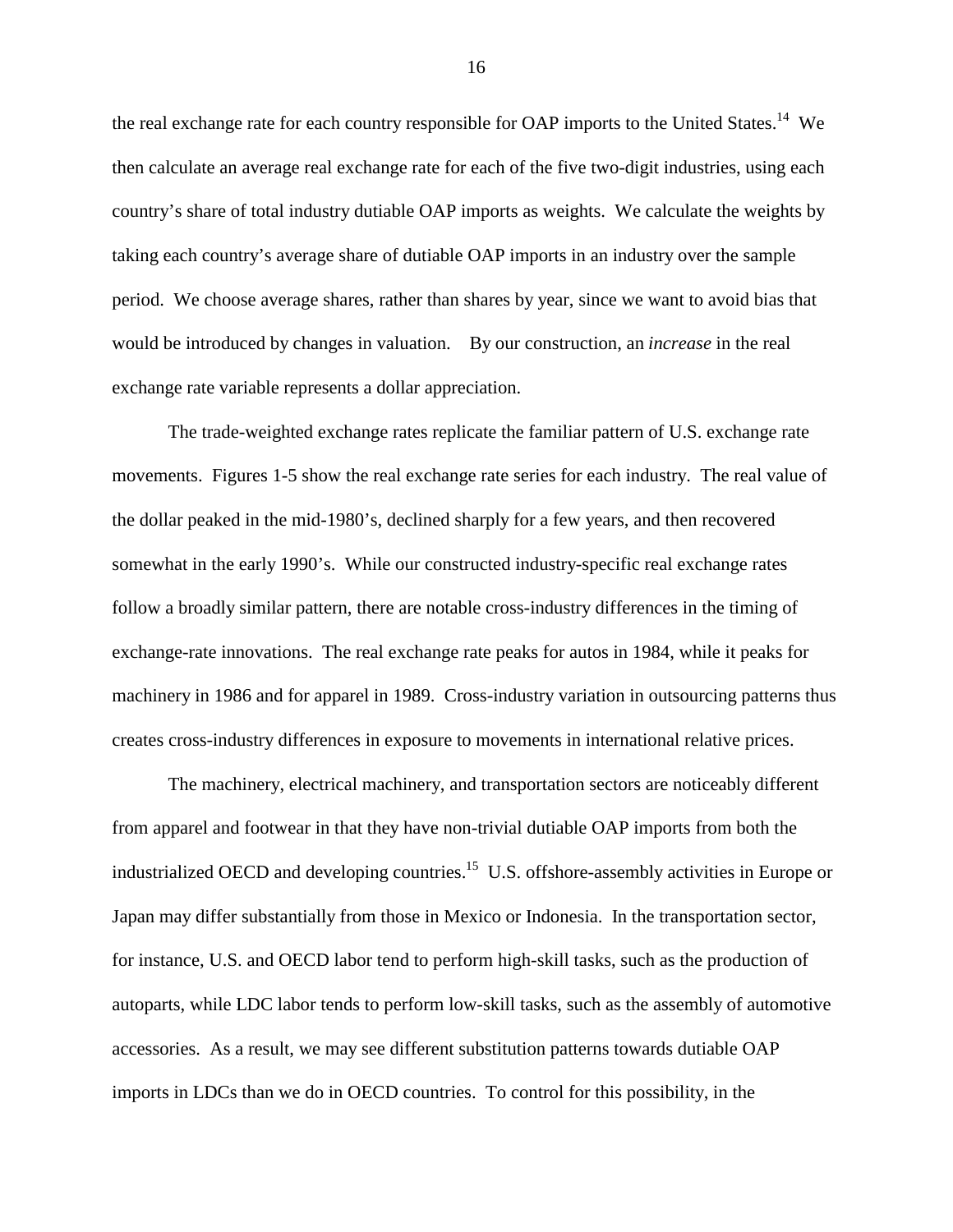machinery, electrical machinery, and transportation sectors we analyze OAP imports from LDCs and OECD countries separately. In order to do this, we refine the exchange rate variable further. For OAP imports from OECD countries, we measure the real exchange rate using country shares of OECD OAP imports as weights; for OAP imports from LDCs, we calculate the real exchange rate in an analogous manner.

The trade-weighted real exchange rates we construct vary across time, but not across four-digit industries within a two-digit sector. To control for industry-specific factors that affect outsourcing, we include real output, measured as shipments deflated by the industry output price index, and the capital-output ratio, measured as the ratio of the real capital stock to real shipments, as additional explanatory variables. Both variables are based on the Bartelsman-Becker-Gray data series for U.S. manufacturing industries. The capital intensity of production may condition the degree of substitutability between domestic and foreign-produced inputs or may capture the ease with which production may be moved offshore. Real output controls for the overall level of industry demand, which may influence the availability of domesticallyproduced intermediate inputs. As with the exchange rate, we take the log values of these variables.

We estimate dutiable OAP imports separately for each of the five two-digit SIC industries over the years1980 to 1993. The results for the apparel and footwear industries are presented in Table 7. For apparel, there is a positive and statistically significant correlation between dutiable OAP imports and the real exchange rate, which is consistent with the hypothesis that firms increase foreign outsourcing when U.S. production costs rise relative to foreign production costs. Dutiable OAP imports are negatively correlated with real output and have a positive, but statistically insignificant, correlation with the capital-output ratio. Thus, it appears that smaller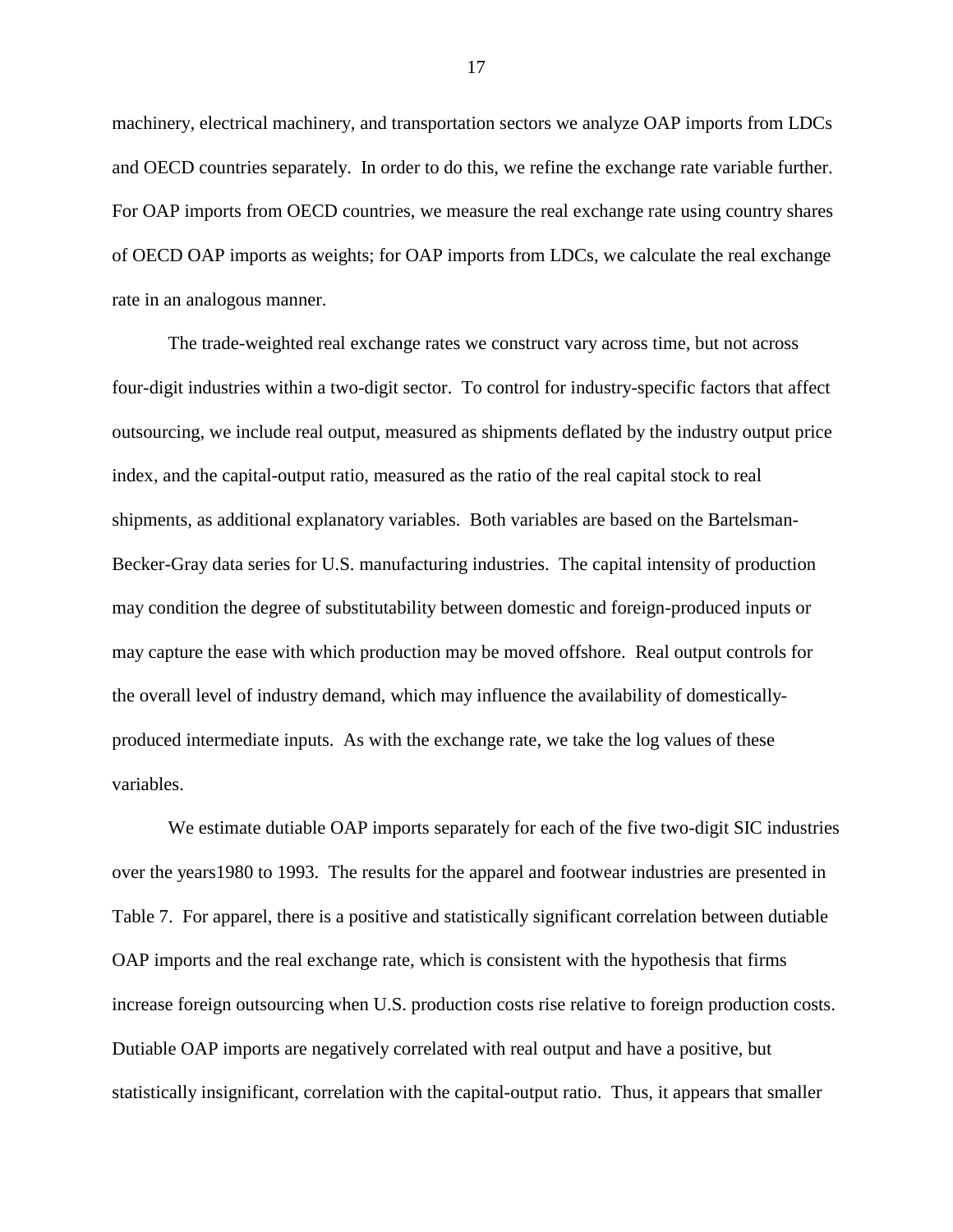industries or industries experiencing lower levels of demand are more likely to source production activities to offshore sites.

Similar to the estimation results for the input and output shares presented in the last section, the results for the footwear industry are disappointing. There is essentially a zero correlation between dutiable OAP imports and the real exchange rate. Again, we suspect that this may be attributable to the concentration of OAP footwear imports in a single four-digit industry (SIC 3149, footwear, except rubber, not elsewhere classified), which may indicate classification errors in the data for the footwear industry as a whole.

As with the production analysis, we consider dutiable OAP imports from developing and developed (OECD) countries separately in the machinery, electrical machinery and transportation industries. The results for these industry segments are presented in Table 8. In both machinery regressions the coefficient on the real exchange rate is positive, which implies that firms in the U.S. increase their usage of dutiable OAP imports when a stronger dollar reduces the relative cost of overseas activities. In electrical machinery the exchange rate results are mixed; we find the expected positive correlation for imports from industrial countries, while the relationship for developing countries is negative.

In contrast, the exchange rate effects for transportation equipment are negative, though the results for OAP imports from industrialized countries are not statistically different from zero. This evidence contrasts with Swenson's (1997) that U.S. and Japanese auto producers located in U.S. foreign trade zones purchase more foreign inputs when their relative price is reduced by dollar appreciation. Our data do not exclude the possibility that sourcing in the transportation sector responds to changes in relative costs. However, it is clear that the OAP component of sourcing in this industry segment does not correspond with our predictions.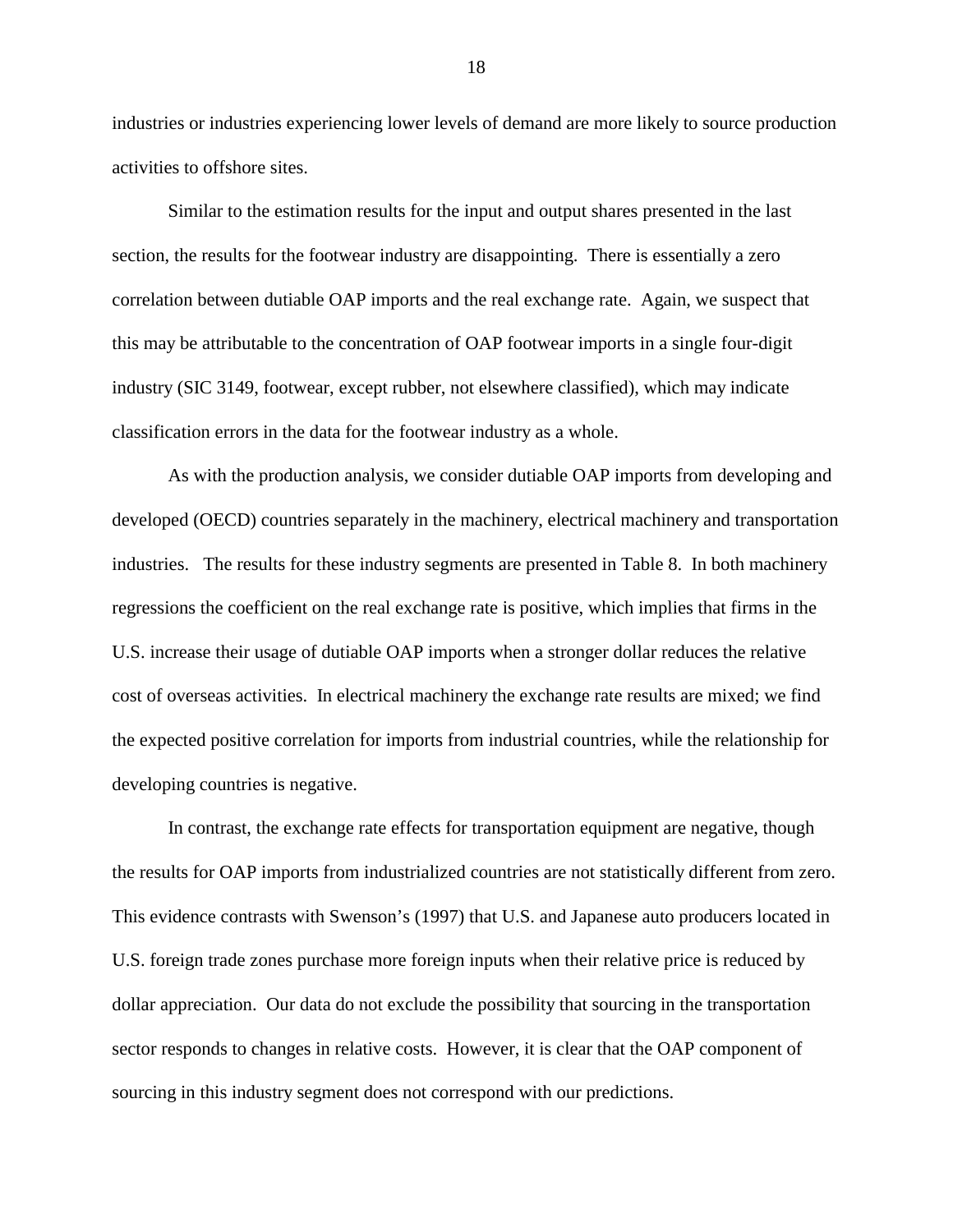There is no common pattern of correlation between industry factors and outsourcing in the machinery, electrical machinery and transportation equipment sectors. However, it still appears that outsourcing is generally more prevalent in the capital-intense sectors; the coefficient on capital intensity is positive in four of the six equations. The relationship between real shipments and outsourcing is also mixed, confirming that outsourcing propensities in different industries are differentially affected by industry characteristics.

Our reported regression specification relates OAP outsourcing to current values of tradeweighted exchange rates. A maintained assumption of this specification is that firms do not face prohibitive switching costs, and that firms can quickly identify and utilize cheaper sources of supply. If industries are slow to respond to exchange rate changes, it is preferable to use lagged values of the exchange rate variables. When we replace the current exchange rate measure with its value in the previous period, almost all the signs on the exchange rate coefficients remain the same, though the coefficient magnitudes are generally smaller. In the new specification the coefficients on real output and capital intensity were almost identical to our previous results. However, the overall fit of these regressions is less good than our reported results.

As a second check on our exchange rate specification, we also worked with a regression specification that includes both current and lagged exchange-rate variables. With the exception of OAP imports of transportation equipment from developing countries, a small OAP sector, the new specification did not improve the explanatory power of our regressions. The sign of the current exchange rate coefficients remained the same as our previously reported results, and there was no systematic pattern on the lagged exchange rate coefficients, though almost all lagged exchange rate coefficients were indistinguishable from zero.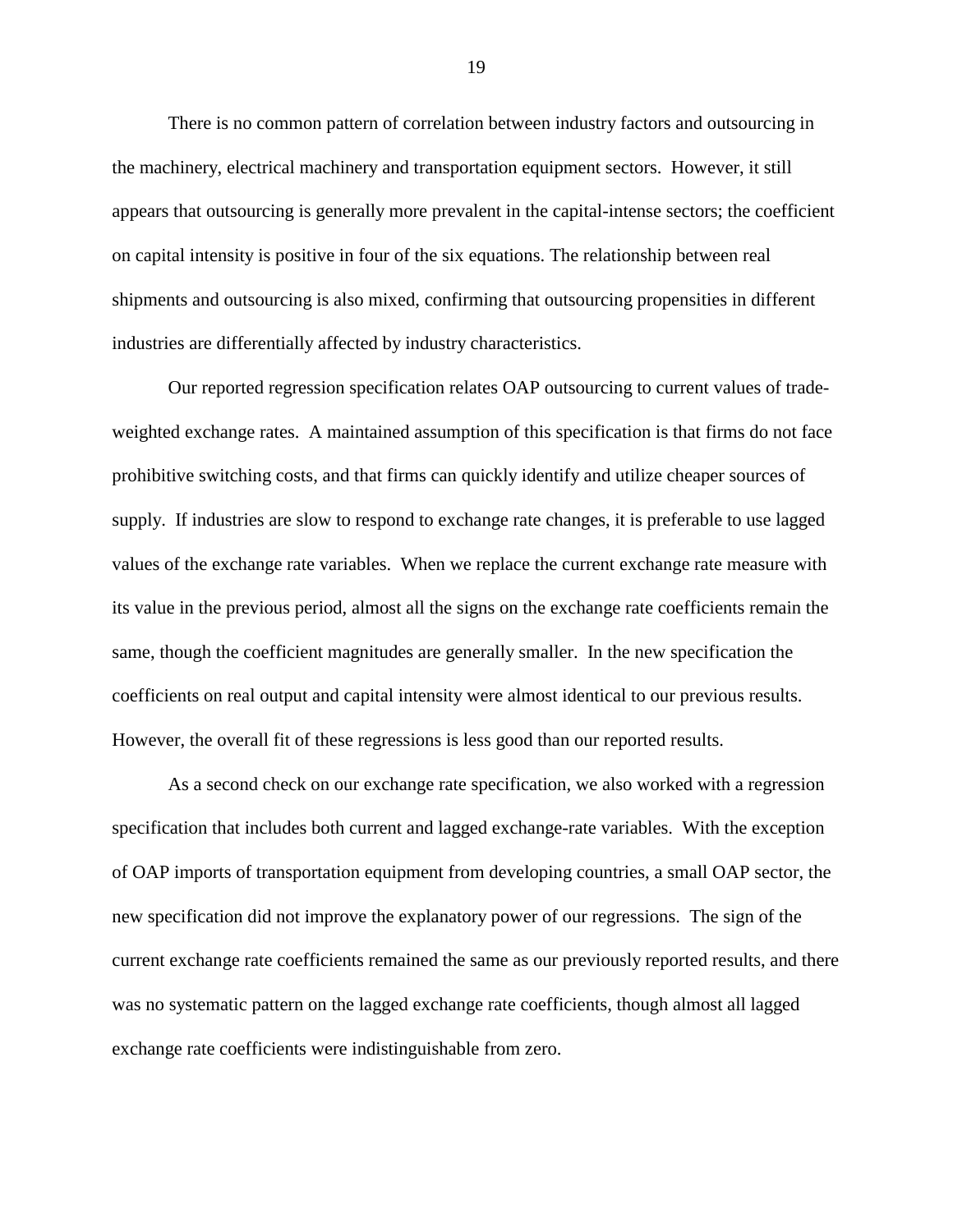To test the robustness of our regression specification, in unreported results we examined how the estimated effects change if we add dummy variables for each four-digit SIC industry. For the apparel industry, there remains a strong positive correlation between dutiable OAP imports and the real exchange rate; the coefficient value is very similar to that in Table 7. There is again a negative correlation between dutiable OAP imports and real output. One change in the results is that with industry dummy variables there is a strong negative correlation between OAP imports and the capital-output ratio. For the footwear industry, the inclusion of four-digit industry dummy variables has very little impact on the results. The exchange-rate results for machinery and electrical machinery are also little changed by the alternative specification, though the inclusion of the 4-digit industry dummies causes the puzzling negative exchange rate coefficient for OAP imports of electrical machinery from LDCs to shrink to insignificance. The correlation between outsourcing and both industry factors is also reversed in this segment when the 4-digit industry controls are added. The remaining results for transportation equipment are little changed by the inclusion of industry controls, though, here too, the puzzling negative exchange rate coefficient for imports from developing countries shrinks further in significance.

While there is a positive and statistically significant relationship between outsourcing and the real exchange rate in several industries, we still need to determine whether these effects are economically significant. As a policy experiment, we examine how dutiable OAP imports would change if the U.S. dollar were to appreciate by 10%. We calculate the implied effects and display the results in Table 9. Given that the coefficient for the real exchange is statistically insignificant for footwear (SIC 31) and transportation equipment imports (SIC 37) from the OECD, we exclude these segments from the exercise.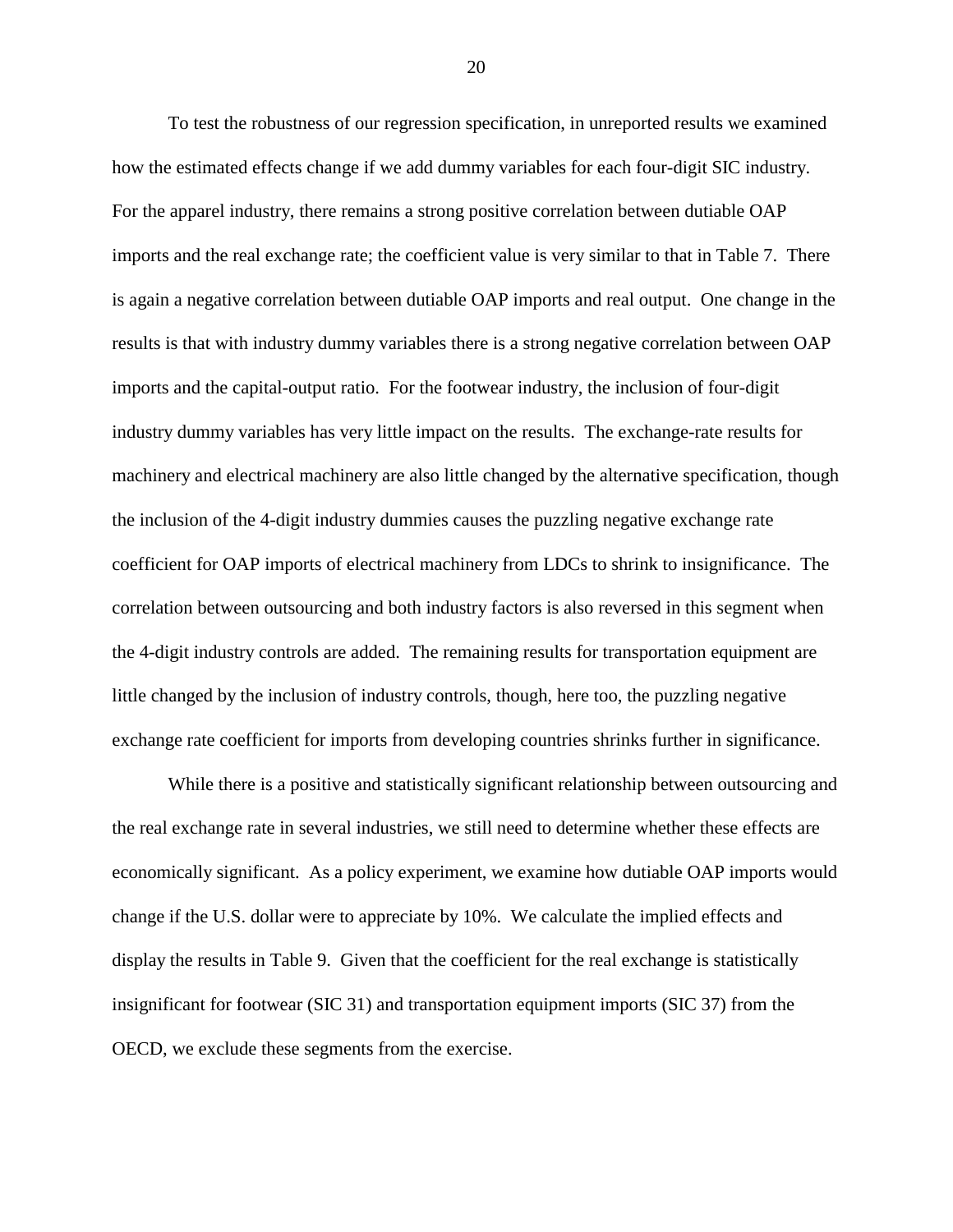Our results show that the predicted change in OAP imports, relative to non-energy domestic inputs is small in all industries. For example, a 10 percent appreciation of the dollar is predicted to raise OAP imports of machinery from the industrial OECD by a mere 0.08 percent. Nonetheless, this change is equivalent to a 6.72 percent change in OAP outsourcing if one compares the change to the average level of OAP activity in this sector. Relative to their baseline averages, it appears that the predicted responsiveness of OAP activity to changes in the relative cost of production is more pronounced for OAP activities conducted in developing countries. In these terms, the largest predicted change is found for apparel.

We repeated our analysis at the 3-digit industry level for five industry sectors: Office and Computing Machines (SIC 357), TV and Radio Receiving Equipment (SIC 365), Electronic Components (SIC 367), Motor Vehicles (SIC 371) and Aircraft and Aircraft Parts (SIC 372). We had two reasons for considering these sectors at the finer industry level. First, these five industries were responsible for the greatest level of OAP outsourcing in our sample, as measured by their volume of dutiable OAP imports. As a result, we expect outsourcing changes to be most visible in these large OAP activities. The next reason for selecting these industries relates to the counterintuitive nature of some of our results in Tables 8 and 9. Our greatest surprise perhaps, is our earlier finding that electronic machinery outsourcing from developing countries appears to fall when the dollar appreciates. However, electronic machinery is an industry in which the country composition of outsourcing varies widely. While electronic components and accessories, which includes semiconductors, was dominated by Southeast Asian outsourcing, other segments such as TV and Radio receiving equipment had outsourcing activities that were more internationally dispersed. A maintained assumption of our previous specification is that exchange rate effects are common to all firms within a 2-digit industry. While this assumption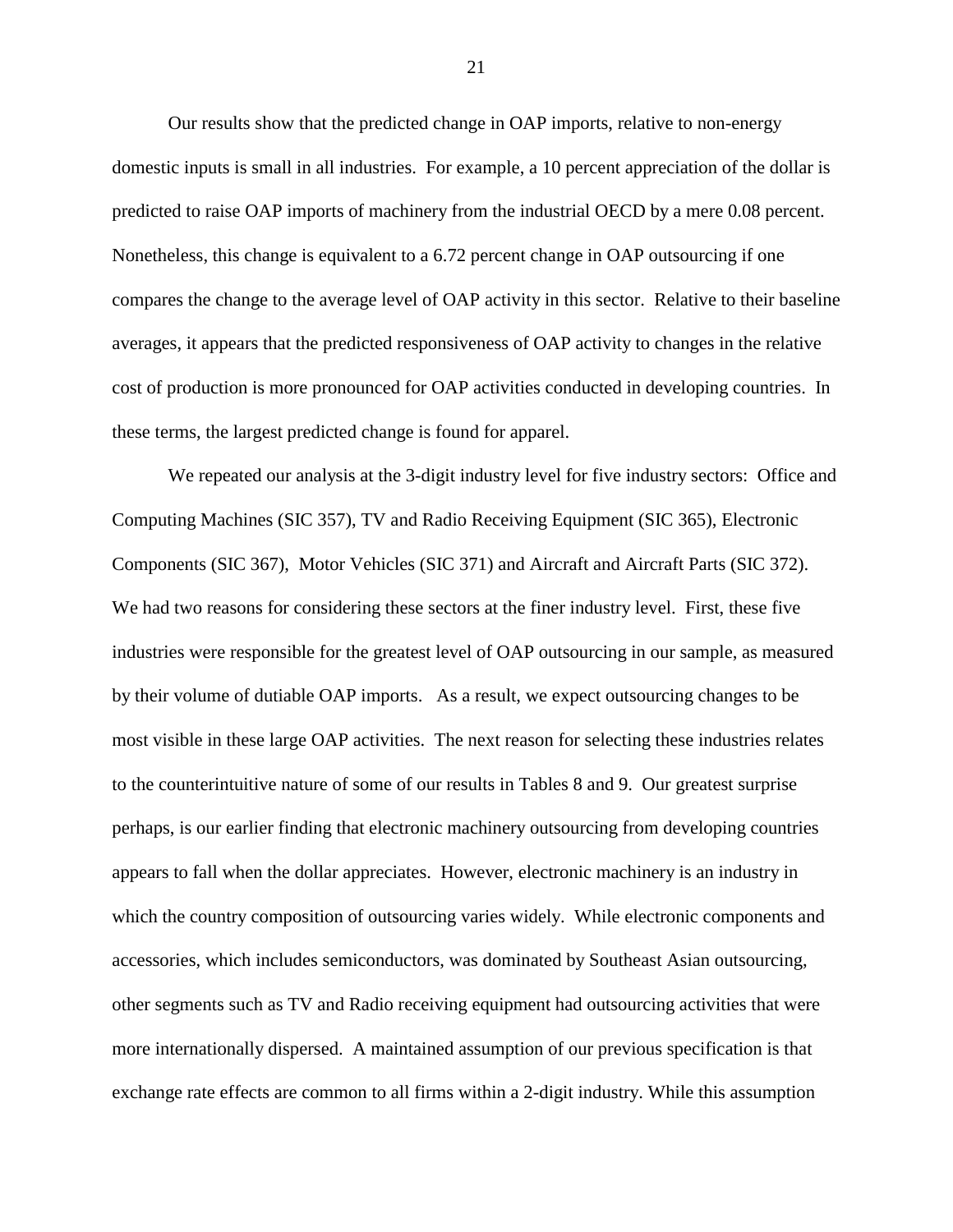may be innocuous in many industries, it may misrepresent the true cost changes experienced in the more heterogeneous sectors such as electronics. To explore this possibility, we created a new set of exchange-rate variables that corresponded to the 3-digit industry sourcing patterns for these highly active industries. As before, these exchange rate variables are tailored to reflect the country composition of OAP outsourcing activities in each of these industries.

Table 10 contains the regression estimates for our more disaggregated sectors. We again consider OAP imports from developed and developing countries separately. A few changes are notable. For machinery overall we found a fairly low responsiveness of OAP outsourcing in developing countries. When we treat office and computing machinery separately, however, we find that the measured sensitivity of OAP outsourcing in developing countries rises markedly. As the calculations in table 11 indicate, these effects are economically large. A ten percent appreciation of the dollar would cause outsourcing in the office and computing machinery industry to rise by 0.752. Relative to baseline levels of outsourcing in this industry, this represents a 30% increase.

The move to more detailed exchange rate variables also resolves some of the paradoxical findings of our previous analysis. In both TV and Radio receiving equipment (365) and electronic components and accessories (367) all of our exchange rate cost measures now have the expected positive sign which implies that outsourcing increases when the dollar appreciates. The new coefficients are not statistically significant for the first sector, but the findings are especially strong in the electronic components segment that includes semiconductors. Economically, this effect is somewhat less powerful. While significant statistically, the implied effect of a 10 percent dollar appreciation on outsourcing of electronic components from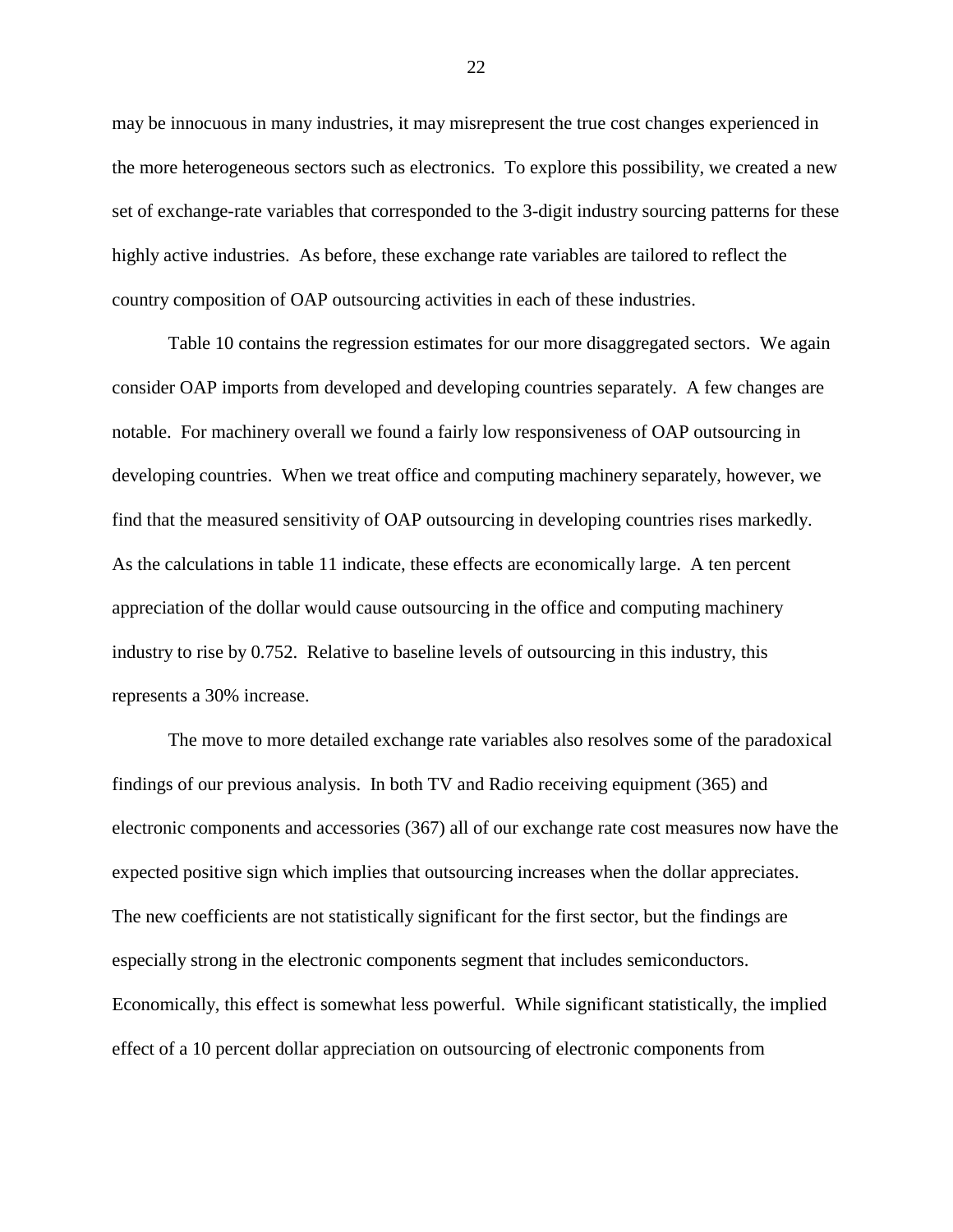developing countries is a 4.8 percent increase in outsourcing relative to the sector's average level of outsourcing.

The move to more detailed industry analysis does not remove all puzzles. We continue to find perverse negative coefficients on the cost variables for motor vehicle outsourcing in developing countries and aircraft and aircraft parts outsourcing from developed countries. At the same time motor vehicle outsourcing in developed countries responds strongly in the hypothesized direction. Table 11 shows that developed country outsourcing in the motor vehicle industry is predicted to rise 2.79 percent if the dollar appreciates by ten percent.

Overall, our examination of outsourcing is similar to our earlier findings for U.S. production. The best results are concentrated in apparel and machinery where we find that increases in the cost of U.S. production, as proxied by exchange-rate movements, are associated with higher levels of foreign OAP sourcing. In footwear and leather, our findings our imprecisely estimated, and the import of non-OECD electrical machinery appears to exhibit cross industry differences which relate to the country composition of industry imports.

#### **6. Conclusions**

In recent years the U.S. and other countries have observed a growing gap between the wages paid to skilled versus unskilled workers. Though there are many possible explanations for rising wage inequality, Feenstra and Hanson (1996a) suggest that changes in the U.S. wage structure can be attributed at least partly to foreign outsourcing. We examine trade conducted through the United States offshore assembly program to gain insight into recent outsourcing trends and its potential consequences.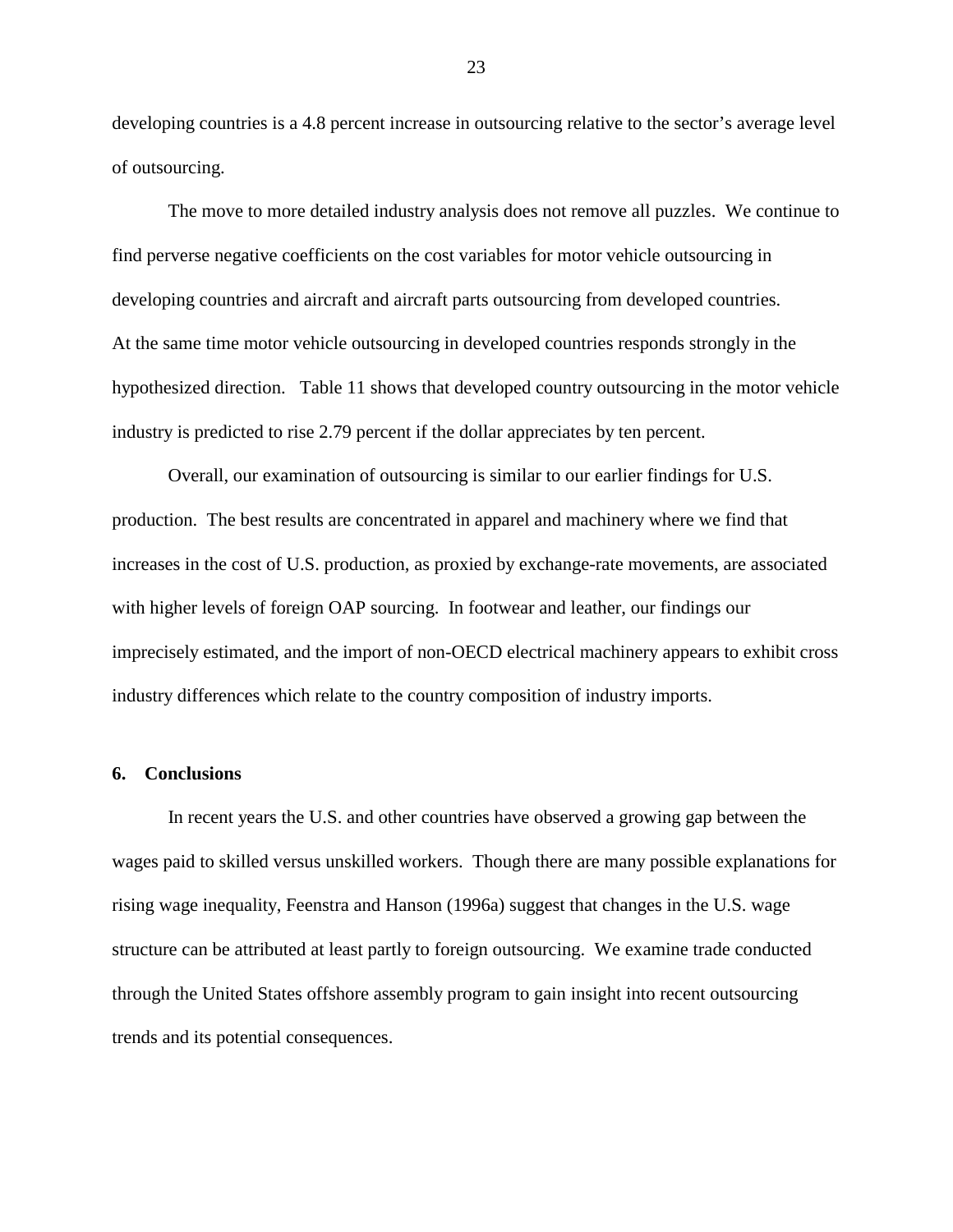As U.S. firms disperse production across countries through the OAP program, we expect the activities that they keep at home to use more skilled labor and less unskilled labor. This implies that the U.S. content of OAP imports (i.e. good exported abroad for further processing) should be characterized by relatively intense use of skilled labor. We find support for this hypothesis in apparel and machinery imports through the OAP, as well as in OAP imports of transportation equipment from industrial countries.

We also examine how OAP outsourcing activities respond to changes in the relative cost of U.S. production as measured by industry-specific trade-weighted exchange rates. Here, we find that elevated U.S. costs of production in a number of industries are associated with substitution toward foreign production. While cost-induced movements toward the purchase of OAP inputs are small as compared with the size of U.S. industry, the predicted response to cost changes implies a significant change in the magnitude of OAP activities.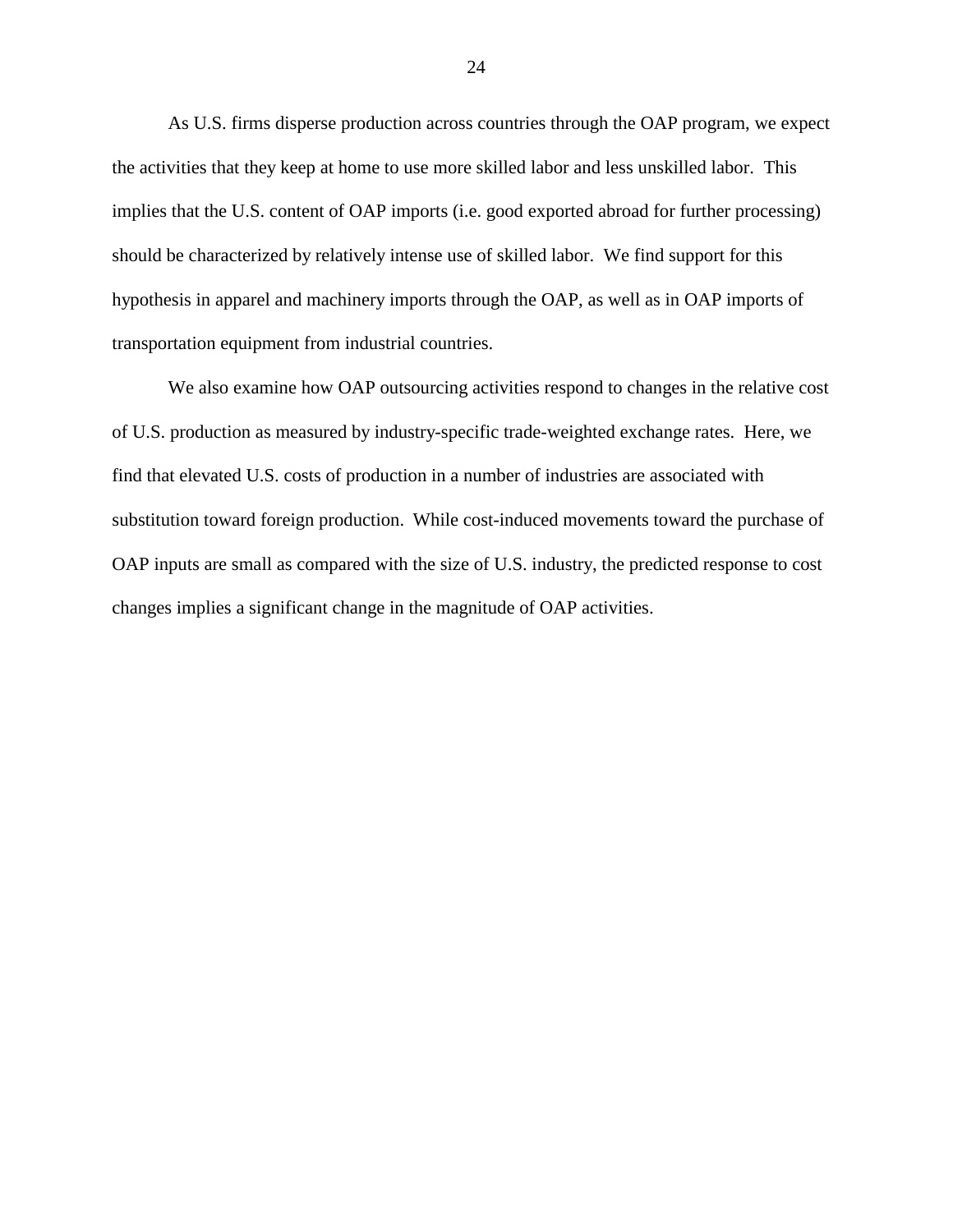#### **Endnotes**

<sup>1</sup> Although the outsourcing phenomenon is referred to by a number of names, examples of such work include Antweiler and Trefler (1997), Arndt (1997, 1998a,b) Feenstra and Hanson (1996a,b), Hummels, Rapaport and Yi (1997), Jones and Keirzkowski (1997), Krugman (1995), and Leamer (1998).

<sup>2</sup> Matsuyama (1996) demonstrates a similar pattern of agglomeration and uneven incomes across countries. Gao (1998) has extended this type of model to allow for multinational firms, and found that agglomeration breaks down more quickly (at higher levels of transport costs) due to these firms, leading to more equal incomes across countries.

 $3$  For 1982, the scanned data had too many errors to make correction feasible. For 1988, the hardcopy was available only by month, making scanning and correction prohibitively expensive. <sup>4</sup> U.S. imports by four-digit SIC categories are available from the National Bureau of Economic Research, at http://www.nber.org/data\_index.html, as constructed by Robert Feenstra. The same programs used to construct the four-digit SIC import data from disaggregate sources were adapted to aggregate the OAP imports to that level.

<sup>5</sup> The Bartelsman-Becker-Gray manufacturing industry database at the four-digit SIC level is available from the National Bureau of Economic Research, at

http://www.nber.org/data\_index.html.

<sup>6</sup> Rather than specifying only U.S. production, it would be desirable to jointly model the domestic and offshore production. This would include, for example, the production and nonproduction labor used in the U.S. and abroad. Unfortunately, this integrated approach was not possible due to data limitations. In particular, the production and non-production labor used in the Mexican *maquiladoras* are not reported on an industry basis, but are available only for total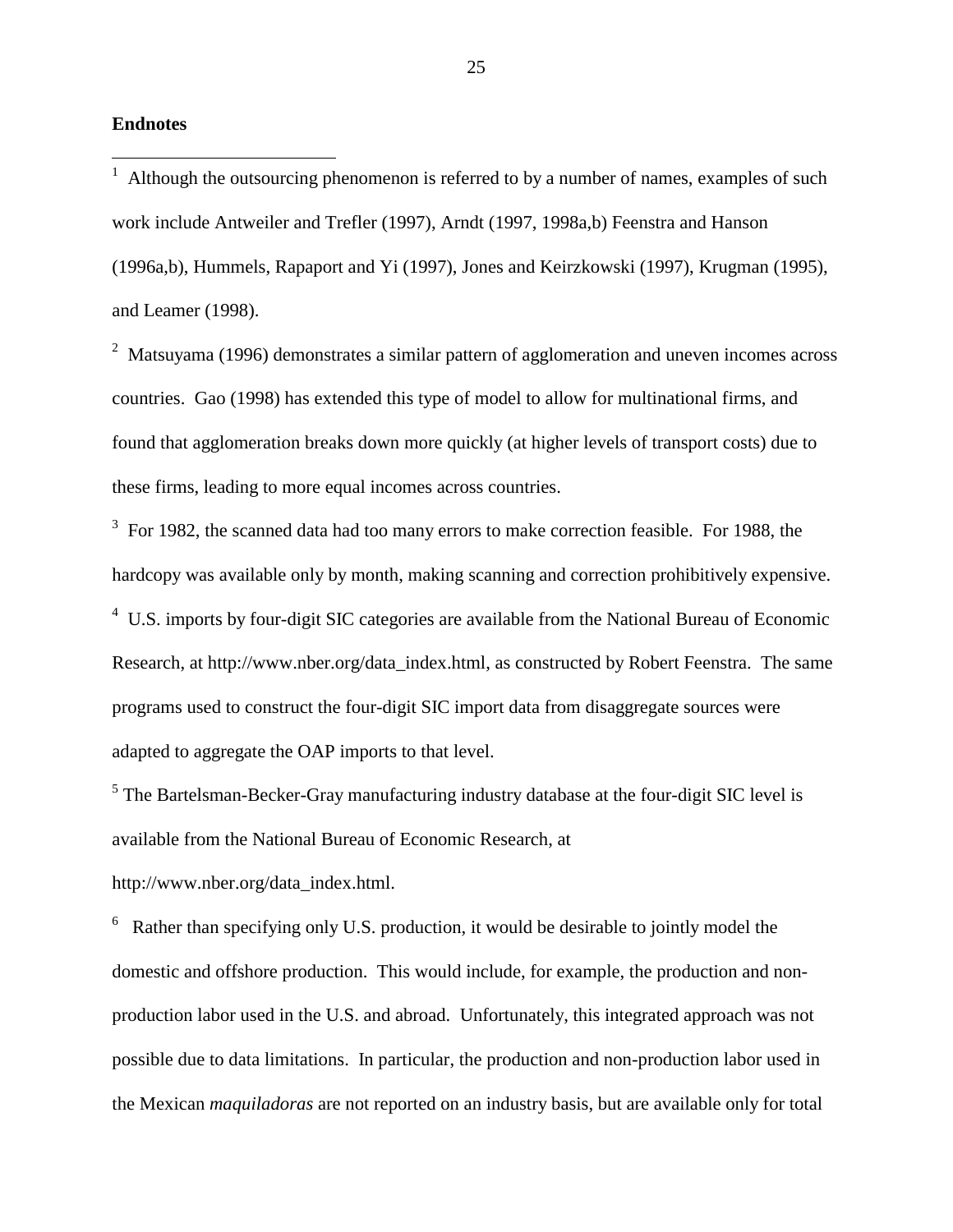manufacturing. This means that the foreign content of OAP imports, which we are using as an input into the U.S. revenue function, is essentially serving as a proxy for the foreign labor and capital inputs.

 $7$  That is, "all other shipments" is measured as (total shipments - U.S. content of OAP imports)/(total shipments).

 $\overline{a}$ 

<sup>8</sup> The quantity of dutiable OAP imports is constructed by taking the value of dutiable OAP imports for each four-digit SIC industry, and deflating it by the price index for total industry shipments.

 $9$  Note that if the U.S. content of OAP imports versus other industry shipments are likely produced in the same plants, it is impossible to *directly* measure the factor-intensities of these two outputs. In other words, we are dealing with a situation of "joint production," so that even with two outputs, there is no *a priori* presumption on the signs of the output elasticities.

The output elasticities in Table 5 can be computed directly from the coefficient estimates in Tables 3 and 4, together with the means of the shares in Table 2. Because the shares were expressed as percentages, they should first be converted into fractions by dividing by 100. This means that the coefficient estimates in Tables 3 and 4 should also be divided by 100, before making the calculation in (4).

<sup>11</sup> Stronger results are obtained for Electronic Components (SIC 367), in Appendix Table A4, where the U.S. content of OAP imports from LDC countries leads to a positive and significant shift towards non-production labor, indicating that the U.S. activities uses non-production labor intensively.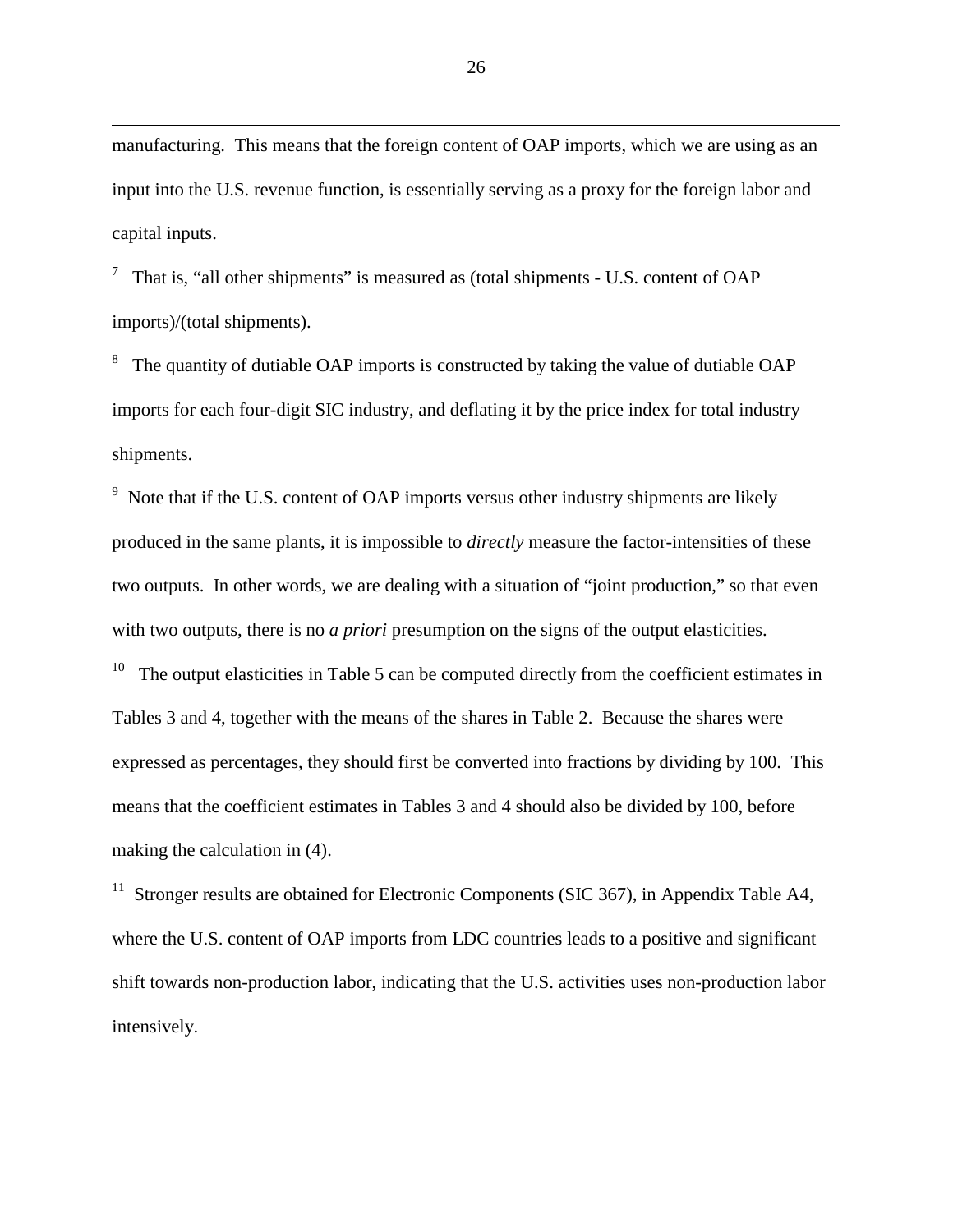$12$  We compute non-energy domestic inputs as (material cost-energy). This data is available at the four-digit industry level in the Bartelsman-Becker-Gray data.

 $13$  The reported means are weighted by industry shares of total manufacturing shipments. Transportation equipment has six outsourcing observations which are large outliers. If they are included, the mean of the outsourcing variable is 9.1. These observations have been dropped from the sample. While their inclusion does not affect the qualitative outcome of the outsourcing regressions in Table 8, their presence increases the size of the estimated regression coefficients markedly.

<sup>14</sup> We measure the real exchange between the United States and country j as U.S. CPI/(country j CPI \* country j nominal exchange rate).

<sup>15</sup> South Korea and Mexico joined the OECD during the sample period. We classify them with the developing countries in our analysis.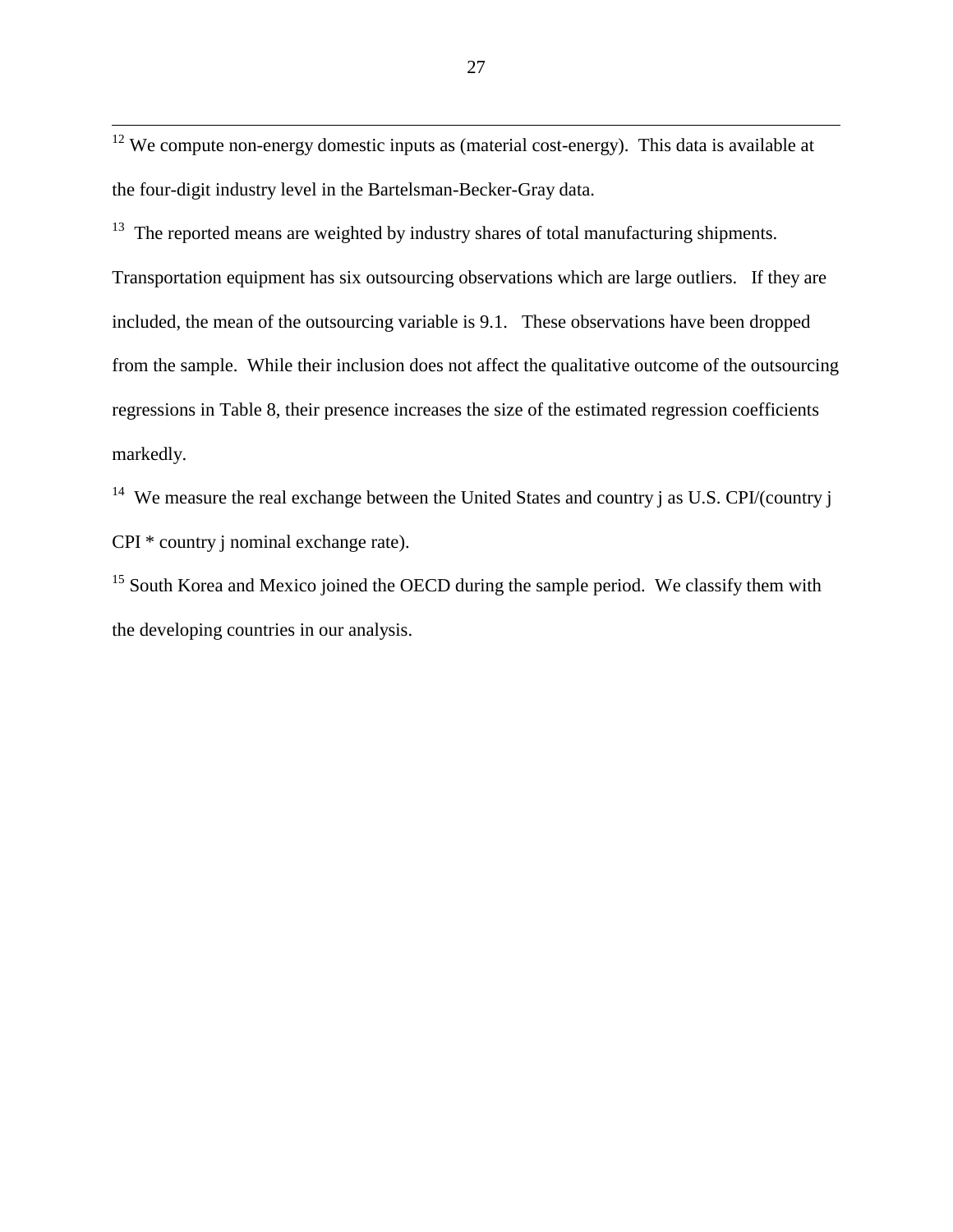### **References**

- Antweiler, Werner and Daniel Trefler, "Increasing Returns and All That: A View from Trade," University of British Columbia and University of Toronto, 1997.
- Arndt, Sven, "Globalization and the Open Economy," *North American Journal of Economics and Finance,* 8(1), 1997, 71-79.
- Arndt, Sven, "Globalization and the Gains from Trade," in K. Jaeger and K.-J. Koch, eds. *Trade, Growth and Economic Policy in Open Economies.* Springer-Verlag: New York, 1998a.
- Arndt, Sven, "Super-Specialization and the Gains from Trade," *Contemporary Policy Issues,* Western Economic Association, forthcoming, 1998b.
- Campa, José and Linda S. Goldberg, "The Evolving External Orientation of Manufacturing Industries: Evidence from Four Countries," NBER Working Paper no. 5919, February 1997.
- Feenstra, Robert C. and Gordon H. Hanson, "Foreign Investment, Outsourcing and Relative Wages," in R.C. Feenstra, G.M. Grossman, and D.A. Irwin, eds*., Political Economy of Trade Policy: Essays in Honor of Jagdish Bhagwati*, Cambridge: MIT Press, 1996a, 89-127.
- Feenstra, Robert C. and Gordon H. Hanson, "Globalization, Outsourcing, and Wage Inequality," *American Economic Review,* May 1996b, 240-245.
- Feenstra, Robert C. and Gordon H. Hanson, "Foreign Direct Investment and Relative Wages: Evidence from Mexico's Maquiladoras," *Journal of International Economics,* 42(3/4), May 1997, 371-39.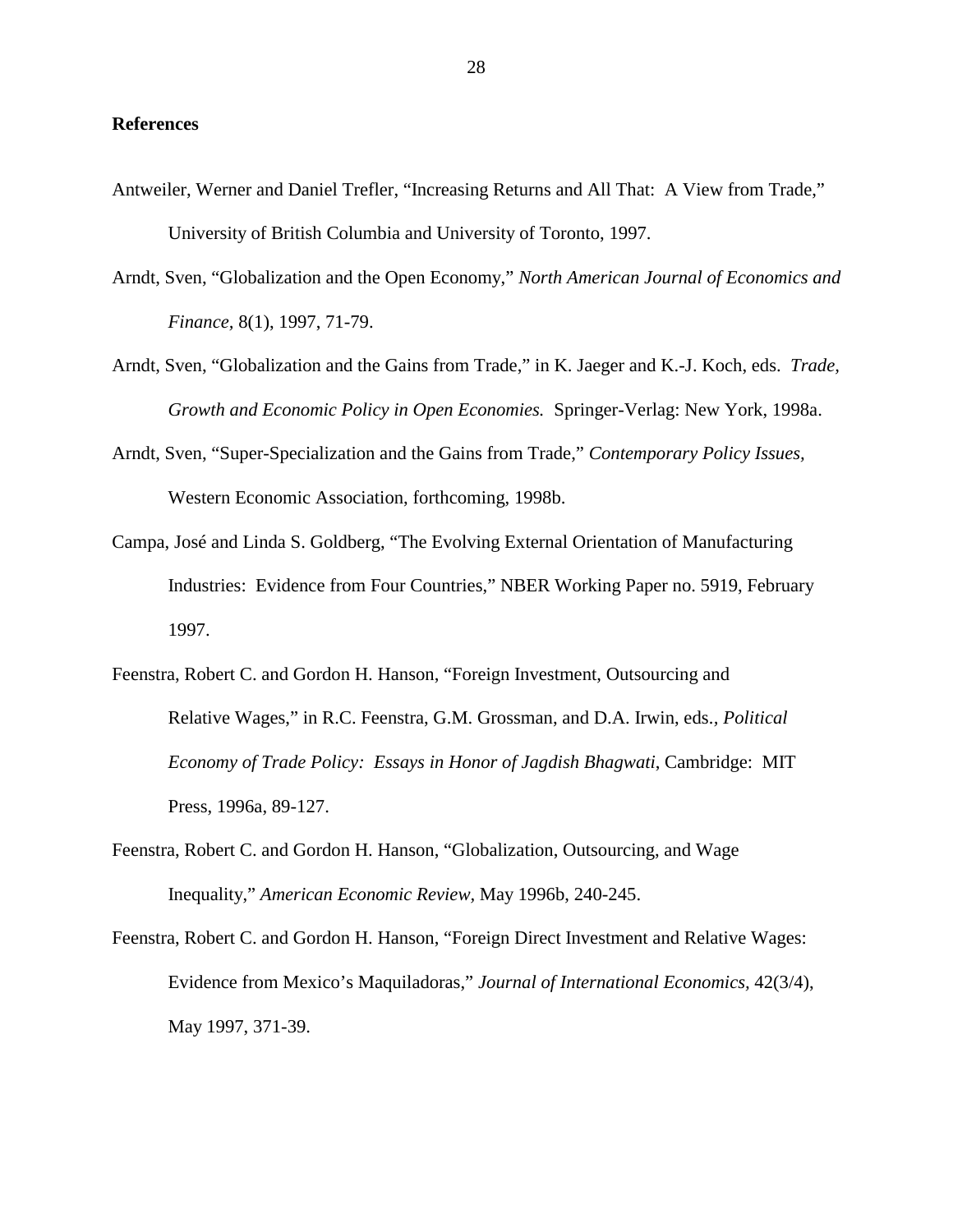- Gao, Ting, "Economic Geography and the Development of Vertical Multinational Production," *Journal of International Economics,* forthcoming.
- Hanson, Gordon, "The Effects of Off-Shore Assembly on Industry Location: Evidence from U.S. Border Cities," in Robert C. Feenstra, ed., *Effects of U.S. Trade Protection and Promotion Policies*, Chicago: University of Chicago Press, 1997, pp. 297-322.
- Hummels, David, Dana Rapaport and Kei-Mu Yi, "The Changing Nature of World Trade," University of Chicago and the Federal Reserve Bank of New York, June 1997.
- Jones, Ronald and Henry Keirzkowski, "Globalization and the Consequences of International Fragmentation," University of Rochester and Graduate Institute of International Studies, Geneva, 1997.
- Krugman, Paul, "Growing World Trade: Causes and Consequences," *Brookings Papers on Economic Activity,* 1, 1995, 327-362.
- Krugman, Paul and Anthony Venables, "Globalization and the Inequality of Nations," *Quarterly Journal of Economics,* 90(4), November 1995, 857-880.
- Krueger, Alan B., "Labor Market Shifts and the Price Puzzle Revisited," NBER Working Paper no. 5924, 1997.
- Leamer, Edward E., "In Search of Stolper-Samuelson Linkages between International Trade and Lower Wages," in Susan M. Collins, ed., *Imports, Exports, and the American Worker*, Washington, D.C.: Brookings Institution Press, 1998, 141-203.
- Markusen, James R. and Anthony J. Venables, "Multinational Firms and The New Trade Theory," NBER Working Paper no. 5036, February 1995
- Markusen, James R. and Anthony J. Venables, "Multinational Production Skilled Labor and Real Wages," NBER Working Paper no. 5483, March 1996a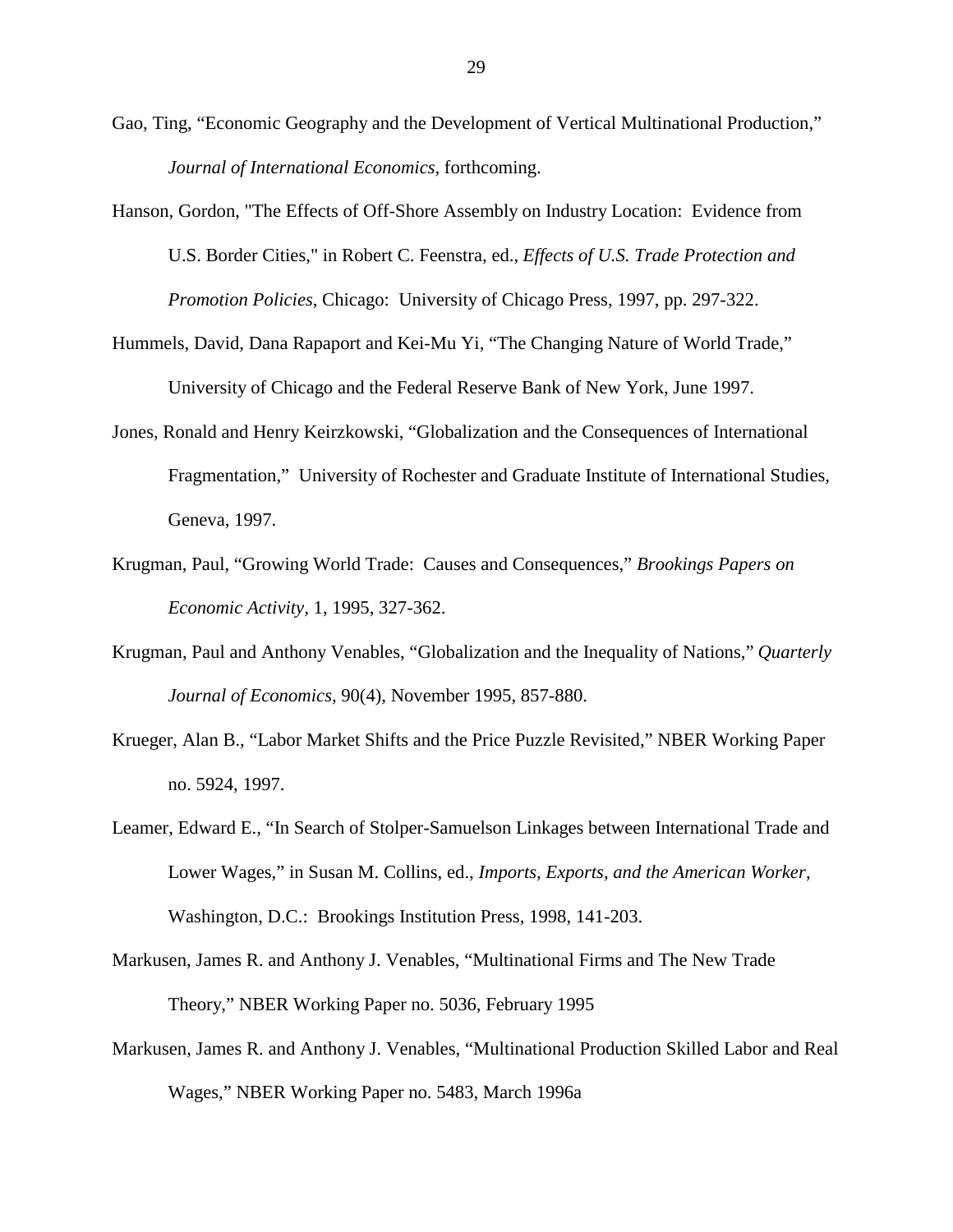- Markusen, James R. and Anthony J. Venables, "The Theory of Endowment, Intra-Industry, and Multinational Trade," NBER Working Paper no. 5529, April 1996b
- Matsuyama, Kiminori, "Why Are There Rich and Poor Countries? Symmetry-Breaking in the World Economy," *Journal of the Japanese and International Economies*, 10, December 1996, 419-439..
- Swenson, Deborah L., "Explaining Domestic Content: Evidence from Japanese and U.S. Automobile Production in the United States," in Robert C. Feenstra, ed., *Effects of U.S. Trade Protection and Promotion Policies*, Chicago: University of Chicago Press, 1997, 33-53.
- United States International Trade Commission (USITC), "Production Sharing: Use of U.S. Components and Materials in Foreign Assembly Operations, 1992-1995," USITC Publication 3032, April 1997.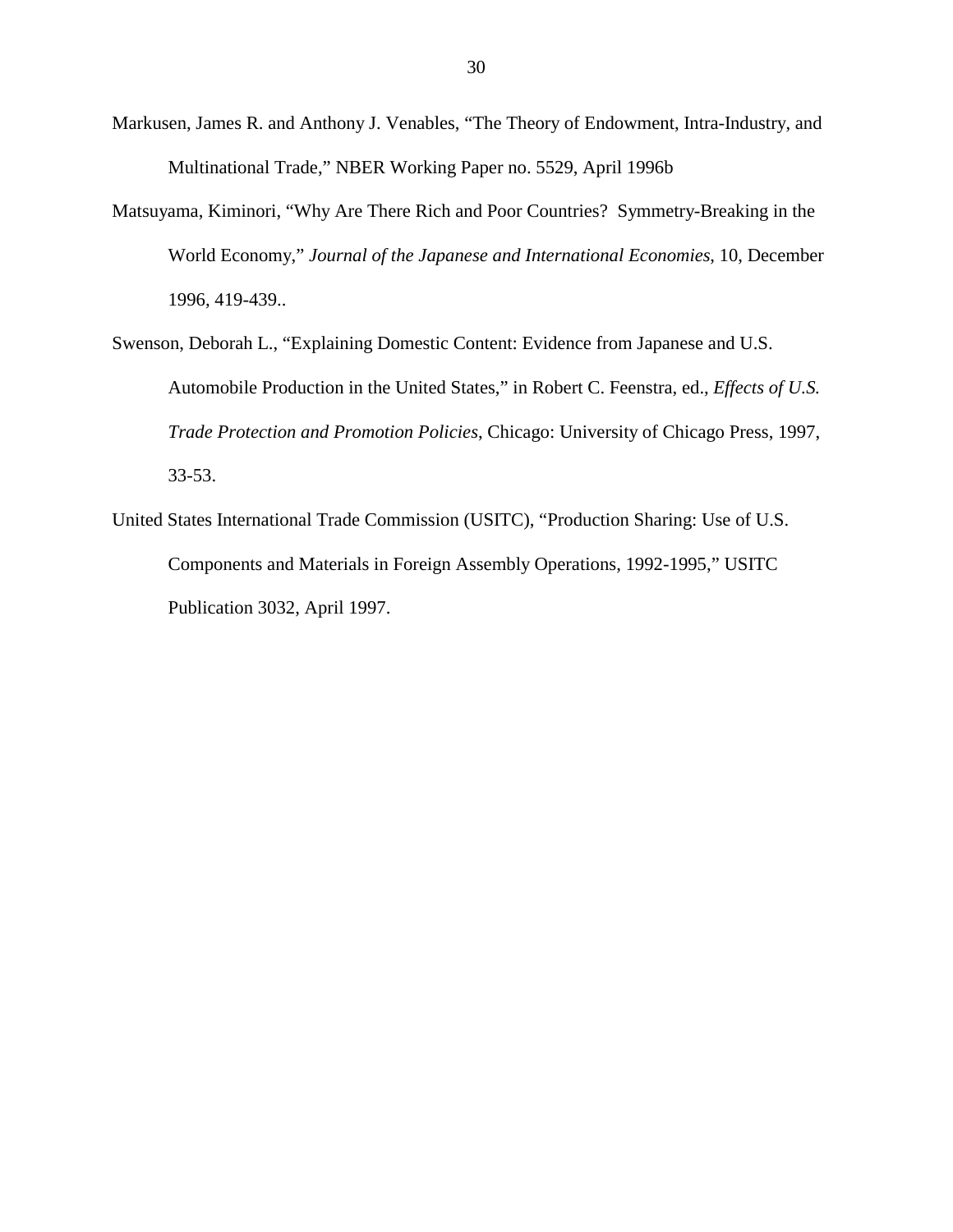|      | <b>Developing Countries (LDC)</b> |                                   |                   | <b>Industrial Countries (OECD)</b> |
|------|-----------------------------------|-----------------------------------|-------------------|------------------------------------|
|      | Share of Industry                 | Share of                          | Share of Industry | Share of                           |
|      | Shipments                         | <b>OAP</b> Shipments              | Shipments         | <b>OAP</b> Shipments               |
|      |                                   | Apparel (SIC 23)                  |                   |                                    |
| 1981 | 1.1                               | 3.2                               |                   |                                    |
| 1983 | 1.1                               | 2.7                               |                   |                                    |
| 1985 | 1.6                               | 2.9                               |                   |                                    |
| 1987 | 2.1                               | 2.0                               |                   | less than 0.1                      |
| 1989 | 3.2                               | 4.3                               |                   |                                    |
| 1991 | 4.8                               | 9.6                               |                   |                                    |
| 1993 | 6.4                               | 9.6                               |                   |                                    |
|      |                                   | Footwear and Leather (SIC 31)     |                   |                                    |
| 1981 | 1.0                               | 0.5                               |                   |                                    |
| 1983 | 1.0                               | 0.3                               |                   |                                    |
| 1985 | 1.9                               | 0.4                               |                   |                                    |
| 1987 | 2.8                               | 0.4                               |                   | less than 0.1                      |
| 1989 | 5.7                               | 0.9                               |                   |                                    |
| 1991 | 8.0                               | 2.3                               |                   |                                    |
| 1993 | 8.5                               | 1.7                               |                   |                                    |
|      |                                   | Machinery (SIC 35)                |                   |                                    |
| 1981 | 0.3                               | 3.1                               | 0.7               | 7.8                                |
| 1983 | 0.6                               | 4.5                               | 0.5               | 4.2                                |
| 1985 | 0.7                               | 4.8                               | 0.7               | 5.0                                |
| 1987 | 1.0                               | 3.2                               | 1.1               | 3.4                                |
| 1989 | 0.7                               | 4.1                               | 0.7               | 3.6                                |
| 1991 | 0.6                               | 4.6                               | 0.7               | 5.5                                |
| 1993 | 0.7                               | 4.2                               | 0.5               | 2.9                                |
|      |                                   | Electrical Machinery (SIC 36)     |                   |                                    |
| 1981 | 3.7                               | 30.2                              | 0.3               | 2.8                                |
| 1983 | 3.9                               | 28.1                              | 0.3               | 2.5                                |
| 1985 | 2.4                               | 14.9                              | 0.4               | 2.7                                |
| 1987 | 3.7                               | 11.4                              | 0.5               | 1.7                                |
| 1989 | 2.4                               | 12.1                              | 0.4               | 1.9                                |
| 1991 | 4.0                               | 29.7                              | 0.2               | 1.8                                |
| 1993 | 3.9                               | 22.1                              | 0.2               | 1.4                                |
|      |                                   | Transportation Equipment (SIC 37) |                   |                                    |
| 1981 | 0.1                               | 1.0                               | 4.0               | 44.0                               |
| 1983 | 0.3                               | 3.2                               | 4.7               | 47.6                               |
| 1985 | 0.6                               | 5.3                               | 6.5               | 58.0                               |
| 1987 | 1.6                               | 7.3                               | 14.1              | 66.4                               |
| 1989 | 0.7                               | 5.3                               | 8.4               | 60.7                               |
| 1991 | 0.6                               | 5.7                               | 2.9               | 29.5                               |
| 1993 | 0.5                               | 3.7                               | 5.7               | 45.0                               |

**Table 1: OAP Imports by Two-digit SIC Industry (in Percent)**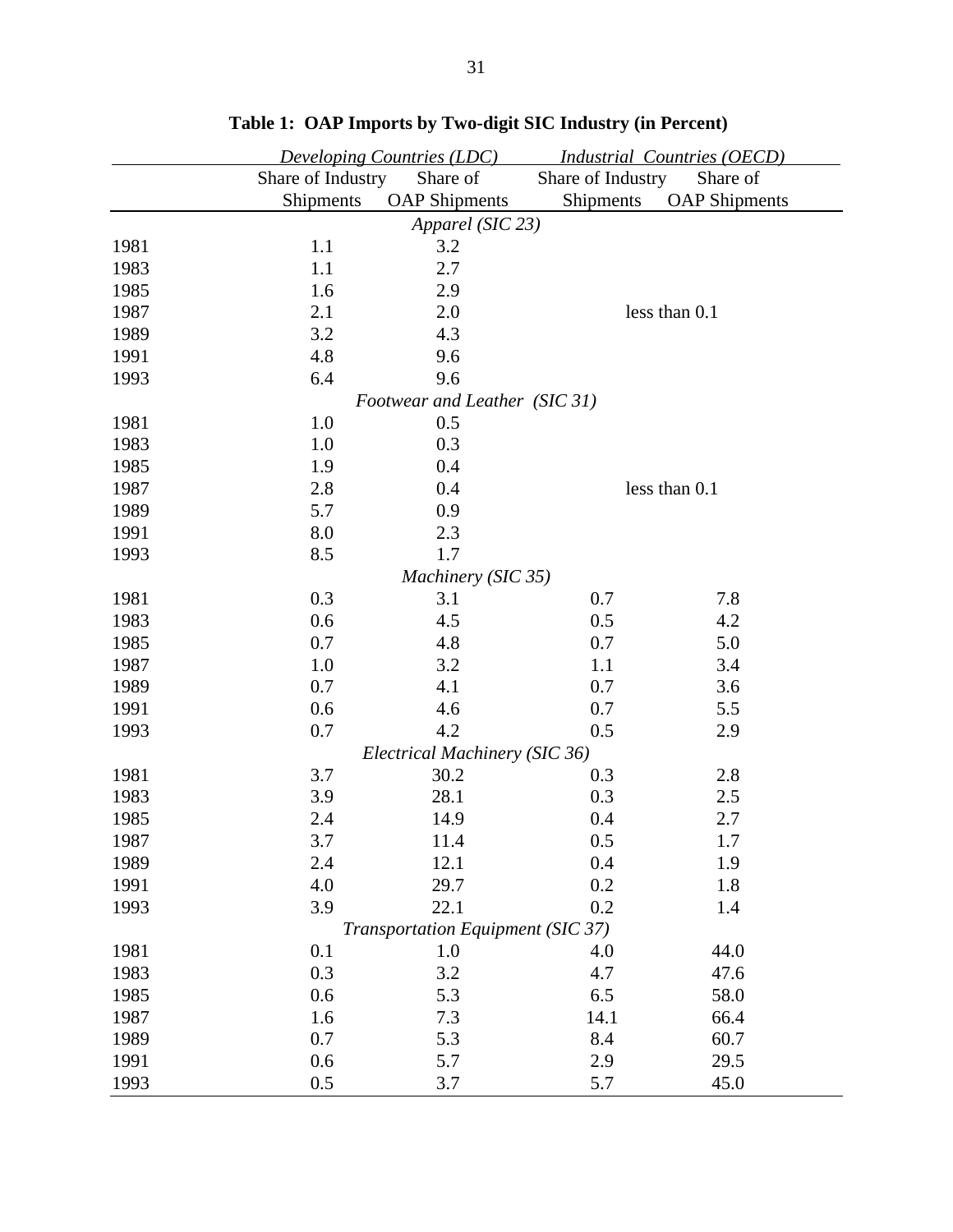|                        | Average            | Annual                            | Average                       | Annual                        |
|------------------------|--------------------|-----------------------------------|-------------------------------|-------------------------------|
|                        | (Percent)          | Change                            | (Percent)                     | Change                        |
|                        | Apparel (SIC 23)   |                                   | Footwear and Leather (SIC 31) |                               |
| U.S. share of OAP      | 1.8                | 0.27                              | 1.1                           | 0.17                          |
| Dutiable share of OAP  | 1.0                | 0.14                              | 2.3                           | 0.69                          |
| Production labor share | 16.1               | $-0.21$                           | 15.5                          | $-0.28$                       |
| Non-prod. labor share  | 6.2                | $-0.002$                          | 6.2                           | 0.02                          |
|                        | Machinery (SIC 35) |                                   |                               | Electrical Machinery (SIC 36) |
| U.S. share of OAP      | 0.3                | 0.02                              | 1.8                           | $-0.03$                       |
| Dutiable share of OAP  | 1.0                | 0.03                              | 2.0                           | $-0.01$                       |
| Production labor share | 12.2               | $-0.20$                           | 11.4                          | $-0.39$                       |
| Non-prod. labor share  | 10.7               | $-0.12$                           | 12.7                          | $-0.13$                       |
|                        |                    | Transportation Equipment (SIC 37) |                               |                               |
| U.S. share of OAP      | 0.4                | $-0.003$                          |                               |                               |
| Dutiable share of OAP  | 4.3                | 0.28                              |                               |                               |
| Production labor share | 10.1               | $-0.30$                           |                               |                               |
| Non-prod. labor share  | 5.2                | $-0.16$                           |                               |                               |
|                        |                    |                                   |                               |                               |

### **Table 2: Summary Statistics**

### *Variable Definitions:*

U.S. share of  $OAP = 100x$ (U.S. content of  $OAP$  imports)/(Value of industry shipments) Dutiable share of  $OAP = 100x$  (Foreign content of  $OAP$  imports)/(Value of industry shipments) Production labor Share=100x(Wage bill of production labor)/(Value of industry shipments) Non-prod. labor Share=100x(Wage bill of non-production labor)/(Value of industry shipments)

Notes*:* Averages are computed over the years 1980-1993, excluding 1982 and 1988 (due to missing data in those years), and over the four-digit industries within each two-digit group. Changes are measured as an average annual changes, using data for the odd-numbered years. Both averages and changes are weighted by the industry share of total manufacturing shipments.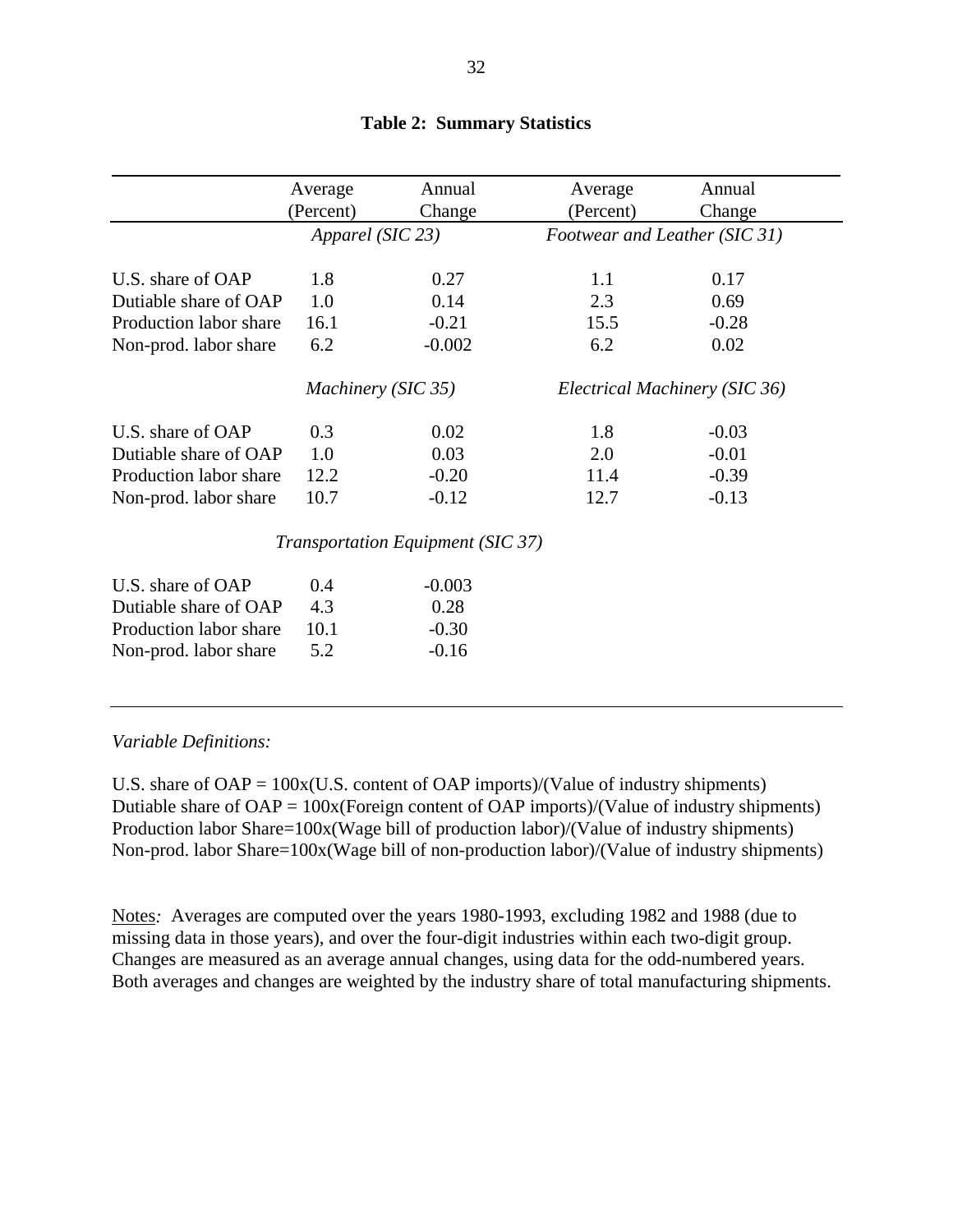| Dependent Variables:             | U.S. Content of                        | Production    | Non-Prod.        |
|----------------------------------|----------------------------------------|---------------|------------------|
| (share of industry shipments)    | <b>OAP</b> Imports                     | Labor Share   | Labor Share      |
| Independent Variables (in logs): |                                        |               |                  |
|                                  | Apparel (SIC 23), $N=385$              |               |                  |
| Production labor                 | $-4.87(0.52)$                          | 6.52(0.40)    | $-2.14(0.17)$    |
| Non-production labor             | 2.05(0.58)                             | $-0.47(0.45)$ | 4.98 (0.19)      |
| Dutiable OAP imports             | 1.04(0.07)                             | $-0.52(0.05)$ | $-0.02$ $(0.02)$ |
| Other Intermediate inputs        | $-1.70(0.53)$                          | $-8.78(0.41)$ | $-2.84(0.17)$    |
| Capital                          | 3.22(0.49)                             | 1.62(0.37)    | $-0.46$ $(0.16)$ |
| Energy                           | $-0.20(0.40)$                          | 1.54(0.31)    | 0.27(0.13)       |
| $R^2$                            | 0.45                                   | 0.68          | 0.72             |
|                                  | Footwear and Leather (SIC 31), $N=129$ |               |                  |
| Production labor                 | $-0.50$ $(0.74)$                       | 7.43(0.56)    | $-3.88$ $(0.31)$ |
| Non-production labor             | $-1.78$ $(0.82)$                       | $-2.50(0.62)$ | 5.65(0.35)       |
| Dutiable OAP imports             | 0.35(0.09)                             | $-0.20(0.07)$ | 0.01(0.04)       |
| Other Intermediate inputs        | 0.35(0.42)                             | $-2.71(0.32)$ | $-0.73$ $(0.18)$ |
| Capital                          | $-0.87$ $(0.80)$                       | $-0.55(0.61)$ | $-0.23$ $(0.34)$ |
| Energy                           | 0.88(0.71)                             | $-1.33(0.54)$ | $-1.13(0.30)$    |
| $R^2$                            | 0.29                                   | 0.78          | 0.81             |

# **Table 3: U.S. Revenue functions**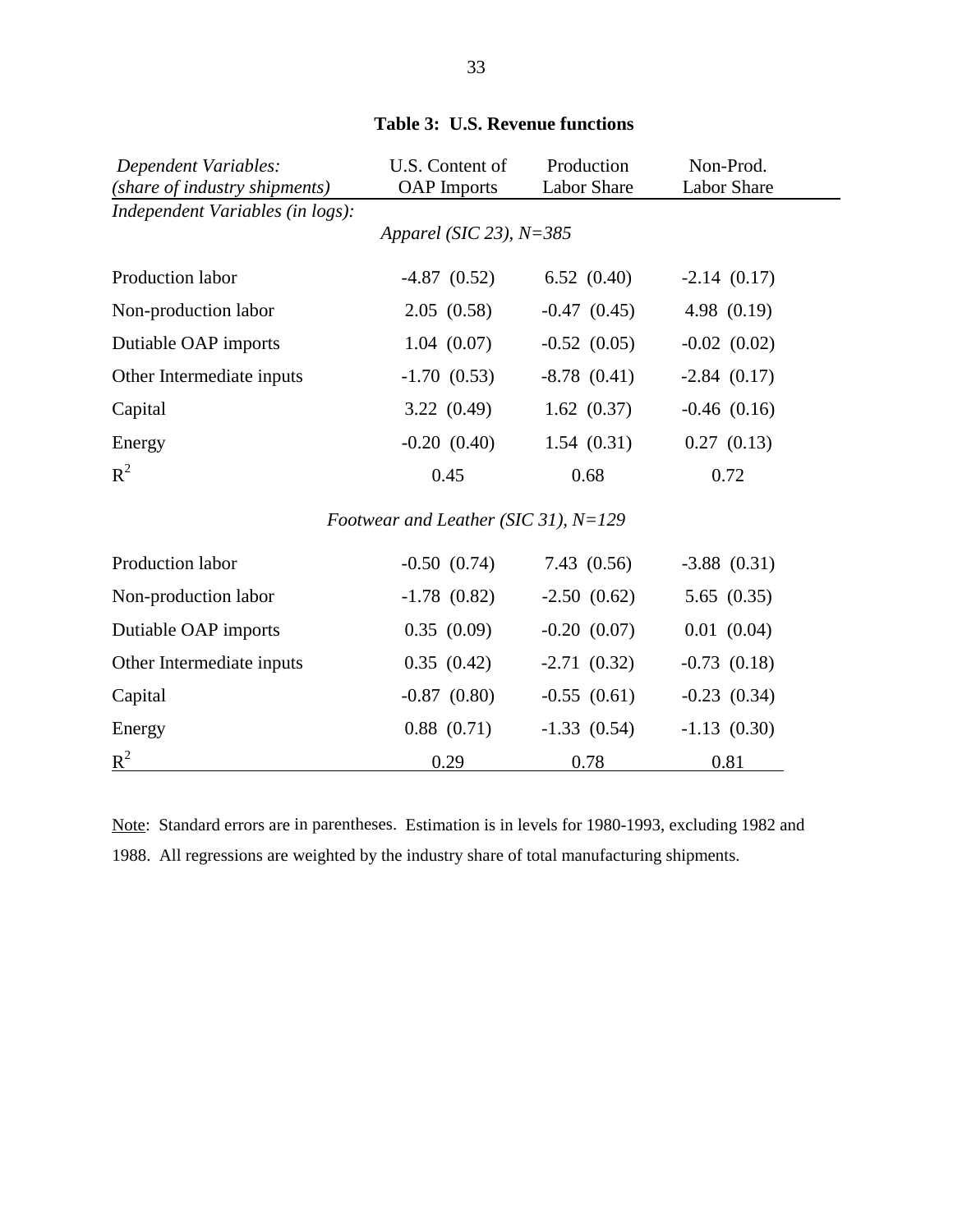|                                  |                    | <b>Table 4: U.S. Revenue functions</b>     |                    |                    |
|----------------------------------|--------------------|--------------------------------------------|--------------------|--------------------|
| Dependent Variables:             | U.S. Content       | U.S. Content                               | Production         | Non-Prod.          |
| (share of industry shipments)    | <b>OAP</b> Imports | <b>OAP</b> Imports                         | <b>Labor Share</b> | <b>Labor Share</b> |
|                                  | from LDC           | from OECD                                  |                    |                    |
| Independent Variables (in logs): |                    |                                            |                    |                    |
|                                  |                    | Machinery (SIC 35), $N=452$                |                    |                    |
| Production labor                 | $-0.11(0.06)$      | $-0.19$ $(0.05)$                           | 8.94 (0.35)        | $-2.85(0.16)$      |
| Non-production labor             | 0.15(0.05)         | 0.17(0.04)                                 | $-3.32(0.26)$      | 7.38(0.12)         |
| Dutiable OAP imports LDC         | 0.07(0.01)         | 0.014(0.006)                               | $-0.10(0.04)$      | $-0.04$ $(0.02)$   |
| Dutiable OAP imports OECD        | 0.04(0.01)         | 0.11(0.01)                                 | 0.18(0.07)         | 0.01(0.03)         |
| Other Intermediate inputs        | $-0.27(0.05)$      | $-0.31(0.53)$                              | $-7.33(0.29)$      | $-4.72(0.13)$      |
| Capital                          | 0.03(0.08)         | 0.10(0.06)                                 | 3.80(0.46)         | $-0.26$ $(0.21)$   |
| Energy                           | $-0.04$ $(0.11)$   | 0.04(0.09)                                 | $-1.20(0.65)$      | 0.45(0.29)         |
| $R^2$                            | 0.33               | 0.40                                       | 0.90               | 0.91               |
|                                  |                    | Electrical Machinery (SIC 36), N=450       |                    |                    |
| Production labor                 | 0.24(0.40)         | $-0.05$ $(0.07)$                           | 8.38 (0.29)        | $-3.30(0.24)$      |
| Non-production labor             | $-0.47(0.27)$      | $-0.04$ $(0.05)$                           | $-2.14(0.19)$      | 8.24(0.16)         |
| Dutiable OAP imports LDC         | 0.78(0.06)         | 0.01(0.01)                                 | $-0.33$ $(0.05)$   | $-0.10$ $(0.04)$   |
| Dutiable OAP imports OECD        | 0.10(0.08)         | 0.09(0.01)                                 | $-0.04$ $(0.06)$   | $-0.06$ $(0.05)$   |
| Other Intermediate inputs        | $-3.32(0.27)$      | $-0.22$ $(0.05)$                           | $-4.63(0.20)$      | $-3.31(0.17)$      |
| Capital                          | 2.06(0.33)         | $-0.05$ $(0.06)$                           | $-0.45(0.24)$      | $-0.75(0.21)$      |
| Energy                           | 0.06(0.32)         | 0.28(0.06)                                 | $-0.19$ $(0.23)$   | 0.23(0.20)         |
| $R^2$                            | 0.52               | 0.19                                       | 0.77               | 0.95               |
|                                  |                    | Transportation Equipment (SIC 37), $N=135$ |                    |                    |
| Production labor                 | 0.47(0.12)         | $-0.42(0.20)$                              | 7.84(0.34)         | $-5.49(0.51)$      |
| Non-production labor             | $-0.04$ $(0.07)$   | 0.24(0.10)                                 | $-0.40(0.18)$      | 6.49(0.27)         |
| Dutiable OAP imports LDC         | 0.05(0.01)         | 0.01(0.02)                                 | $0.04$ $(0.03)$    | $-0.13$ $(0.05)$   |
| Dutiable OAP imports OECD        | $-0.01$ $(0.02)$   | 0.15(0.03)                                 | $-0.06$ $(0.05)$   | 0.36(0.07)         |
| Other Intermediate inputs        | $-0.22(0.06)$      | $-0.31(0.09)$                              | $-6.16$ $(0.16)$   | $-2.51(0.24)$      |
| Capital                          | 0.03(0.08)         | 0.17(0.12)                                 | $0.08$ $(0.20)$    | 0.18(0.31)         |
| Energy                           | 0.06(0.11)         | $-0.01$ $(0.17)$                           | 0.05(0.30)         | 0.77(0.43)         |
| $R^2$                            | 0.41               | 0.30                                       | 0.97               | 0.96               |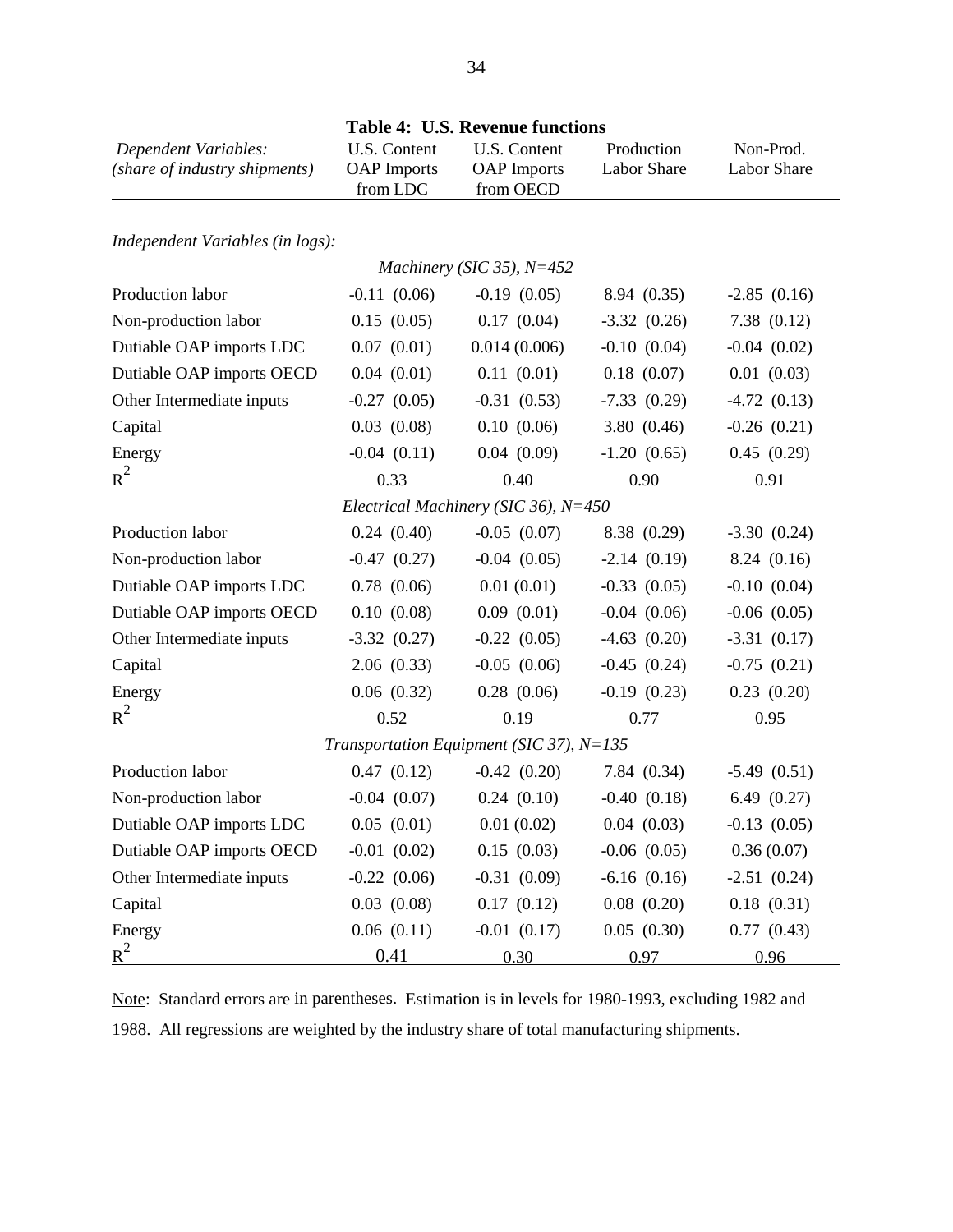|                                             | Apparel               |                                     | Footwear and                            |  |
|---------------------------------------------|-----------------------|-------------------------------------|-----------------------------------------|--|
|                                             | (SIC 23)              |                                     | Leather (SIC 31)                        |  |
| Impact of production labor on the           | $-2.53$               |                                     | $-0.32$                                 |  |
| U.S. content of OAP imports                 | (0.29)                |                                     | (0.69)                                  |  |
|                                             | 1.19                  |                                     | $-1.61$                                 |  |
| Impact of non-production labor on           |                       |                                     |                                         |  |
| the U.S. content of OAP imports             | (0.32)                |                                     | (0.77)                                  |  |
| Impact of dutiable OAP imports on the       | $-0.030$              |                                     | $-0.015$                                |  |
| relative demand for production labor        | (0.007)               |                                     | (0.011)                                 |  |
|                                             | Machinery<br>(SIC 35) | Electrical<br>Machinery<br>(SIC 36) | Transportation<br>Equipment<br>(SIC 37) |  |
| Impact of production labor on the           | $-0.19$               | 0.25                                | 1.36                                    |  |
| U.S. content of OAP imports from LDC        | (0.18)                | (0.21)                              | (0.33)                                  |  |
| Impact of non-production labor on the       | 0.53                  | $-0.13$                             | $-0.05$                                 |  |
| U.S. content of OAP imports from LDC        | (0.13)                | (0.14)                              | (0.17)                                  |  |
| Impact of production labor on the U.S.      | $-0.42$               | 0.087                               | $-1.01$                                 |  |
| content of OAP imports from OECD            | (0.14)                | (0.036)                             | (0.52)                                  |  |
| Impact of non-production labor on the U.S.  | 0.61                  | 0.11                                | 0.70                                    |  |
| content of OAP imports from OECD            | (0.10)                | (0.024)                             | (0.28)                                  |  |
| Impact of dutiable OAP imports from LDC     | $-0.004$              | $-0.021$                            | 0.029                                   |  |
| on the relative demand for production labor | (0.005)               | (0.007)                             | (0.013)                                 |  |
| Impact of dutiable OAP imports from OECD    | 0.014                 | 0.001                               | $-0.074$                                |  |
| on the relative demand for production labor | (0.009)               | (0.009)                             | (0.018)                                 |  |
|                                             |                       |                                     |                                         |  |

# **Table 5: Production Characteristics**

Notes: Standard errors are in parentheses.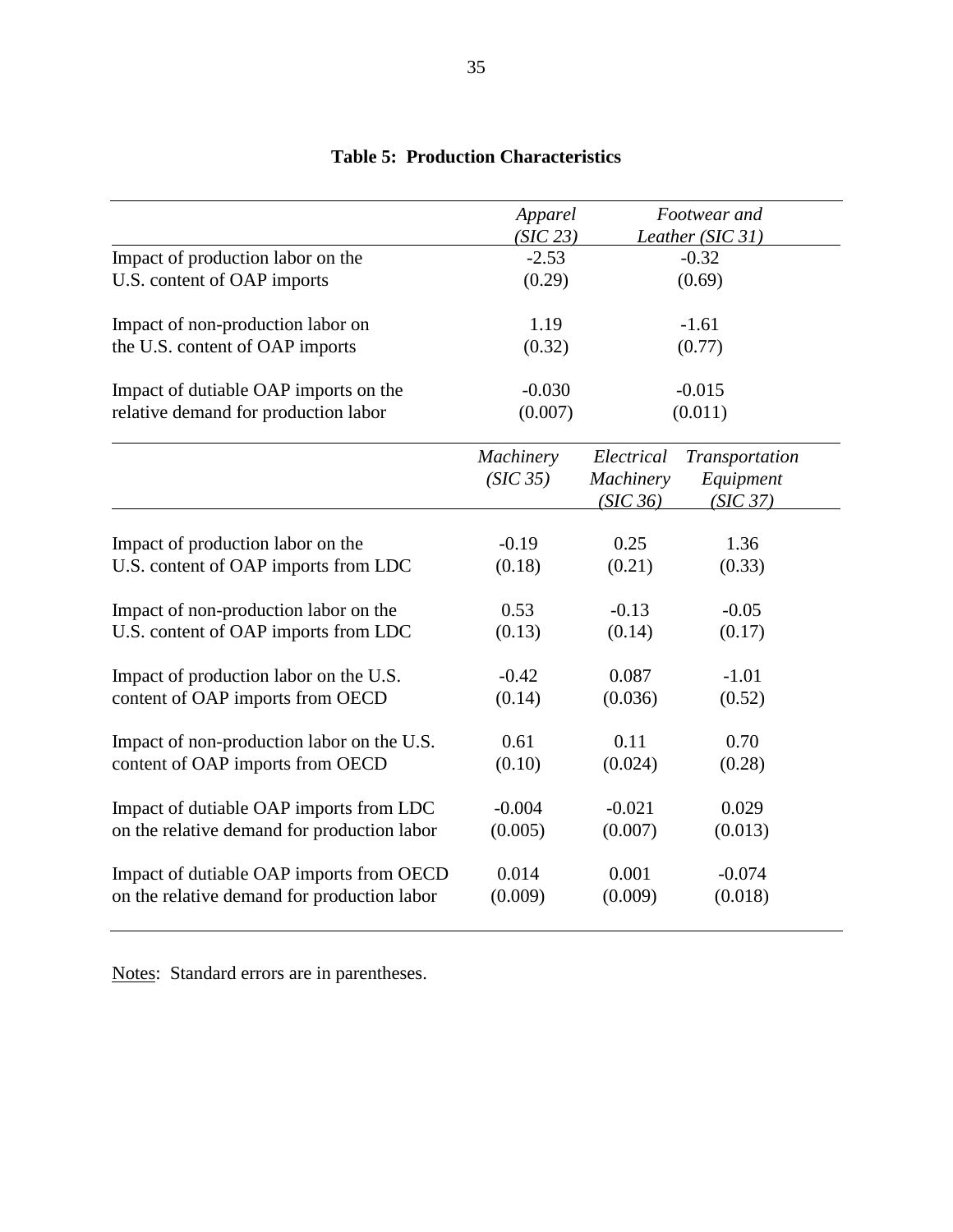|                                         | Dutiable           | Real                 | Real   | Capital   |
|-----------------------------------------|--------------------|----------------------|--------|-----------|
|                                         | <b>OAP</b> Imports | <b>Exchange Rate</b> | Output | Intensity |
| Apparel                                 | 2.14               | 2.13                 | 7.93   | $-1.69$   |
| (SIC 23)                                | (3.17)             | (0.12)               | (0.76) | (0.28)    |
| Footwear and                            | 6.84               | 3.42                 | 7.01   | $-1.42$   |
| Leather (SIC 31)                        | (3.27)             | (0.24)               | (0.76) | (0.25)    |
| Machinery<br>(SIC 35)                   |                    |                      |        |           |
| <b>OECD</b>                             | 1.19               | 1.38                 |        |           |
|                                         | (2.58)             | (0.14)               | 9.17   | $-0.69$   |
| Non-OECD                                | 0.89               | 1.55                 | (1.19) | (0.37)    |
|                                         | (1.83)             | (0.16)               |        |           |
| <b>Electrical Machinery</b><br>(SIC 36) |                    |                      |        |           |
| <b>OECD</b>                             | 0.59               | 1.62                 |        |           |
|                                         | (0.77)             | (0.22)               | 9.29   | $-0.90$   |
| Non-OECD                                | 4.52               | 1.58                 | (1.24) | (0.43)    |
|                                         | (6.58)             | (0.22)               |        |           |
| <b>Transport Equipment</b><br>(SIC 37)  |                    |                      |        |           |
| <b>OECD</b>                             | 5.16               | 2.90                 |        |           |
|                                         | (6.89)             | (0.17)               | 10.79  | $-1.21$   |
| Non-OECD                                | 0.78               | 2.25                 | (1.13) | (0.43)    |
|                                         | (1.48)             | (0.13)               |        |           |

#### **Table 6: Summary Statistics for OAP Import Regressions**

#### *Variable Definitions:*

Dutiable OAP Imports = 100x(Dutiable OAP imports/non-energy material purchases) Real Exchange Rate = Log average real exchange rate (U.S. CPI/(nominal exchange rate\*country j's

CPI)), using country average share of dutiable OAP imports for 1980-1993 as weights.

Real Output  $=$  Log(industry shipments/industry output price index)

Capital Intensity = Log(industry real shipments/industry real capital stock)

Notes: Averages are over the years 1980-1993, excluding 1982 and 1988, and over the four-digit industries within each two-digit sector. They are weighted by the industry share of total manufacturing shipments. Standard errors are in parentheses.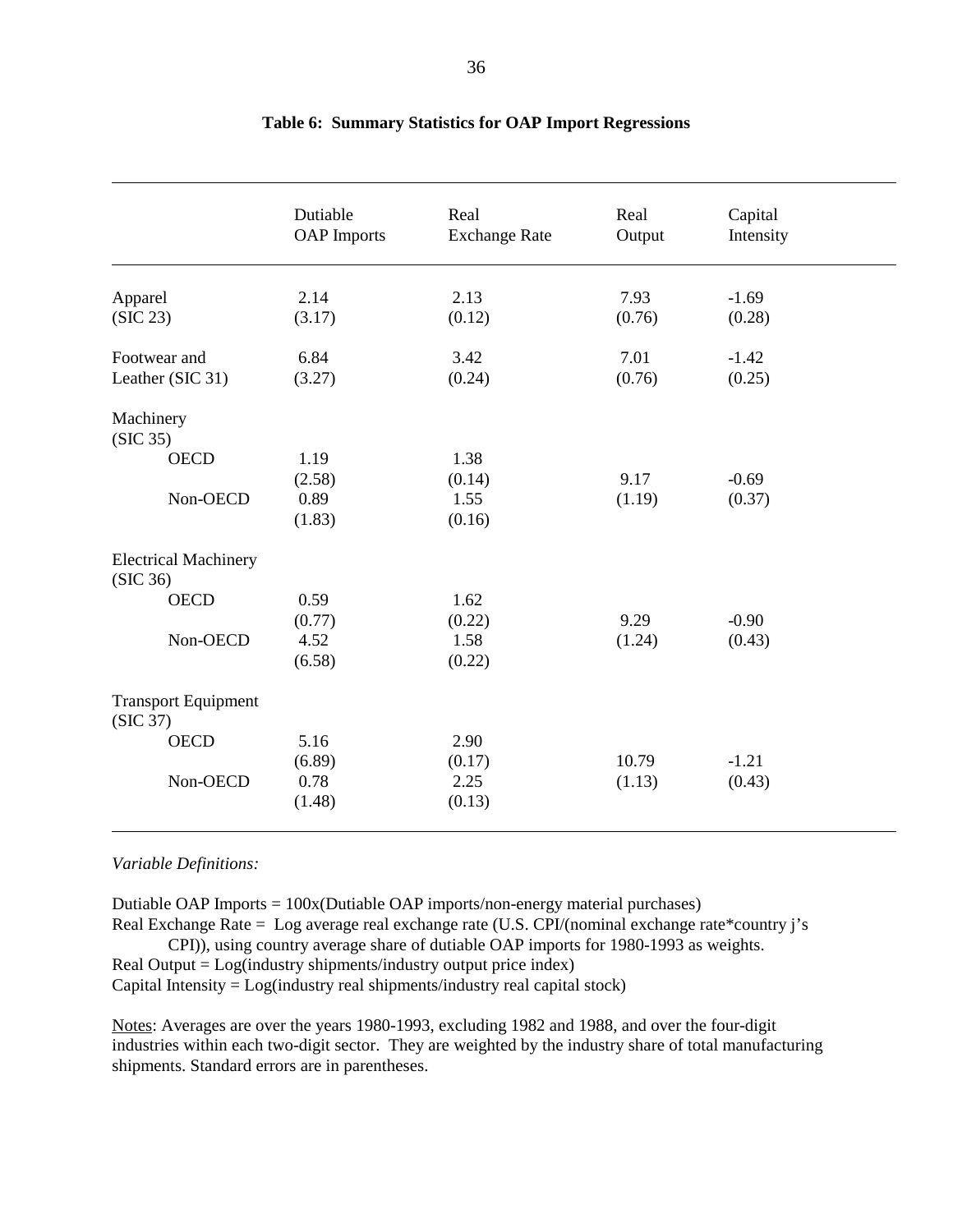### **Table 7: Regression Results for Dutiable OAP Imports**

 *Dependent Variable: Dutiable OAP Imports (share of non-energy material purchases)*

*Independent Variables (in logs):*

 $\overline{a}$ 

 $\overline{a}$ 

|                           | Apparel (SIC 23), $N=386$ |
|---------------------------|---------------------------|
| <b>Real Exchange Rate</b> | 0.073(0.013)              |
| Capital Intensity         | 0.004(0.006)              |
| <b>Real Output</b>        | $-0.005(0.002)$           |
| Constant                  | $-0.089(0.031)$           |
| $R^2$                     | 0.082                     |

*Footwear and Leather (SIC 31), N=121*

| <b>Real Exchange Rate</b> | $-0.009(0.108)$ |
|---------------------------|-----------------|
| Capital Intensity         | 0.616(0.106)    |
| <b>Real Output</b>        | $-0.102(0.034)$ |
| Constant                  | 1.692(0.498)    |
| $R^2$                     | 0.259           |
|                           |                 |

Notes: The sample is all four-digit industries within each two-digit sector for the years 1980- 1993, excluding 1982 and 1988. Regressions are weighted by the industry share of total manufacturing shipments. Standard errors are in parentheses. See Table 6 for variable definitions.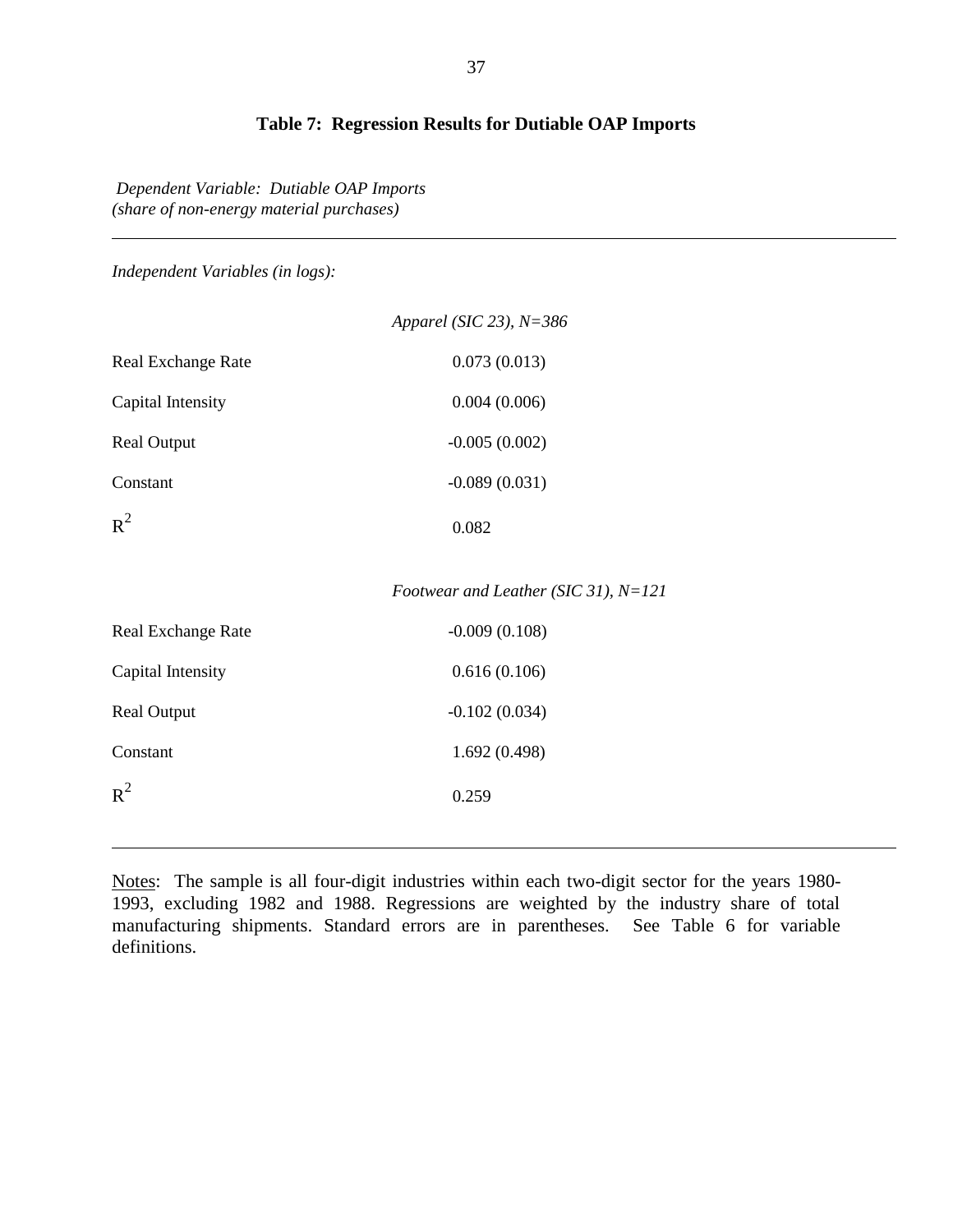| Dependent Variables: (shares of<br>non-energy material purchases) | Dutiable OAP<br>Imports from OECD             | Dutiable OAP<br>Imports from LDCs |  |
|-------------------------------------------------------------------|-----------------------------------------------|-----------------------------------|--|
| Independent Variables (in logs):                                  |                                               |                                   |  |
|                                                                   | Machinery (SIC 35), $N = 518, 455$            |                                   |  |
| Real Exchange Rate                                                | .0082(.0077)                                  | .0126(.0053)                      |  |
| Capital Intensity                                                 | .0041(.0032)                                  | $-.0028(.0025)$                   |  |
| <b>Real Output</b>                                                | $-.0028(.0010)$                               | .0023(.0008)                      |  |
| Constant                                                          | .0297(.0135)                                  | $-.0344(.0103)$                   |  |
| $R^2$                                                             | 0.029                                         | 0.046                             |  |
|                                                                   | Electrical Machinery (SIC 36), N=463, 453     |                                   |  |
| <b>Real Exchange Rate</b>                                         | .0041(.0016)                                  | $-.0301(.0129)$                   |  |
| Capital Intensity                                                 | .0020(.0011)                                  | .0831(.0085)                      |  |
| <b>Real Output</b>                                                | $-.0008(.0003)$                               | .0096(.0023)                      |  |
| Constant                                                          | .0084(.0038)                                  | .0780(.0301)                      |  |
| $R^2$                                                             | 0.041                                         | 0.19                              |  |
|                                                                   | Transportation Equipment (SIC 37), N=172, 136 |                                   |  |
| <b>Real Exchange Rate</b>                                         | $-.0077(.0311)$                               | $-.0101(.0056)$                   |  |
| Capital                                                           | $-.0514(.0130)$                               | .0013(.0017)                      |  |
| <b>Real Output</b>                                                | .0079(.0046)                                  | .0005(.0006)                      |  |
| Constant                                                          | $-.0737(.1036)$                               | .0259(.0139)                      |  |
| $R^2$                                                             | 0.15                                          | 0.025                             |  |

# **Table 8: Regression Results for Dutiable OAP Imports**

Notes: The sample is all four-digit industries within each two-digit sector for the years 1980- 1993, excluding 1982 and 1988. Regressions are weighted by the industry share of total manufacturing shipments. Standard errors are in parentheses. See Table 6 for variable definitions.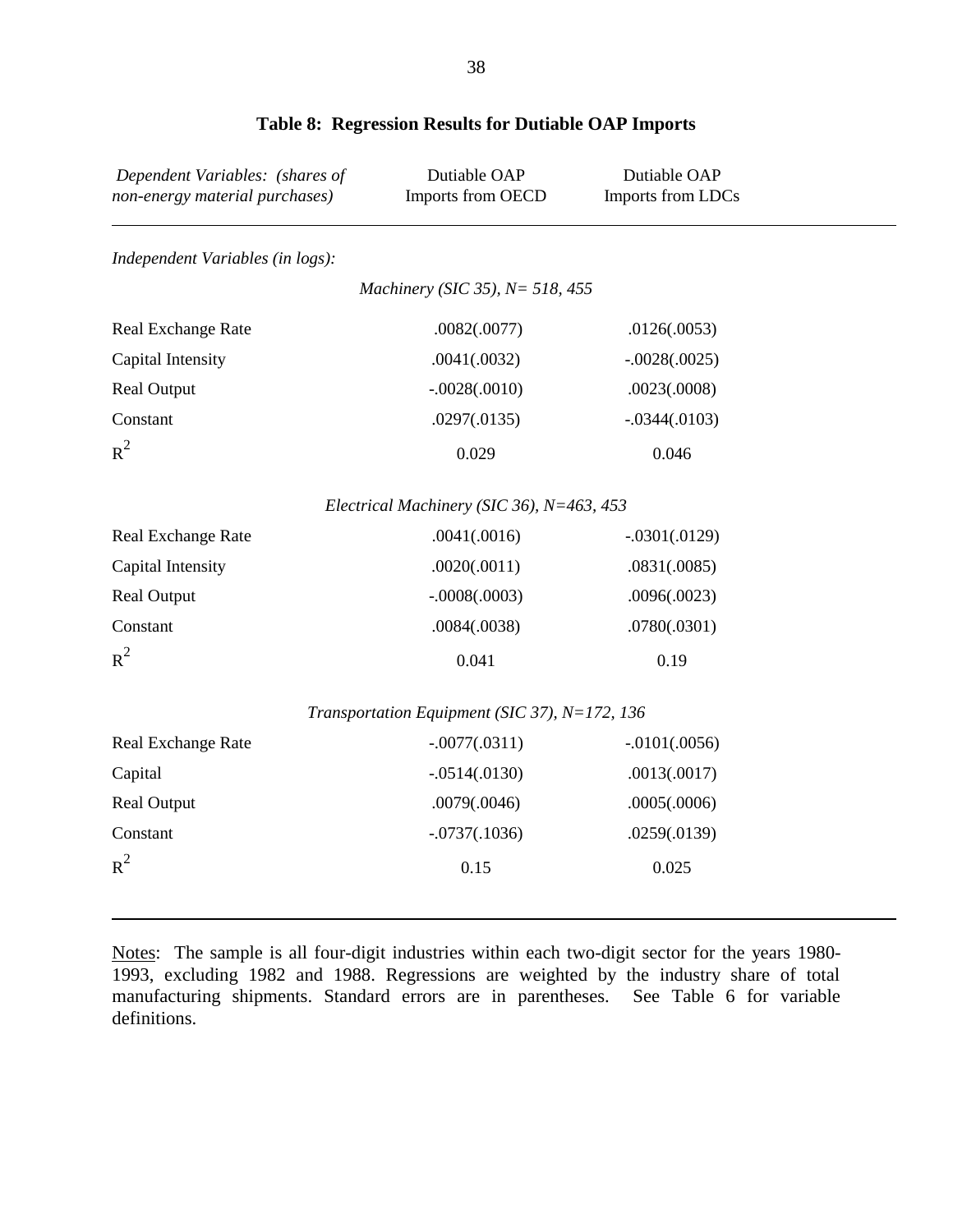|                                   | Dutiable<br><b>OAP</b><br>Imports | Maximum<br>Dutiable<br><b>OAP</b><br>Imports | Change in<br>OAP Imports from<br>10% dollar<br>appreciation |  |
|-----------------------------------|-----------------------------------|----------------------------------------------|-------------------------------------------------------------|--|
| Apparel (SIC 23)                  | 2.14                              | 40.68                                        | 0.70                                                        |  |
| Footwear and Leather (SIC 31)     | 6.84                              | 333.67                                       | na                                                          |  |
| Machinery (SIC 35)                |                                   |                                              |                                                             |  |
| <b>OECD</b>                       | 1.19                              | 39.2                                         | 0.08                                                        |  |
| Non-OECD                          | 0.89                              | 18.1                                         | 0.12                                                        |  |
| Electrical Machinery (SIC 36)     |                                   |                                              |                                                             |  |
| <b>OECD</b>                       | 0.59                              | 16.2                                         | 0.04                                                        |  |
| Non-OECD                          | 4.52                              | 58.9                                         | $-0.29$                                                     |  |
| Transportation Equipment (SIC 37) |                                   |                                              |                                                             |  |
| <b>OECD</b>                       | 5.16                              | 1.08                                         | na                                                          |  |
| Non-OECD                          | 0.78                              | 13.7                                         | $-0.10$                                                     |  |

## **Table 9: OAP Imports and Changes in Exchange Rates**

*Variable Definitions:*

Dutiable OAP Imports = 100x(Dutiable OAP imports)/(non-energy material purchases) Maximum Dutiable OAP Imports = maximum value of share in two-digit industry for sample period Change in OAP Imports =  $100x$ (Real Exchange Rate Coefficient\*log(1.1))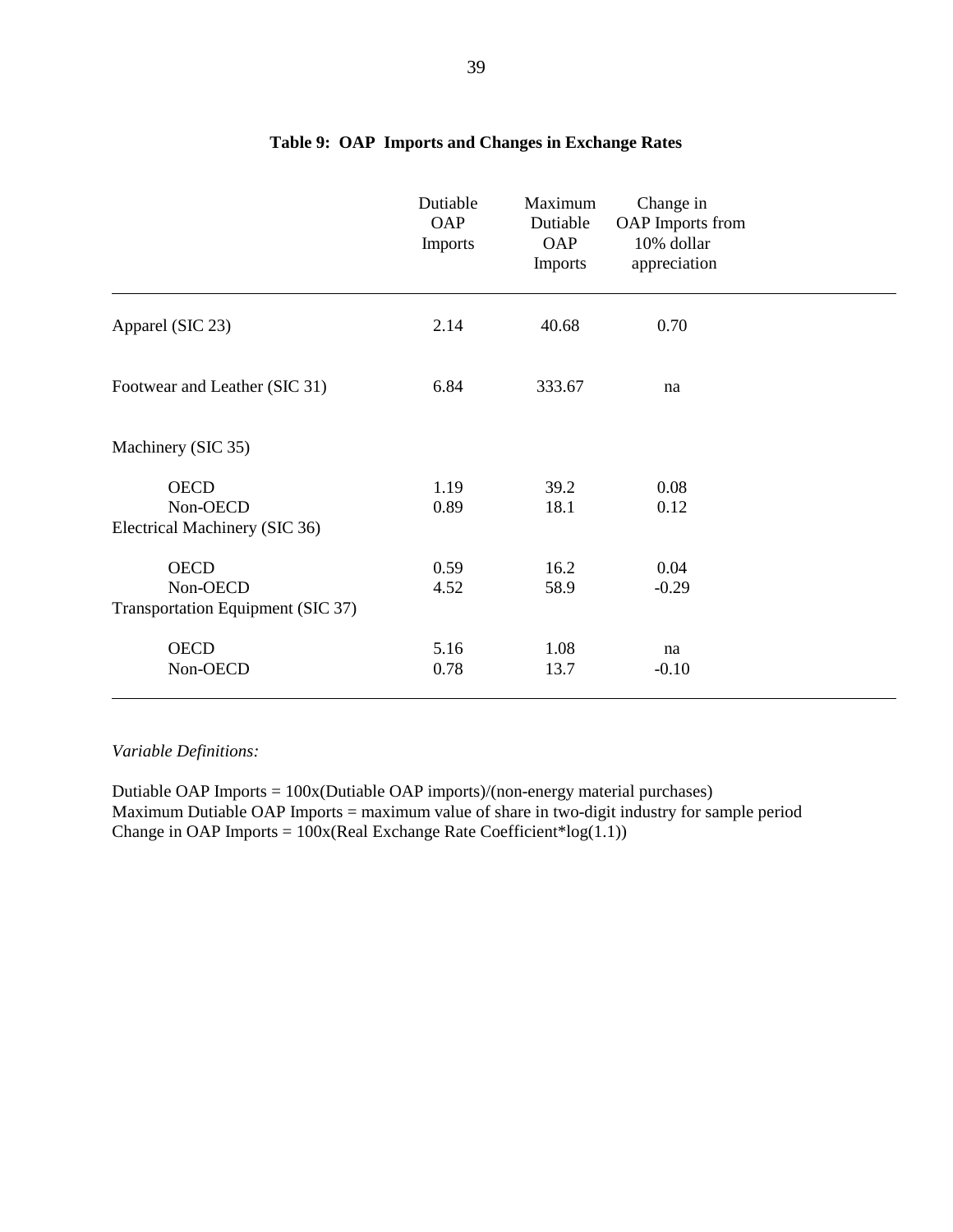| Dependent Variables: (shares of<br>non-energy material purchases) | Dutiable OAP<br>Imports from OECD                       | Dutiable OAP<br>Imports from LDCs |  |  |  |  |  |  |
|-------------------------------------------------------------------|---------------------------------------------------------|-----------------------------------|--|--|--|--|--|--|
| Independent Variables (in logs):                                  |                                                         |                                   |  |  |  |  |  |  |
|                                                                   | Office and Computing Machines (SIC 357), $N = 48,47$    |                                   |  |  |  |  |  |  |
| Real Exchange Rate                                                | $-.0005(.0089)$                                         | .0789(.0343)                      |  |  |  |  |  |  |
| Capital Intensity                                                 | $-.0484(.0186)$                                         | $-0.0112(.0144)$                  |  |  |  |  |  |  |
| <b>Real Output</b>                                                | $-.0292(.0068)$                                         | $-.0161(.0048)$                   |  |  |  |  |  |  |
| Constant                                                          | .2803(.0634)                                            | .1195(.0480)                      |  |  |  |  |  |  |
| $R^2$                                                             | 0.251                                                   | 0.230                             |  |  |  |  |  |  |
|                                                                   | TV and Radio Receiving Equipment (SIC 365), $N=22$ , 21 |                                   |  |  |  |  |  |  |
| Real Exchange Rate                                                | .00057(.00047)                                          | .0025(.0133)                      |  |  |  |  |  |  |
| Capital Intensity                                                 | .0307(.0102)                                            | .0241(.0826)                      |  |  |  |  |  |  |
| Real Output                                                       | .0103(.0028)                                            | .0737(.0246)                      |  |  |  |  |  |  |
| Constant                                                          | $-.0525(.0237)$                                         | $-.5464(.2119)$                   |  |  |  |  |  |  |
| $R^2$                                                             | 0.411                                                   | 0.24                              |  |  |  |  |  |  |
|                                                                   | Electronic Components (SIC 367), N=107,108              |                                   |  |  |  |  |  |  |
| Real Exchange Rate                                                | .00048(.00008)                                          | .0535(.0113)                      |  |  |  |  |  |  |
| Capital                                                           | $-.0039(.0025)$                                         | .0124(.0286)                      |  |  |  |  |  |  |
| Real Output                                                       | $-.0027(.0008)$                                         | $-.0059(.0104)$                   |  |  |  |  |  |  |
| Constant                                                          | .0257(.0059)                                            | .1231(.0775)                      |  |  |  |  |  |  |
| $R^2$                                                             | 0.388                                                   | 0.431                             |  |  |  |  |  |  |
|                                                                   |                                                         |                                   |  |  |  |  |  |  |

# **Table 10: Regression Results for Dutiable OAP Imports**

Notes: The sample is all four-digit industries within each two-digit sector for the years 1980- 1993, excluding 1982 and 1988. Regressions are weighted by the industry share of total manufacturing shipments. Standard errors are in parentheses. See Table 6 for variable definitions.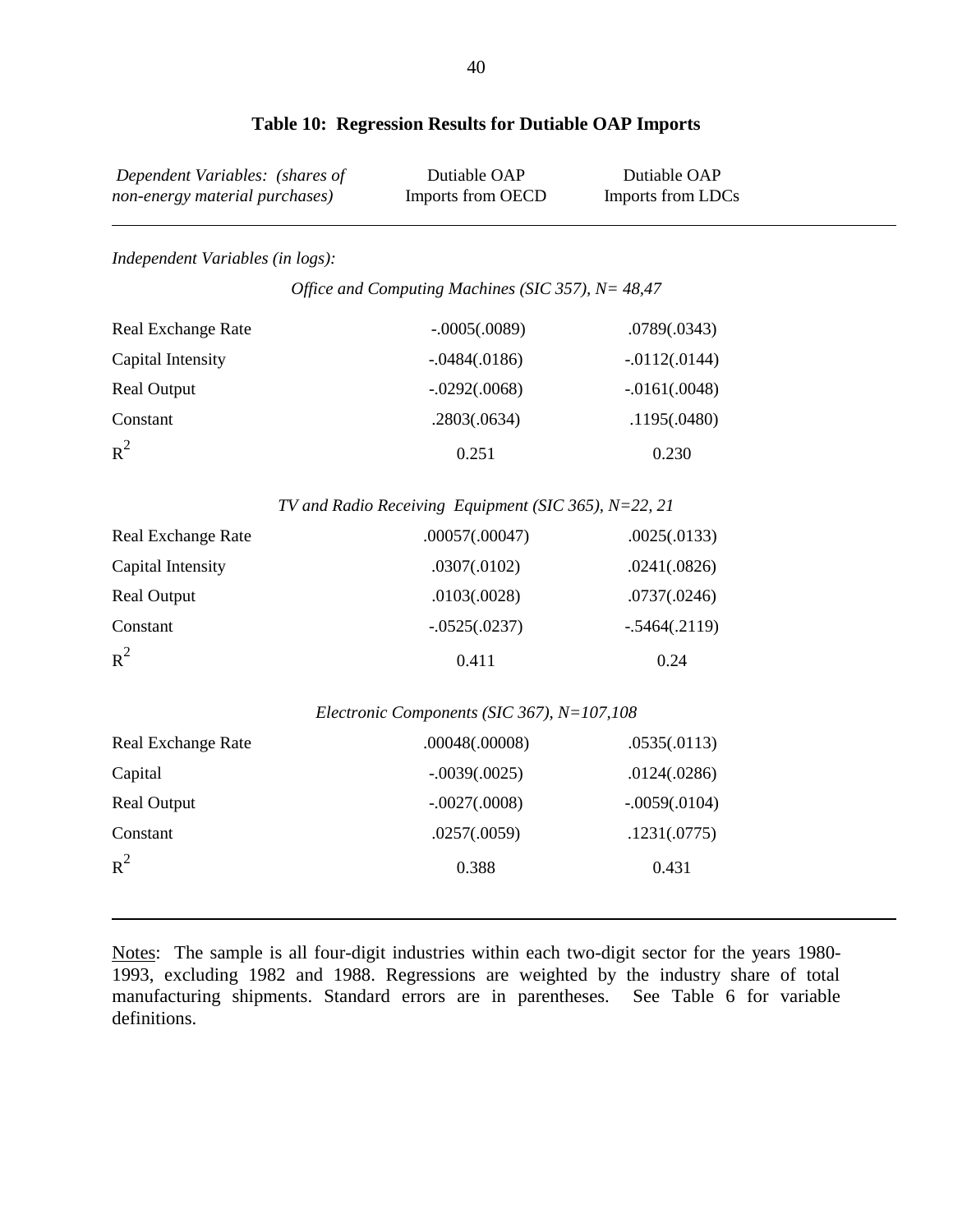| Dependent Variables: (shares of<br>non-energy material purchases) | Dutiable OAP<br>Imports from OECD             | Dutiable OAP<br>Imports from LDCs |  |
|-------------------------------------------------------------------|-----------------------------------------------|-----------------------------------|--|
| Independent Variables (in logs):                                  |                                               |                                   |  |
|                                                                   | Motor Vehicles (SIC 371), $N = 48,48$         |                                   |  |
| Real Exchange Rate                                                | .2936(.2634)                                  | $-.0004(.0003)$                   |  |
| Capital Intensity                                                 | $-.3827(.1913)$                               | .0020(.0058)                      |  |
| <b>Real Output</b>                                                | $-.2723(.1017)$                               | $-.0067(.0031)$                   |  |
| Constant                                                          | 2.065(1.315)                                  | .1031(.0373)                      |  |
| $R^2$                                                             | 0.119                                         | 0.075                             |  |
|                                                                   | Aircraft and Aircraft Parts (SIC 372), $N=35$ |                                   |  |
| Real Exchange Rate                                                | $-.0263(.0119)$                               |                                   |  |
| Capital Intensity                                                 | .0043(.0186)                                  |                                   |  |
| <b>Real Output</b>                                                | $-.0063(.0093)$                               |                                   |  |
| Constant                                                          | .1050(.0807)                                  |                                   |  |
| $R^2$                                                             | 0.077                                         |                                   |  |
|                                                                   |                                               |                                   |  |
|                                                                   |                                               |                                   |  |

### **Table 10 (Continued): Regression Results for Dutiable OAP Imports**

Notes: The sample is all four-digit industries within each two-digit sector for the years 1980- 1993, excluding 1982 and 1988. Regressions are weighted by the industry share of total manufacturing shipments. Standard errors are in parentheses. See Table 6 for variable definitions.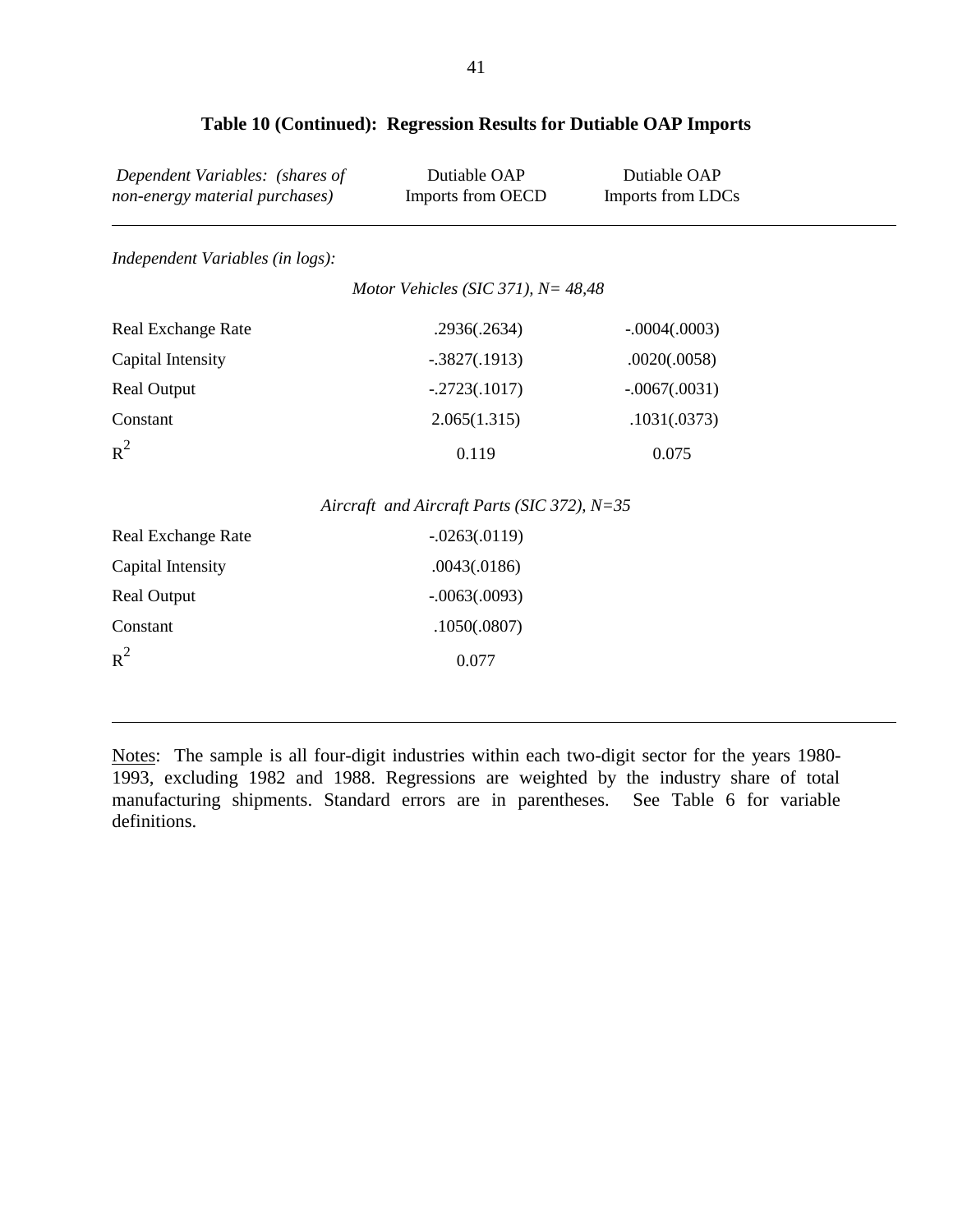|                                                           | Dutiable<br><b>OAP</b><br>Imports | Change in<br>OAP Imports from<br>10% dollar<br>appreciation |  |
|-----------------------------------------------------------|-----------------------------------|-------------------------------------------------------------|--|
| Office and Computing<br>Machines (SIC 357)                |                                   |                                                             |  |
| <b>OECD</b><br>Non-OECD                                   | 1.61<br>2.50                      | na<br>.752                                                  |  |
| TV and Radio Receiving<br>Equipment (SIC 365)             |                                   |                                                             |  |
| <b>OECD</b><br>Non-OECD                                   | 1.18<br>7.93                      | na<br>$\operatorname{na}$                                   |  |
| <b>Electrical Components and</b><br>Accessories (SIC 367) |                                   |                                                             |  |
| <b>OECD</b><br>Non-OECD                                   | 0.69<br>10.6                      | .0047<br>.510                                               |  |
| <b>Motor Vehicles</b><br>(SIC 371)                        |                                   |                                                             |  |
| <b>OECD</b><br>Non-OECD                                   | 11.6<br>0.93                      | 2.79<br>$-.038$                                             |  |
| <b>Aircraft and Parts</b><br>(SIC 372)                    |                                   |                                                             |  |
| <b>OECD</b>                                               | 1.79                              | $-.251$                                                     |  |

### **Table 11 OAP Imports and Changes in Exchange Rates**

*Variable Definitions:*

Dutiable OAP Imports = 100x(Dutiable OAP imports)/(non-energy material purchases) Change in OAP Imports =  $100x$ (Real Exchange Rate Coefficient\*log(1.1))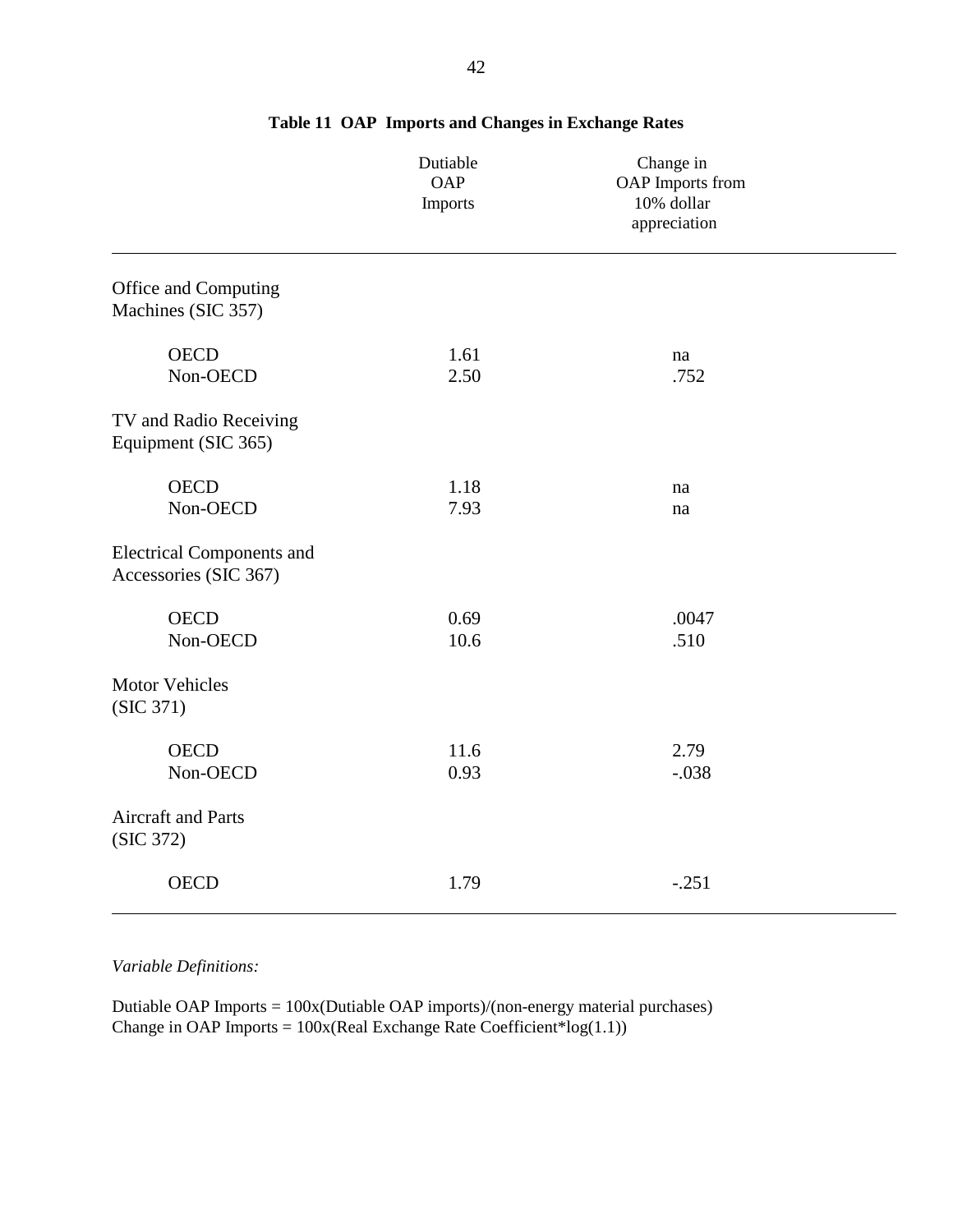### **Appendix**

The estimates shown in Tables 3 and 4 are obtained for the years 1980-1993 (omitting 1982 and 1988 due to missing data), with all variables entered in *levels*, and not including any fixed effects for the individual four-digit industries. The estimation results for *first-differences* are reported in Tables A1 and A2.Because of missing data (in 1982 and 1988), these differences were taken across odd-numbered years.

| <b>Table A1: U.S. Revenue Functions</b>               |                                       |                                  |                          |  |  |
|-------------------------------------------------------|---------------------------------------|----------------------------------|--------------------------|--|--|
| Dependent Variables:<br>(share of industry shipments) | U.S. Content of<br><b>OAP</b> Imports | Production<br><b>Labor Share</b> | Non-Prod.<br>Labor Share |  |  |
| Independent Variables (in logs):                      |                                       |                                  |                          |  |  |
|                                                       | Apparel (SIC 23), $N=191$             |                                  |                          |  |  |
| Production labor                                      | 1.37(1.22)                            | 9.48(0.90)                       | $-0.98$ $(0.48)$         |  |  |
| Non-production labor                                  | 0.57(0.73)                            | $-0.99(0.54)$                    | 3.21(0.29)               |  |  |
| Dutiable OAP imports                                  | 0.22(0.09)                            | $-0.01$ $(0.06)$                 | $-0.04$ $(0.04)$         |  |  |
| Other Intermediate inputs                             | $-1.81(1.02)$                         | $-7.30(0.75)$                    | $-2.45(0.41)$            |  |  |
| Capital                                               | $-3.09$ $(2.42)$                      | 0.84(1.78)                       | 1.13(0.96)               |  |  |
| Energy                                                | $-0.07$ $(0.42)$                      | 0.28(0.31)                       | $-0.15$ $(0.17)$         |  |  |
| $R^2$                                                 | 0.07                                  | 0.45                             | 0.43                     |  |  |
|                                                       | Footwear and Leather (SIC 31), $N=62$ |                                  |                          |  |  |
| Production labor                                      | $-3.93(2.84)$                         | 7.73(1.46)                       | $-1.13(1.13)$            |  |  |
| Non-production labor                                  | 2.28(1.98)                            | $-3.47(1.02)$                    | 2.16(0.79)               |  |  |
| Dutiable OAP imports                                  | 0.55(0.29)                            | 0.17(0.15)                       | $-0.19(0.12)$            |  |  |
| Other Intermediate inputs                             | $-0.09$ $(0.69)$                      | $-0.30(0.36)$                    | $-0.33(0.27)$            |  |  |
| Capital                                               | $-10.68(9.15)$                        | $-0.77(4.74)$                    | $-2.27(3.66)$            |  |  |
| Energy                                                | $-1.00$ $(1.52)$                      | $-1.24(0.79)$                    | $-0.40(0.61)$            |  |  |
| $R^2$                                                 | 0.14                                  | 0.39                             | 0.17                     |  |  |

Note: Standard errors are in parentheses. Estimation is in first-differences, taken across odd-numbered year. All regressions are weighted by the industry share of total manufacturing shipments.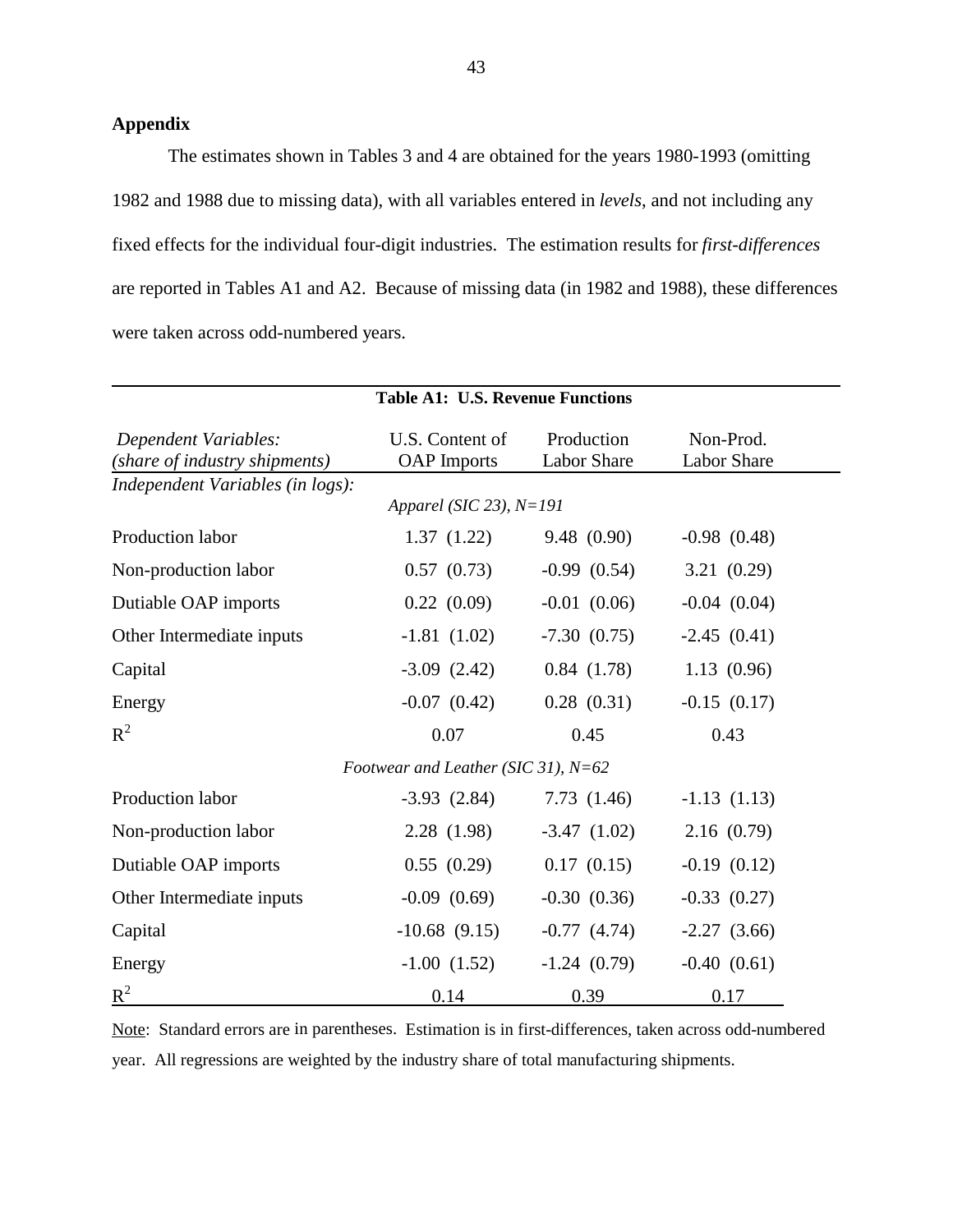| Dependent Variables:<br>(share of industry shipments) | U.S. Content<br><b>OAP</b> Imports<br>from LDC | U.S. Content<br><b>OAP</b> Imports<br>from OECD | Production<br>Labor Share | Non-Prod.<br><b>Labor Share</b> |  |
|-------------------------------------------------------|------------------------------------------------|-------------------------------------------------|---------------------------|---------------------------------|--|
| Independent Variables (in logs):                      |                                                |                                                 |                           |                                 |  |
|                                                       |                                                | Machinery (SIC 35), $N=214$                     |                           |                                 |  |
| Production labor                                      | 0.09(0.24)                                     | 0.73(0.24)                                      | 4.36(0.46)                | $-2.45(0.59)$                   |  |
| Non-production labor                                  | $-0.52(0.30)$                                  | $-0.66$ $(0.29)$                                | $-2.12(0.57)$             | 5.18 (0.74)                     |  |
| Dutiable OAP imports LDC                              | 0.04(0.01)                                     | $-0.01(0.01)$                                   | 0.04(0.03)                | 0.002(0.03)                     |  |
| Dutiable OAP imports OECD                             | $-0.02$ $(0.02)$                               | $0.08$ $(0.02)$                                 | 0.01(0.04)                | $-0.14(0.05)$                   |  |
| Other Intermediate inputs                             | 0.08(0.15)                                     | $-0.57(0.14)$                                   | $-3.09$ $(0.28)$          | $-3.45(0.36)$                   |  |
| Capital                                               | 0.21(0.39)                                     | 0.91(0.38)                                      | 3.26(0.73)                | 0.27(0.95)                      |  |
| Energy                                                | $-0.04$ $(0.20)$                               | $-0.06$ $(0.20)$                                | $-0.15(0.37)$             | 0.46(0.49)                      |  |
| $R^2$                                                 | 0.07                                           | 0.18                                            | 0.43                      | 0.62                            |  |
|                                                       |                                                | Electrical Machinery (SIC 36), N=223            |                           |                                 |  |
| Production labor                                      | 2.44(1.61)                                     | $-0.05$ $(0.18)$                                | 6.29(0.76)                | $-1.68$ $(0.82)$                |  |
| Non-production labor                                  | 2.67(1.45)                                     | 0.09(0.16)                                      | $-1.37(0.69)$             | 5.42(0.74)                      |  |
| Dutiable OAP imports LDC                              | 0.79(0.12)                                     | 0.03(0.01)                                      | $-0.19(0.06)$             | $-0.11(0.06)$                   |  |
| Dutiable OAP imports OECD                             | 0.19(0.10)                                     | 0.09(0.01)                                      | $-0.02$ $(0.05)$          | $-0.12(0.05)$                   |  |
| Other Intermediate inputs                             | $-6.62(0.99)$                                  | $-0.43(0.11)$                                   | $-2.72(0.47)$             | $-4.62(0.51)$                   |  |
| Capital                                               | $-4.12(1.51)$                                  | 0.00(0.17)                                      | 0.56(0.72)                | 1.05(0.78)                      |  |
| Energy                                                | 0.26(1.24)                                     | 0.33(0.14)                                      | $-0.16(0.59)$             | 1.47(0.64)                      |  |
| $R^2$                                                 | 0.42                                           | 0.36                                            | 0.29                      | 0.43                            |  |
| Transportation Equipment (SIC 37), $N=62$             |                                                |                                                 |                           |                                 |  |
| Production labor                                      | $-0.39(0.19)$                                  | 0.72(0.75)                                      | 7.71(1.61)                | 0.96(2.08)                      |  |
| Non-production labor                                  | 0.20(0.11)                                     | 0.29(0.44)                                      | $-0.59(0.93)$             | 1.82(1.21)                      |  |
| Dutiable OAP imports LDC                              | 0.03(0.01)                                     | 0.01(0.03)                                      | $0.08$ $(0.07)$           | 0.10(0.09)                      |  |
| Dutiable OAP imports OECD                             | 0.03(0.01)                                     | $0.06$ $(0.04)$                                 | $-0.22(0.09)$             | $-0.06(0.11)$                   |  |
| Other Intermediate inputs                             | 0.23(0.11)                                     | $-0.98$ $(0.44)$                                | $-5.64(0.94)$             | $-2.88(1.22)$                   |  |
| Capital                                               | 0.09(0.10)                                     | $-0.06$ $(0.39)$                                | $-0.12(0.20)$             | $-0.63$ $(0.31)$                |  |
| Energy                                                | 0.01(0.12)                                     | $-0.18$ $(0.47)$                                | $-2.15(0.99)$             | $-0.64$ $(1.28)$                |  |
| $R^2$                                                 | 0.34                                           | 0.29                                            | 0.36                      | 0.47                            |  |

# **Table A2: U.S. Revenue Functions**

Note: Standard errors are in parentheses. Estimation is in first-differences, taken across odd-numbered years. All regressions are weighted by the industry share of total manufacturing shipments.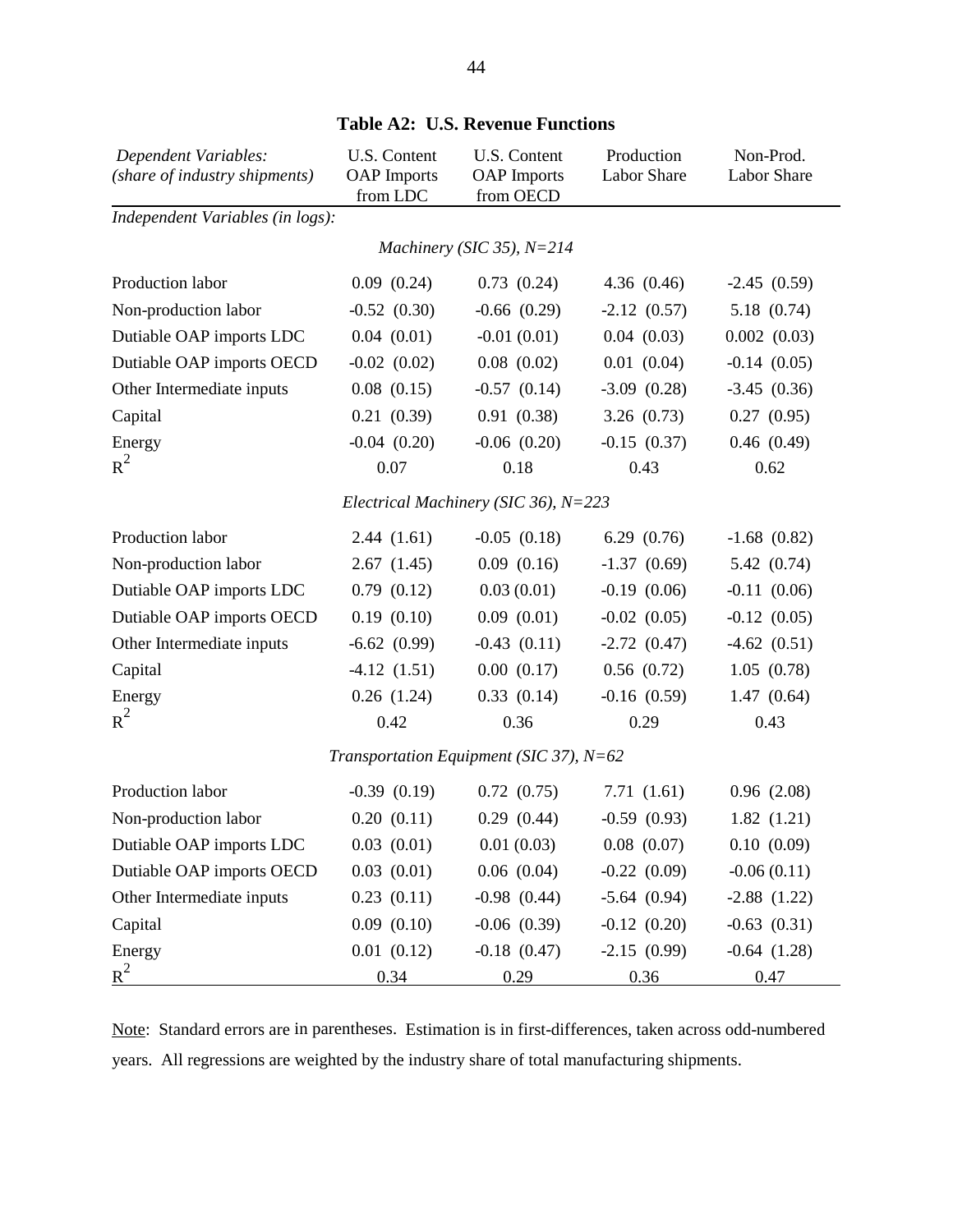In order to control for some of the most important heterogeneity across industries, in

Table A3-A5 we show additional estimates for machinery, electrical machinery, and

transportation equipment, that separate the most important three-digit industries within these

two-digit groups. Fixed effects are *not* used in these regressions.

 $\overline{a}$ 

| Dependent Variables:<br>(share of industry shipments) | U.S. Content<br><b>OAP</b> Imports<br>from LDC | U.S. Content<br><b>OAP</b> Imports<br>from OECD | Production<br><b>Labor Share</b> | Non-Prod.<br><b>Labor Share</b> |  |
|-------------------------------------------------------|------------------------------------------------|-------------------------------------------------|----------------------------------|---------------------------------|--|
| Independent Variables (in logs):                      |                                                |                                                 |                                  |                                 |  |
|                                                       |                                                | Machinery (SIC 35), $N=452$                     |                                  |                                 |  |
| Production labor                                      | $-0.11(0.06)$                                  | $-0.19$ $(0.05)$                                | 8.94 (0.35)                      | $-2.85(0.16)$                   |  |
| Non-production labor                                  | 0.15(0.05)                                     | 0.17(0.04)                                      | $-3.32$ $(0.26)$                 | 7.38(0.12)                      |  |
| Dutiable OAP imports LDC                              | 0.07(0.01)                                     | 0.014(0.006)                                    | $-0.10$ $(0.04)$                 | $-0.04$ $(0.02)$                |  |
| Dutiable OAP imports OECD                             | 0.04(0.01)                                     | 0.11(0.01)                                      | 0.18(0.07)                       | 0.01(0.03)                      |  |
| Other Intermediate inputs                             | $-0.27(0.05)$                                  | $-0.31(0.53)$                                   | $-7.33(0.29)$                    | $-4.72(0.13)$                   |  |
| Capital                                               | 0.03(0.08)                                     | 0.10(0.06)                                      | 3.80(0.46)                       | $-0.26$ $(0.21)$                |  |
| Energy                                                | $-0.04$ $(0.11)$                               | 0.04(0.09)                                      | $-1.20(0.65)$                    | 0.45(0.29)                      |  |
| $R^2$                                                 | 0.33                                           | 0.40                                            | 0.90                             | 0.91                            |  |
| Office and Computing Machines (SIC 357), $N=47$       |                                                |                                                 |                                  |                                 |  |
| Production labor                                      | $-0.21(0.71)$                                  | 0.007(0.61)                                     | 2.97(0.57)                       | $-4.18(1.51)$                   |  |
| Non-production labor                                  | 0.12(0.95)                                     | 0.13(0.82)                                      | $-1.71(0.77)$                    | 7.12(2.04)                      |  |
| Dutiable OAP imports LDC                              | 0.37(0.08)                                     | 0.17(0.07)                                      | $-0.06$ $(0.06)$                 | $-0.04$ $(0.17)$                |  |
| Dutiable OAP imports OECD                             | 0.07(0.07)                                     | 0.20(0.06)                                      | 0.19(0.05)                       | $-0.21(0.14)$                   |  |
| Other Intermediate inputs                             | $-1.06$ $(0.32)$                               | $-0.86$ $(0.28)$                                | $-1.00$ $(0.26)$                 | $-3.26$ $(0.69)$                |  |
| Capital                                               | $-0.06$ $(0.77)$                               | $-0.34(0.66)$                                   | $-1.83(0.63)$                    | $-0.78$ $(1.66)$                |  |
| Energy                                                | 0.52(0.66)                                     | 0.61(0.56)                                      | 0.99(0.53)                       | 0.76(1.41)                      |  |
| $R^2$                                                 | 0.71                                           | 0.71                                            | 0.96                             | 0.82                            |  |

### **Table A3: U.S. Revenue Functions: Machinery**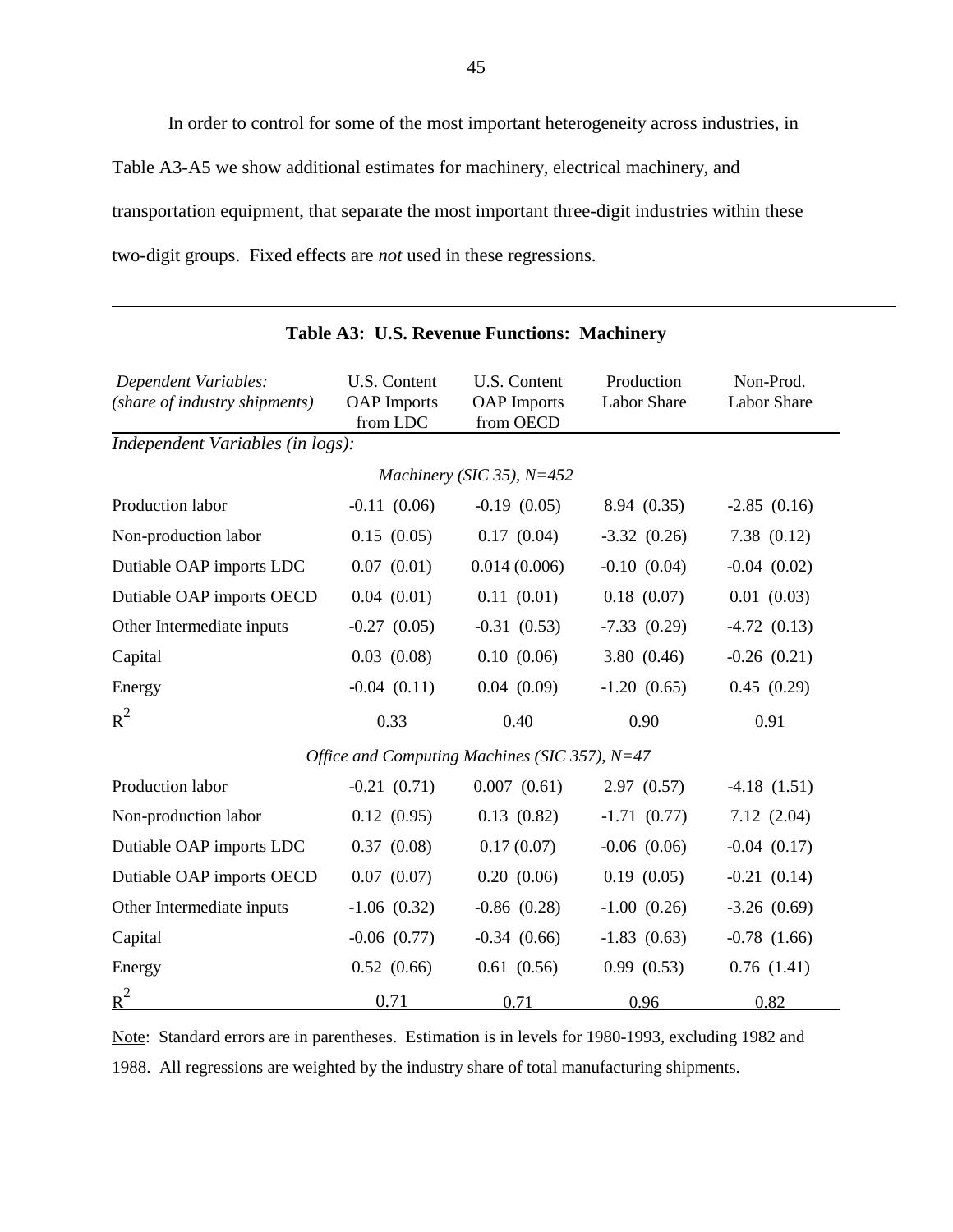| Dependent Variables:<br>(share of industry shipments) | U.S. Content<br><b>OAP</b> Imports<br>from LDC | U.S. Content<br><b>OAP</b> Imports<br>from OECD    | Production<br><b>Labor Share</b> | Non-Prod.<br><b>Labor Share</b> |  |  |
|-------------------------------------------------------|------------------------------------------------|----------------------------------------------------|----------------------------------|---------------------------------|--|--|
| Independent Variables (in logs):                      |                                                |                                                    |                                  |                                 |  |  |
| Electrical Machinery (SIC 36), N=450                  |                                                |                                                    |                                  |                                 |  |  |
| Production labor                                      | 0.24(0.40)                                     | $-0.05$ $(0.07)$                                   | 8.38 (0.29)                      | $-3.30(0.24)$                   |  |  |
| Non-production labor                                  | $-0.47(0.27)$                                  | $-0.04(0.05)$                                      | $-2.14(0.19)$                    | 8.24(0.16)                      |  |  |
| Dutiable OAP imports LDC                              | 0.78(0.06)                                     | 0.01(0.01)                                         | $-0.33(0.05)$                    | $-0.10(0.04)$                   |  |  |
| Dutiable OAP imports OECD                             | 0.10(0.08)                                     | 0.09(0.01)                                         | $-0.04$ $(0.06)$                 | $-0.06$ $(0.05)$                |  |  |
| Other Intermediate inputs                             | $-3.32(0.27)$                                  | $-0.22(0.05)$                                      | $-4.63(0.20)$                    | $-3.31(0.17)$                   |  |  |
| Capital                                               | 2.06(0.33)                                     | $-0.05$ $(0.06)$                                   | $-0.45(0.24)$                    | $-0.75(0.21)$                   |  |  |
| Energy                                                | 0.06(0.32)                                     | 0.28(0.06)                                         | $-0.19$ $(0.23)$                 | 0.23(0.20)                      |  |  |
| $R^2$                                                 | 0.52                                           | 0.19                                               | 0.77                             | 0.95                            |  |  |
|                                                       |                                                | TV and Radio Receiving Equipment (SIC 365), $N=21$ |                                  |                                 |  |  |
| Production labor                                      | $-1.70(4.18)$                                  | 0.50(0.32)                                         | 10.18(2.38)                      | 0.16(0.94)                      |  |  |
| Non-production labor                                  | 0.03(4.26)                                     | $-0.39(0.32)$                                      | $-5.07(2.42)$                    | 1.61(0.96)                      |  |  |
| Dutiable OAP imports LDC                              | 0.17(0.26)                                     | 0.006(0.02)                                        | $-0.10(0.15)$                    | 0.07(0.06)                      |  |  |
| Dutiable OAP imports OECD                             | $-1.18(0.47)$                                  | 0.02(0.04)                                         | $-0.25(0.27)$                    | 0.01(0.11)                      |  |  |
| Other Intermediate inputs                             | $-1.64(2.15)$                                  | 0.23(0.16)                                         | $-4.36(1.22)$                    | $-2.24(0.48)$                   |  |  |
| Capital                                               | 12.96 (3.68)                                   | $-0.48$ $(0.28)$                                   | 1.94(2.10)                       | $-0.48$ $(0.83)$                |  |  |
| Energy                                                | $-3.33(2.94)$                                  | 0.02(0.22)                                         | 3.68(1.67)                       | 1.81(0.66)                      |  |  |
| $R^2$                                                 | 0.77                                           | 0.60                                               | 0.90                             | 0.93                            |  |  |
| Electronic Components (SIC 367), N=107                |                                                |                                                    |                                  |                                 |  |  |
| Production labor                                      | $-1.34(1.94)$                                  | 0.47(0.50)                                         | 7.25(0.74)                       | $-3.36(0.89)$                   |  |  |
| Non-production labor                                  | 6.08(2.08)                                     | $-0.32(0.54)$                                      | $-3.58$ $(0.79)$                 | 9.05(0.94)                      |  |  |
| Dutiable OAP imports LDC                              | 1.33(0.24)                                     | $-0.05(0.06)$                                      | $-0.72(0.09)$                    | $-0.57$ $(0.11)$                |  |  |
| Dutiable OAP imports OECD                             | 0.41(0.22)                                     | 0.29(0.06)                                         | 0.07(0.09)                       | 0.13(0.10)                      |  |  |
| Other Intermediate inputs                             | $-7.66$ $(1.15)$                               | $-1.08$ $(0.30)$                                   | $-3.78$ $(0.44)$                 | $-4.42(0.52)$                   |  |  |
| Capital                                               | $-4.38(1.22)$                                  | $-1.00$ $(0.31)$                                   | $-0.91(0.46)$                    | $-1.73(0.55)$                   |  |  |
| Energy                                                | 4.00(1.67)                                     | 1.83(0.43)                                         | 1.20(0.63)                       | 1.21(0.76)                      |  |  |
| $R^2$                                                 | 0.76                                           | 0.39                                               | 0.94                             | 0.90                            |  |  |

# **Table A4: U.S. Revenue Functions: Electrical Machinery**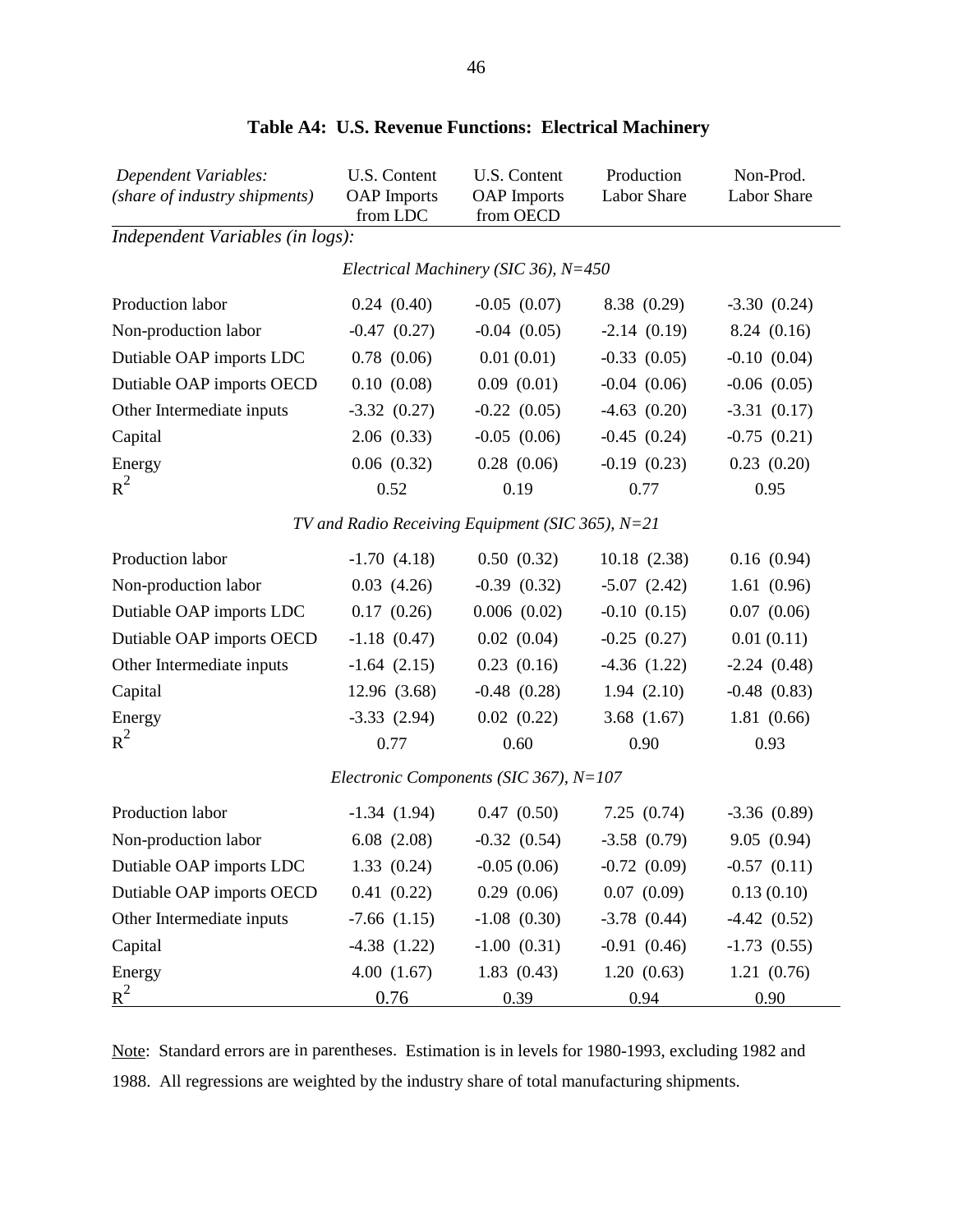| Dependent Variables:<br>(share of industry shipments) | U.S. Content<br><b>OAP</b> Imports<br>from LDC | U.S. Content<br><b>OAP</b> Imports<br>from OECD | Production<br><b>Labor Share</b> | Non-Prod.<br>Labor Share |  |  |
|-------------------------------------------------------|------------------------------------------------|-------------------------------------------------|----------------------------------|--------------------------|--|--|
| Independent Variables (in logs):                      |                                                |                                                 |                                  |                          |  |  |
|                                                       | Transportation Equipment (SIC 37), $N=135$     |                                                 |                                  |                          |  |  |
| Production labor                                      | 0.47(0.12)                                     | $-0.42(0.20)$                                   | 7.84(0.34)                       | $-5.49(0.51)$            |  |  |
| Non-production labor                                  | $-0.04$ $(0.07)$                               | 0.24(0.10)                                      | $-0.40(0.18)$                    | 6.49(0.27)               |  |  |
| Dutiable OAP imports LDC                              | 0.05(0.01)                                     | 0.01(0.02)                                      | 0.04(0.03)                       | $-0.13$ $(0.05)$         |  |  |
| Dutiable OAP imports OECD                             | $-0.01$ $(0.02)$                               | 0.15(0.03)                                      | $-0.06$ $(0.05)$                 | 0.36(0.07)               |  |  |
| Other Intermediate inputs                             | $-0.22(0.06)$                                  | $-0.31(0.09)$                                   | $-6.16$ $(0.16)$                 | $-2.51(0.24)$            |  |  |
| Capital                                               | 0.03(0.08)                                     | 0.17(0.12)                                      | $0.08$ $(0.20)$                  | 0.18(0.31)               |  |  |
| Energy                                                | 0.06(0.11)                                     | $-0.01$ $(0.17)$                                | 0.05(0.30)                       | 0.77(0.43)               |  |  |
| $R^2$                                                 | 0.41                                           | 0.30                                            | 0.97                             | 0.9                      |  |  |
|                                                       |                                                | Motor Vehicles (SIC 371), $N=43$                |                                  |                          |  |  |
| Production labor                                      | 0.56(0.94)                                     | 0.19(0.17)                                      | 5.29(1.71)                       | 0.44(0.67)               |  |  |
| Non-production labor                                  | 0.42(0.65)                                     | $-0.13(0.12)$                                   | $-0.510(1.18)$                   | 1.57(0.46)               |  |  |
| Dutiable OAP imports LDC                              | 0.11(0.05)                                     | 0.0003(0.01)                                    | $-0.09$ $(0.10)$                 | $-0.03$ $(0.04)$         |  |  |
| Dutiable OAP imports OECD                             | 0.03(0.05)                                     | 0.06(0.01)                                      | $-0.35(0.09)$                    | $-0.12(0.04)$            |  |  |
| Other Intermediate inputs                             | $-0.20(0.21)$                                  | $-0.15(0.04)$                                   | $-5.88(0.38)$                    | $-1.85(0.15)$            |  |  |
| Capital                                               | $-0.22$ $(0.20)$                               | $-0.01$ $(0.04)$                                | 0.35(0.36)                       | $-0.38$ $(0.14)$         |  |  |
| Energy                                                | $-0.43$ $(0.42)$                               | 0.02(0.08)                                      | 1.90(0.76)                       | 0.38(0.30)               |  |  |
| $R^2$                                                 | 0.49                                           | 0.63                                            | 0.99                             | 0.99                     |  |  |
| Aircraft and Aircraft Parts (SIC 372), N=24           |                                                |                                                 |                                  |                          |  |  |
| Production labor                                      | $-0.06$ $(0.09)$                               | 0.94(0.85)                                      | 11.36(2.48)                      | 1.20(3.36)               |  |  |
| Non-production labor                                  | 0.05(0.06)                                     | $-0.61(0.57)$                                   | $-0.32(1.65)$                    | 8.05 (2.24)              |  |  |
| Dutiable OAP imports LDC                              | $0.006$ $(0.002)$                              | 0.02(0.02)                                      | $0.09$ $(0.05)$                  | 0.13(0.07)               |  |  |
| Dutiable OAP imports OECD                             | $0.0004$ $(0.005)$                             | 0.11(0.05)                                      | $-0.06$ $(0.14)$                 | $-0.12(0.19)$            |  |  |
| Other Intermediate inputs                             | $-0.0006(0.02)$                                | $-0.15(0.19)$                                   | $-6.34(0.55)$                    | $-5.05$ $(0.75)$         |  |  |
| Capital                                               | $-0.06$ $(0.05)$                               | 0.73(0.50)                                      | 0.16(1.44)                       | $-3.05$ $(1.95)$         |  |  |
| Energy                                                | $0.08$ $(0.07)$                                | $-0.45(0.64)$                                   | $-3.63$ $(1.85)$                 | 0.73(2.50)               |  |  |
| $R^2$                                                 | 0.53                                           | 0.78                                            | 0.98                             | 0.92                     |  |  |

### **Table A5: U.S. Revenue Functions: Transportation Equipment**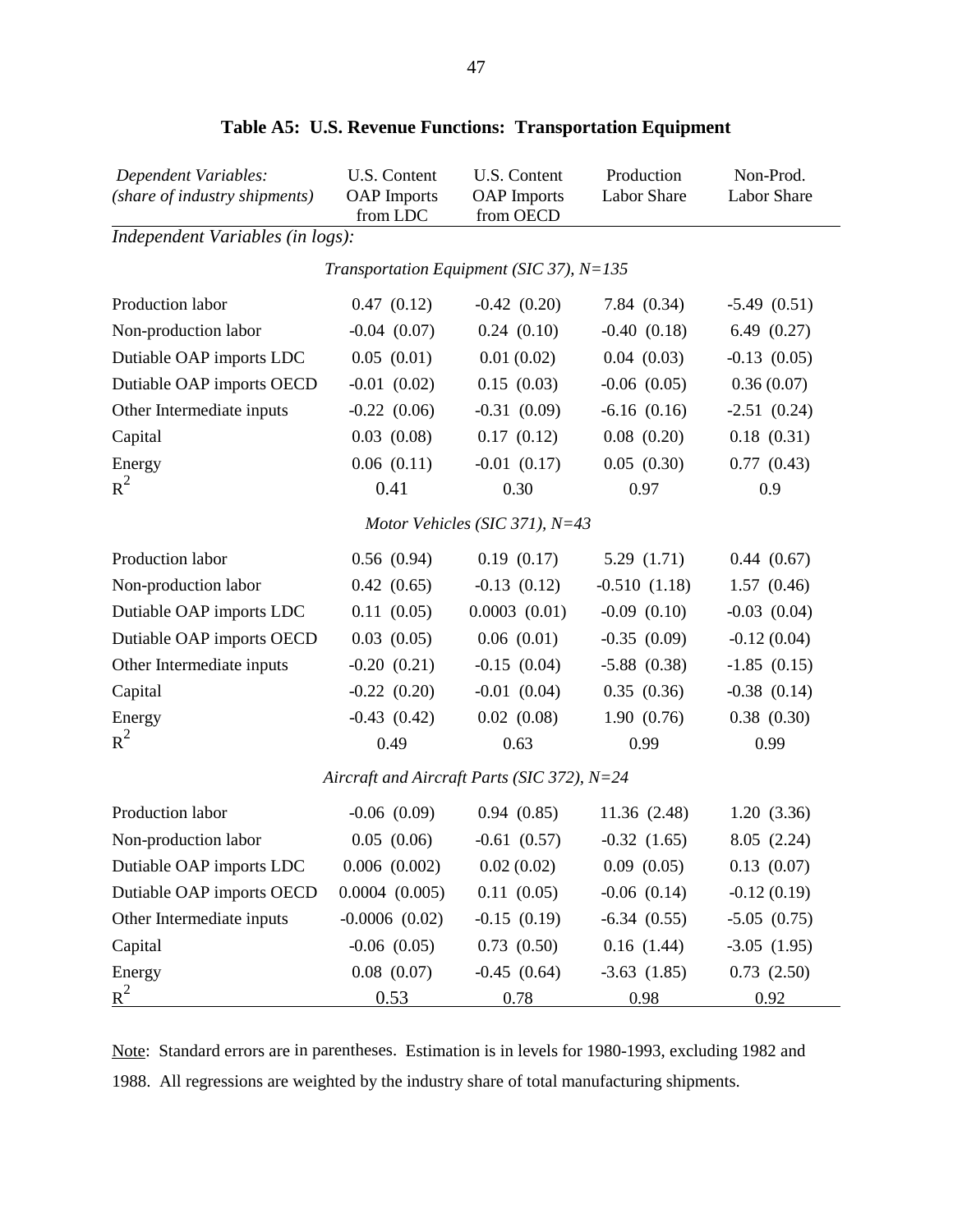

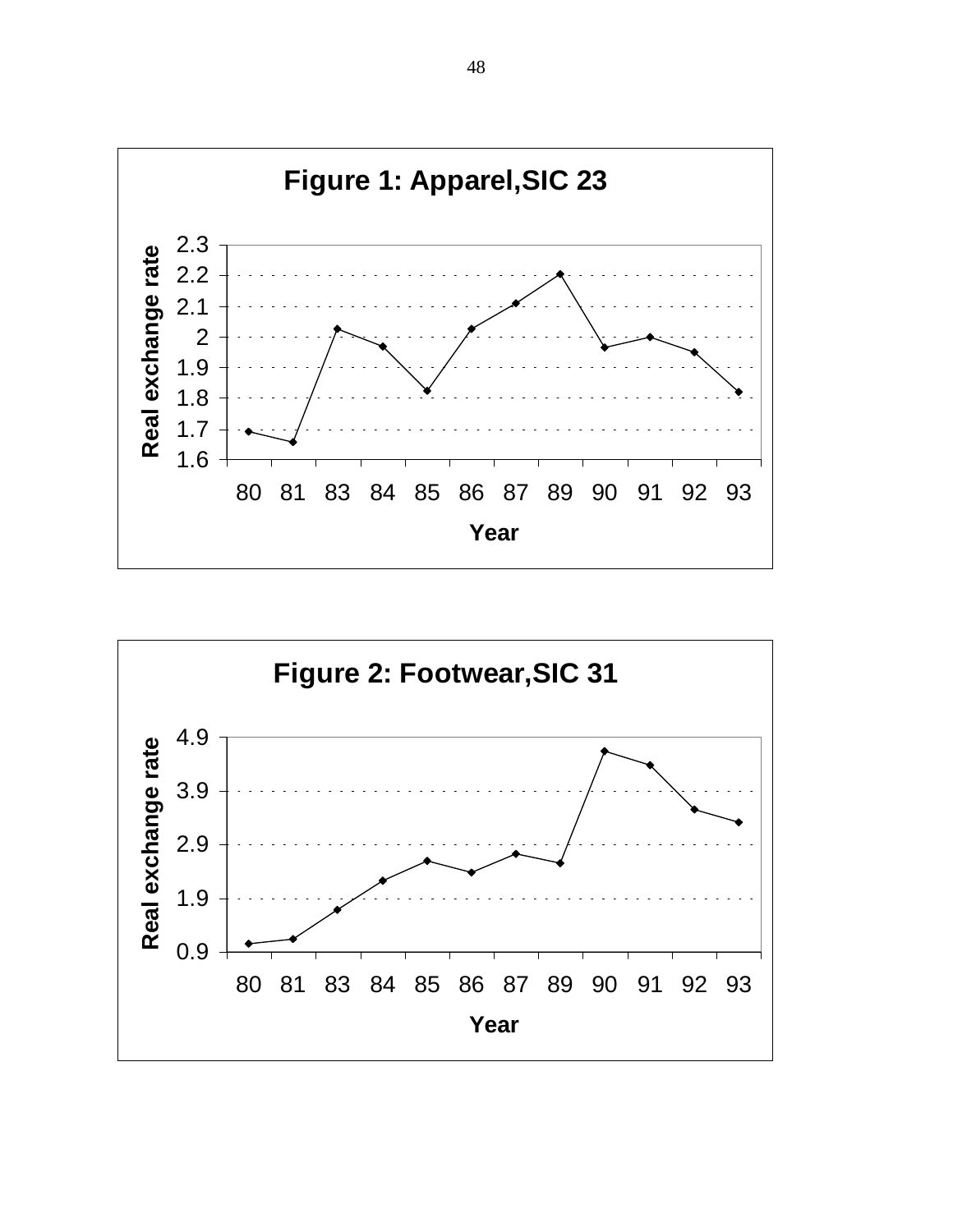